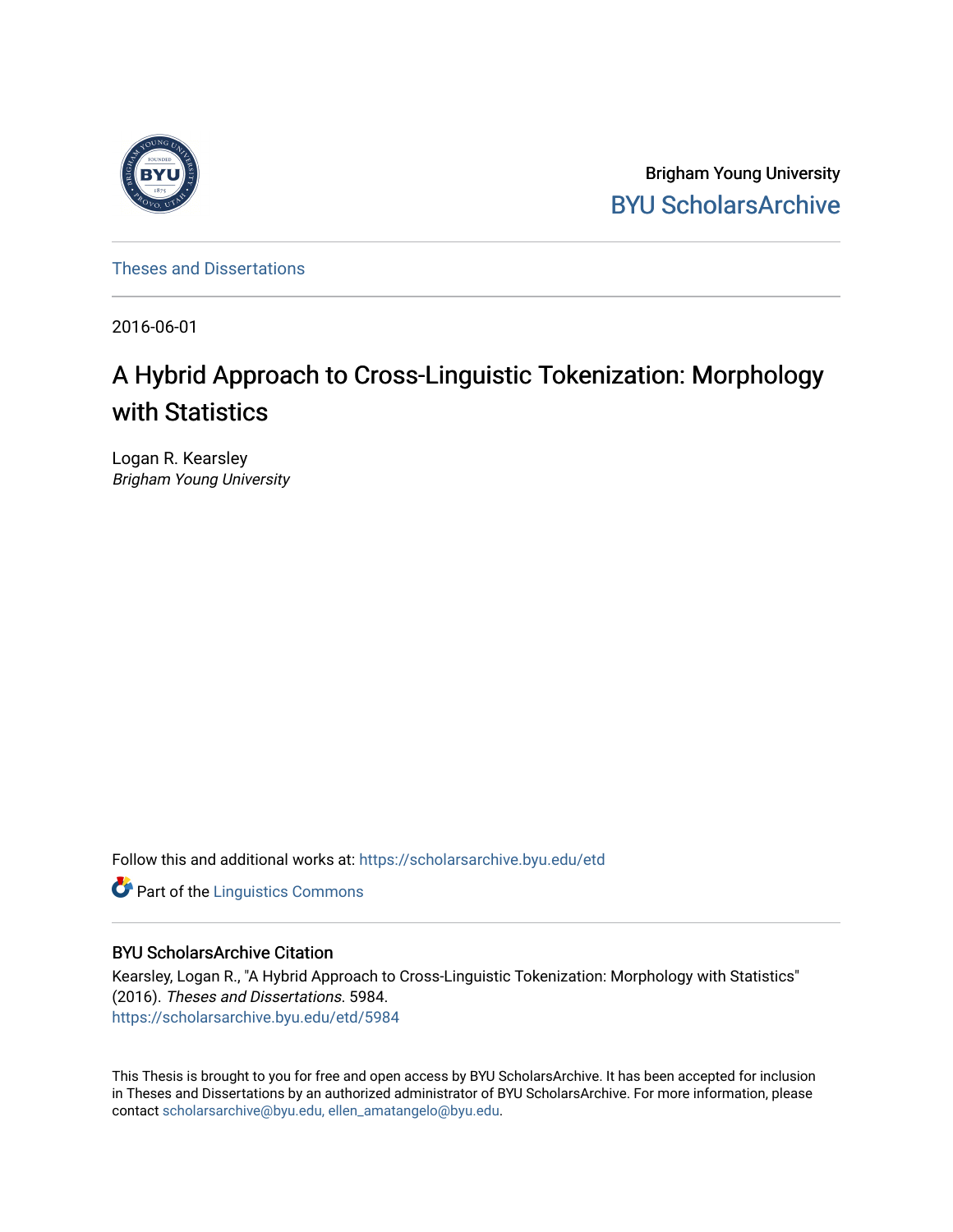A Hybrid Approach to Cross-Linguistic Tokenization:

Morphology with Statistics

Logan R. Kearsley

# A thesis submitted to the faculty of Brigham Young University in partial fulfillment of the requirements for the degree of

Master of Arts

Deryle Lonsdale, Chair Cynthia Hallen Alan Melby Michael Bush

Department of Linguistics and English Language Brigham Young University June 2016

> Copyright  $\odot$  2016 Logan R. Kearsley All Rights Reserved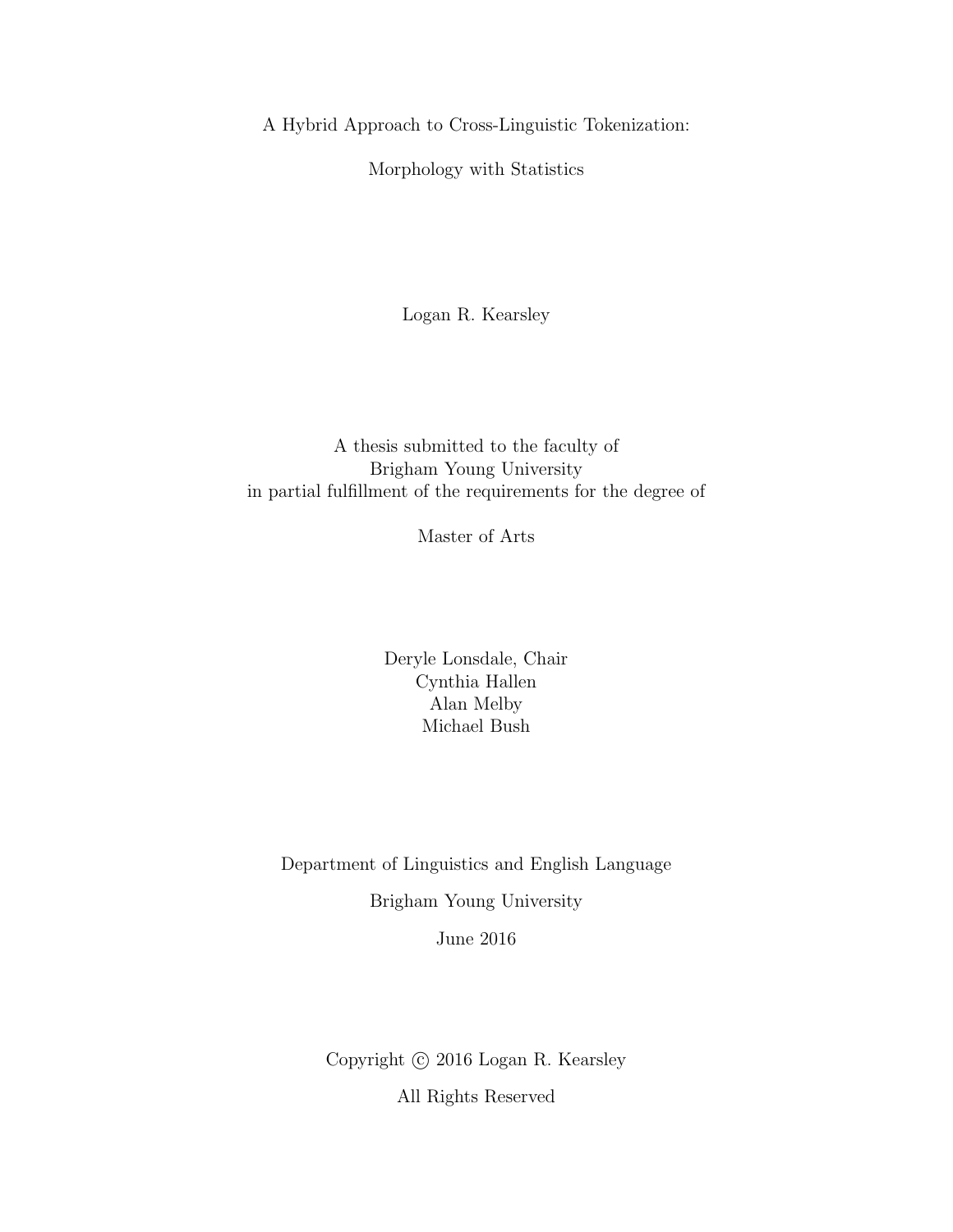#### ABSTRACT

#### <span id="page-2-0"></span>A Hybrid Approach to Cross-Linguistic Tokenization: Morphology with Statistics

### Logan R. Kearsley Department of Linguistics and English Language, BYU Master of Arts

Tokenization, or word boundary detection, is a critical first step for most NLP applications. This is often given little attention in English and other languages which use explicit spaces between written words, but standard orthographies for many languages lack explicit markers. Tokenization systems for such languages are usually engineered on an individual basis, with little re-use. The human ability to decode any written language, however, suggests that a general algorithm exists.

This thesis presents simple morphologically-based and statistical methods for identifying word boundaries in multiple languages. Statistical methods tend to over-predict, while lexical and morphological methods fail when encountering unknown words. I demonstrate that a generic hybrid approach to tokenization using both morphological and statistical information generalizes well across multiple languages and improves performance over morphological or statistical methods alone, and show that it can be used for efficient tokenization of English, Korean, and Arabic.

Keywords: tokenization, lexing, morphological analysis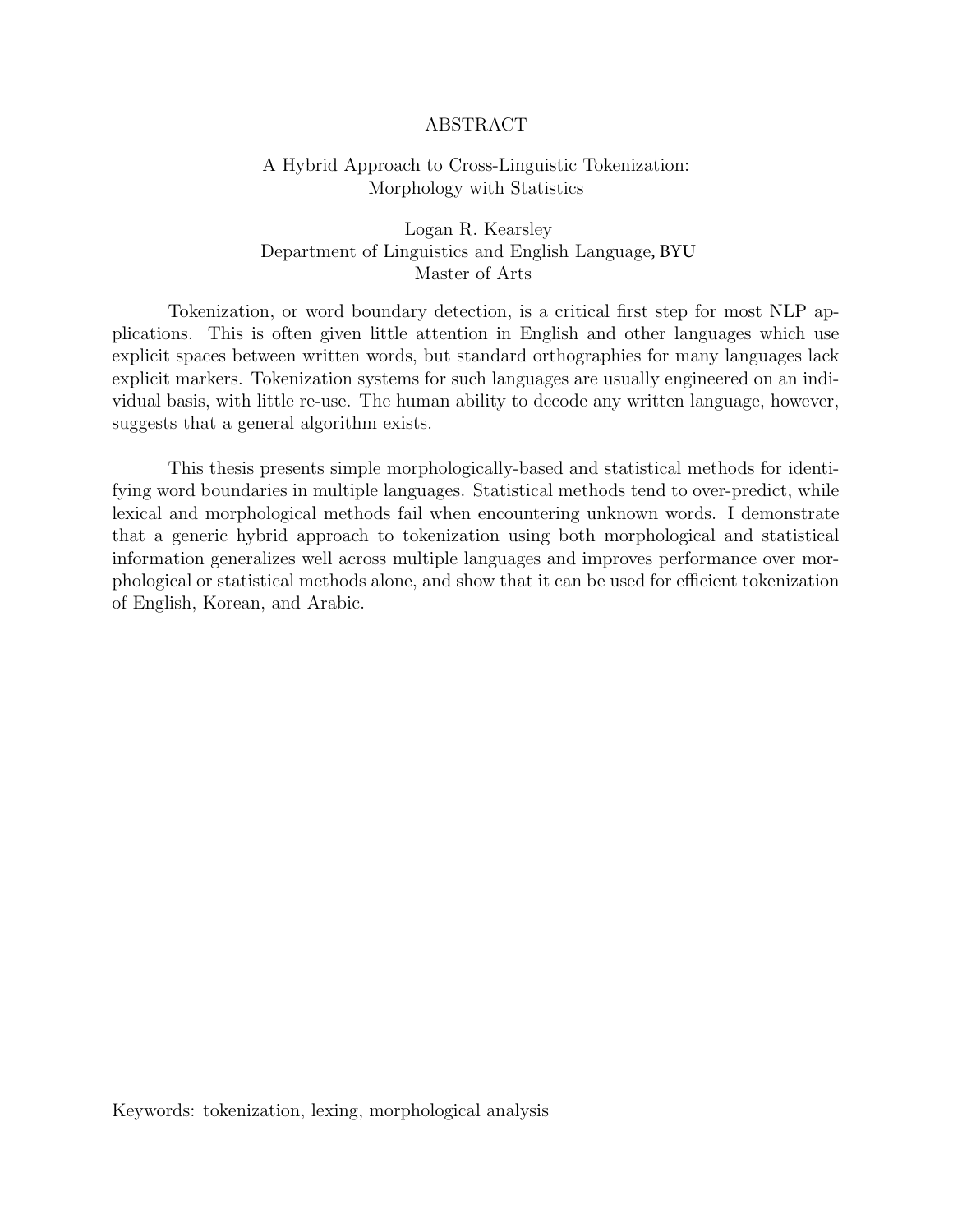#### ACKNOWLEDGMENTS

<span id="page-3-0"></span>I would like to thank my committee chair, Dr. Deryle Lonsdale, for putting up with me and helping me acquire the resources I needed to finish this research project, and for his guidance in polishing up this paper. I would also like to thank Dr. Michael Bush, my committee member and employer, for his encouragement and willingness to provide assistance even though finishing means I won't be a student employee anymore. It's his good luck that he's managing to retire just as I'm finally graduating. I am grateful also to Dr. Alan Melby for his mentorship on undergraduate projects which led up to this thesis, and to Dr. Cynthia Hallen for her good attitude, encouragement, and editing skills.

Of course, I also must thank my wonderful wife, Erin, who promised to love me whether I finished or not, and supported me throughout.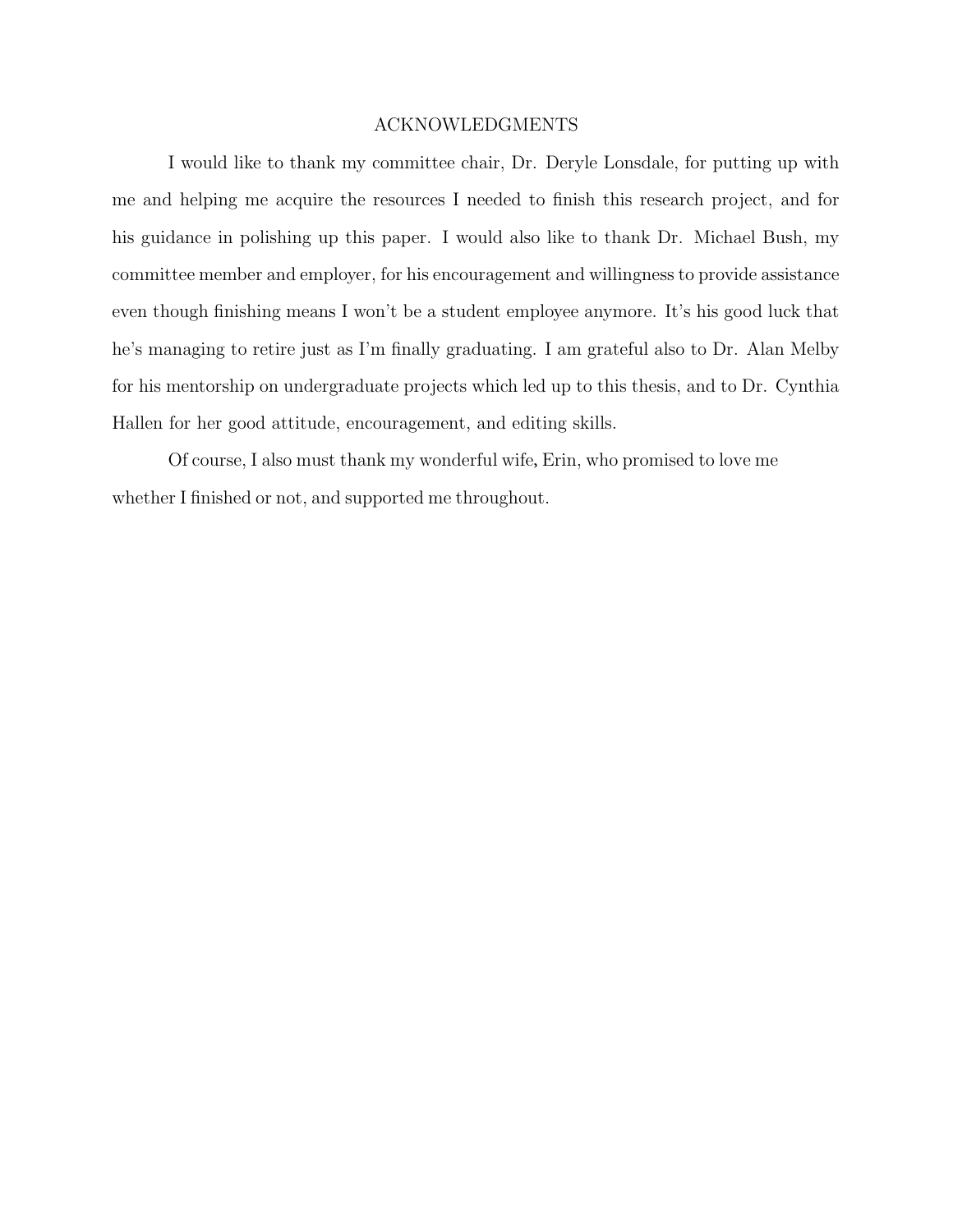# Table of Contents

|                |                               | <b>ABSTRACT</b>                                 | ii             |  |  |  |  |  |
|----------------|-------------------------------|-------------------------------------------------|----------------|--|--|--|--|--|
|                | <b>ACKNOWLEDGMENTS</b><br>iii |                                                 |                |  |  |  |  |  |
|                |                               | List of Tables                                  | vi             |  |  |  |  |  |
|                |                               | List of Figures                                 | vii            |  |  |  |  |  |
| 1              |                               | Introduction                                    | $\mathbf{1}$   |  |  |  |  |  |
| $\overline{2}$ |                               | <b>Relevant Literature</b>                      | $\overline{4}$ |  |  |  |  |  |
|                | 2.1                           |                                                 | $\overline{5}$ |  |  |  |  |  |
|                | 2.2                           | Orthographies Traditionally Lacking Whitespace  | 8              |  |  |  |  |  |
|                | 2.3                           |                                                 | 11             |  |  |  |  |  |
|                | 2.4                           |                                                 | 12             |  |  |  |  |  |
|                | 2.5                           |                                                 | 14             |  |  |  |  |  |
|                | 2.6                           | Lattice Generation with Morphology & Statistics | 15             |  |  |  |  |  |
| 3              |                               | Methodology                                     | 17             |  |  |  |  |  |
|                | 3.1                           |                                                 | 17             |  |  |  |  |  |
|                | 3.2                           |                                                 | 18             |  |  |  |  |  |
|                |                               | 3.2.1                                           | 22             |  |  |  |  |  |
|                |                               | 3.2.2                                           | 23             |  |  |  |  |  |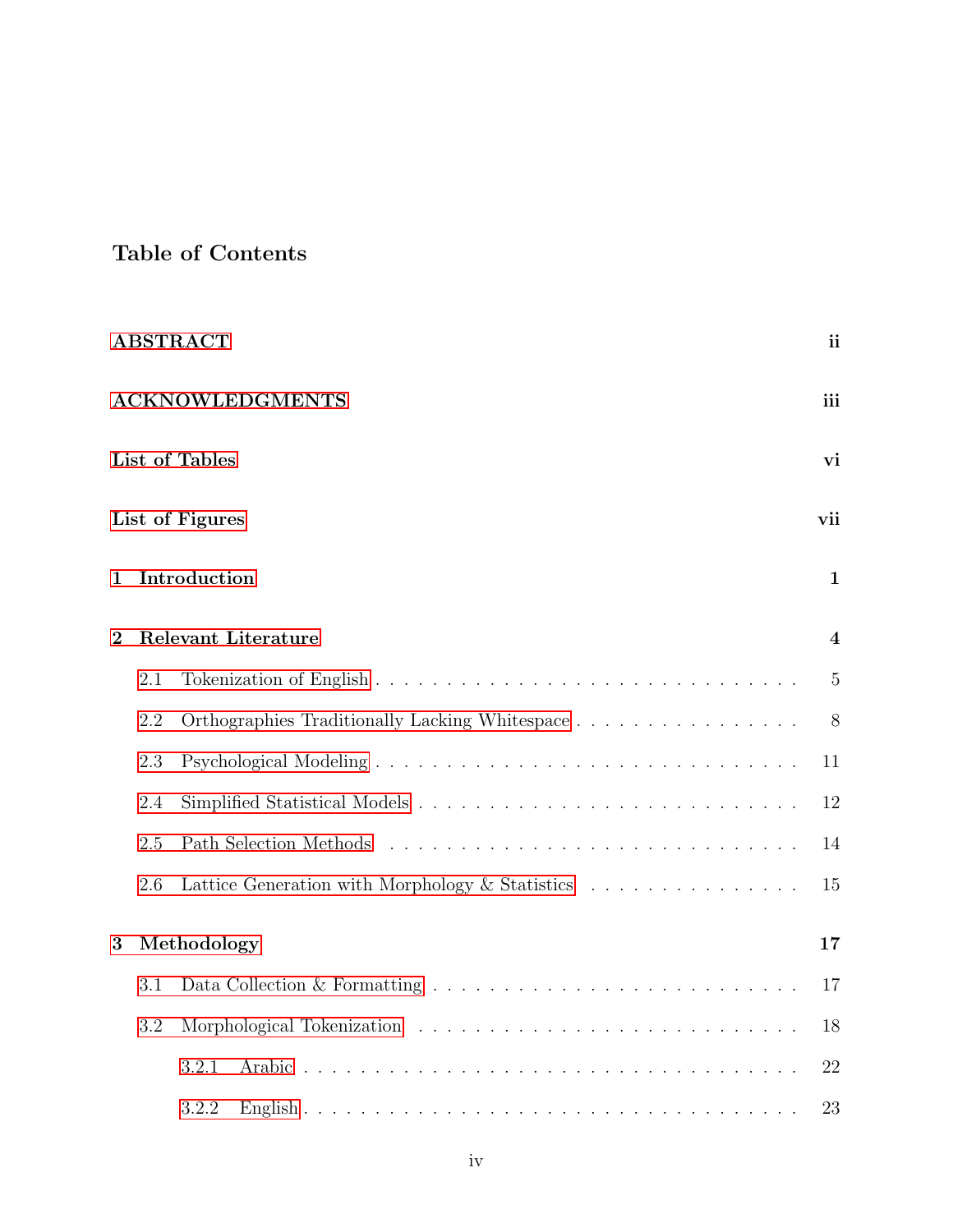|                |                           | 3.2.3                     | 23 |  |  |  |
|----------------|---------------------------|---------------------------|----|--|--|--|
|                | 3.3                       |                           | 24 |  |  |  |
|                | 3.4                       |                           | 26 |  |  |  |
|                | 3.5                       |                           | 27 |  |  |  |
| $\overline{A}$ |                           | Results & Discussion      | 29 |  |  |  |
|                | 4.1                       |                           | 30 |  |  |  |
|                | 4.2                       |                           | 32 |  |  |  |
|                |                           | 4.2.1                     | 32 |  |  |  |
|                |                           | 4.2.2                     | 33 |  |  |  |
|                | 4.3                       |                           | 35 |  |  |  |
|                |                           | 4.3.1                     | 35 |  |  |  |
|                |                           | 4.3.2                     | 37 |  |  |  |
| 5              |                           | Conclusions & Future Work | 41 |  |  |  |
|                | <b>Bibliography</b><br>44 |                           |    |  |  |  |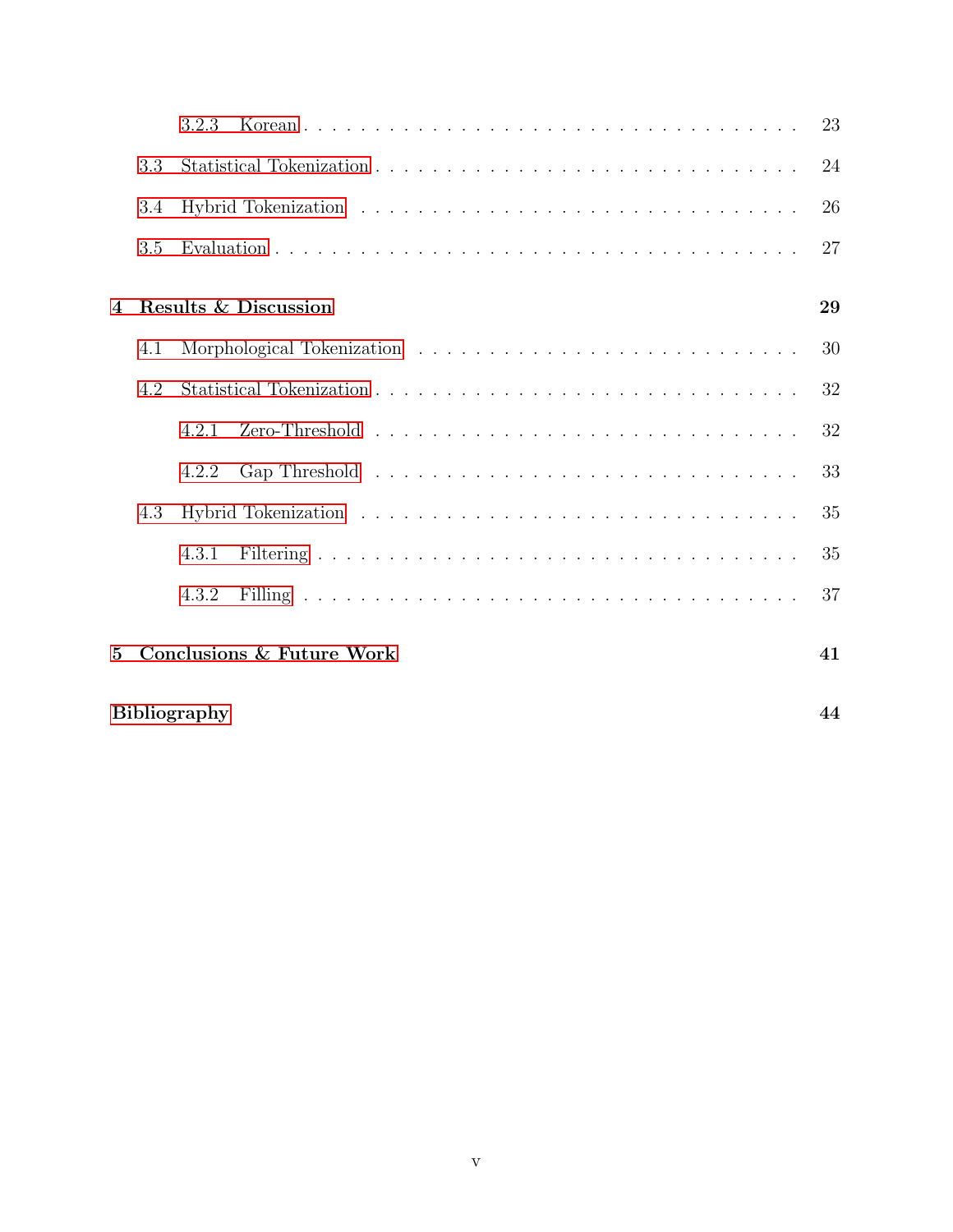# <span id="page-6-0"></span>List of Tables

|     |                                                             | 30 |
|-----|-------------------------------------------------------------|----|
| 4.2 |                                                             | 30 |
| 4.3 |                                                             | 31 |
| 4.4 |                                                             | 31 |
| 4.5 | Prediction Rate for Zero-threshold Statistical Tokenization | 32 |
| 4.6 | Results for Zero-Threshold Statistical Tokenization         | 33 |
| 4.7 | Prediction Rate for Gap-Threshold Statistical Tokenization  | 33 |
| 4.8 | Results for Gap-Threshold Statistical Tokenization          | 34 |
| 4.9 |                                                             | 35 |
|     |                                                             | 36 |
|     |                                                             | 36 |
|     |                                                             | 37 |
|     |                                                             | 38 |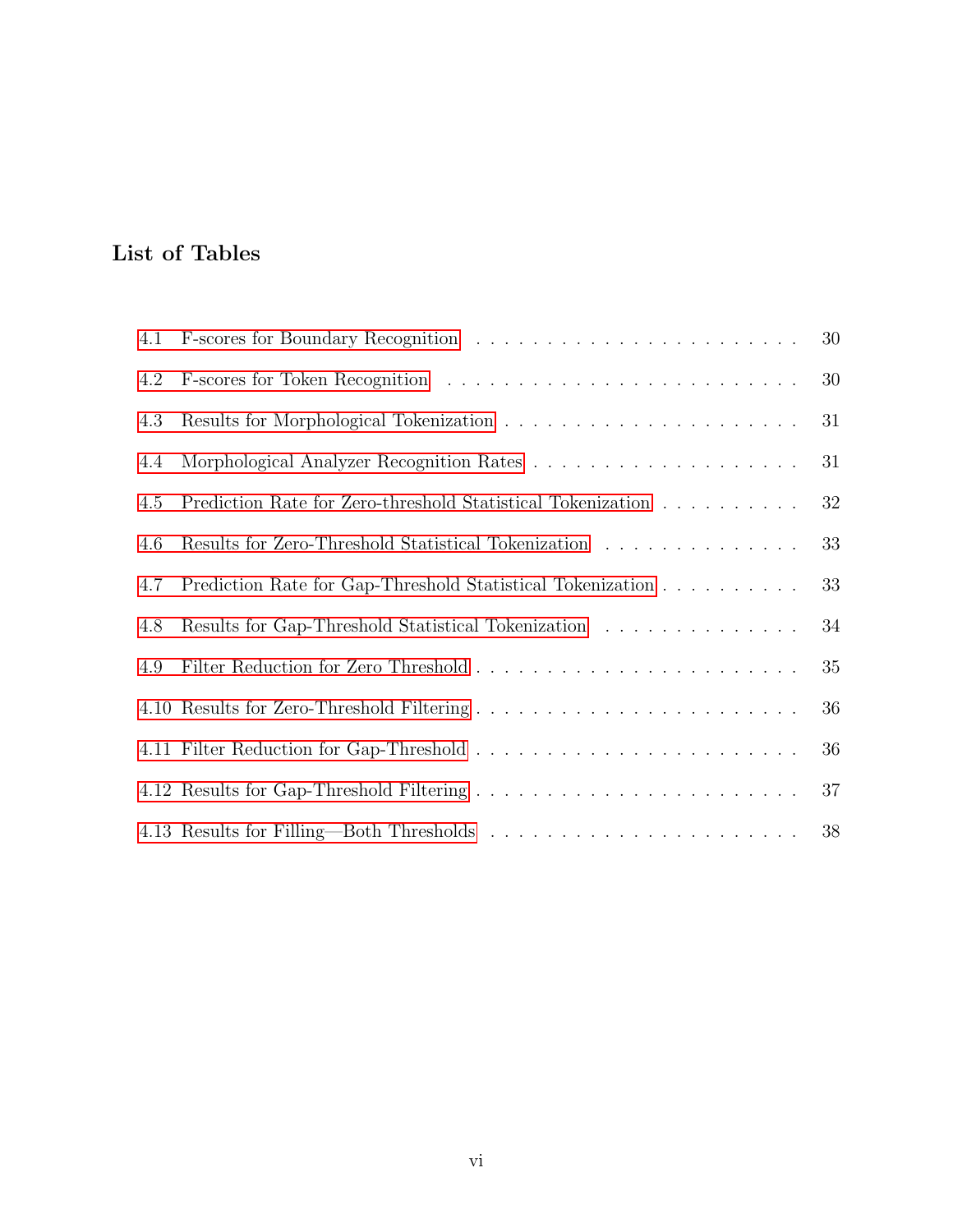# <span id="page-7-0"></span>List of Figures

| 1.2 | Example of Japanese Text $\ldots \ldots \ldots \ldots \ldots \ldots \ldots \ldots \ldots \ldots 2$ |  |
|-----|----------------------------------------------------------------------------------------------------|--|
| 2.1 |                                                                                                    |  |
| 3.1 |                                                                                                    |  |
| 3.2 |                                                                                                    |  |
|     |                                                                                                    |  |
| 3.4 |                                                                                                    |  |
|     |                                                                                                    |  |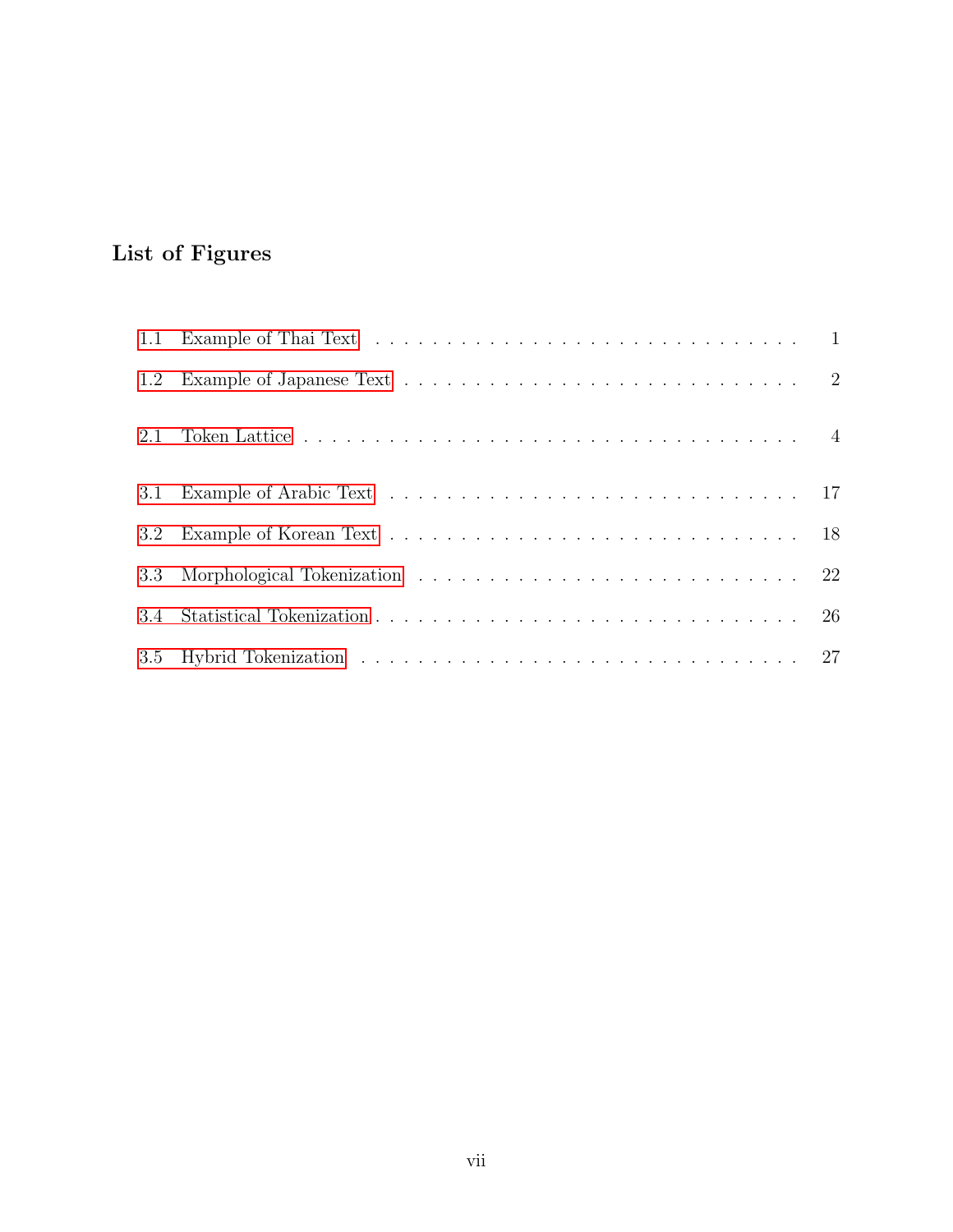# <span id="page-8-2"></span><span id="page-8-0"></span>Chapter 1

## Introduction

One of the most basic and yet often overlooked problems in natural language processing (NLP) is word boundary detection, or tokenization. Identifying words is a critical preprocessing step before almost any other work can be done with text: frequency counting, part-of-speech tagging, parsing, etc. In many languages, this is far from trivial. The standard orthographies for languages as diverse as Ancient Greek and Latin, and modern languages like Thai, Japanese, and Chinese, lack spaces or any other explicit indicator of word boundaries. (Examples of the standard orthographies for Thai and Japanese are shown in Figures [1.1](#page-8-1) and [1.2.](#page-9-0)) This often results in ambiguity about the proper grouping of characters into words, and difficulty in identifying the boundaries of unknown words.

Substantial research has been done in text segmentation for languages like Chinese and Japanese. The highest-performing systems all use a hybrid approach, incorporating both statistical knowledge to predict probable word boundaries, and access to lexicons to identify known words. Unfortunately, the specific algorithms used are often drastically different, and bespoke tokenizers are typically built on a language-by-language basis. There is no standard, generic framework for handling tokenization across multiple languages. Even in English and other languages that use whitespace in writing, there are numerous edge-cases,

# เราทุกคนเกิดมาอย่างอิสระ เราทุกคนมี ้ความคิดและความเข้าใจเป็นของเราเอง เรา ทุกคนควรได้รับการปฏิบัติในทางเดียวกัน.

<span id="page-8-1"></span>Figure 1.1: Example of Thai text. Thai uses spaces to separate clauses, but not individual words [\[1\]](#page-51-1).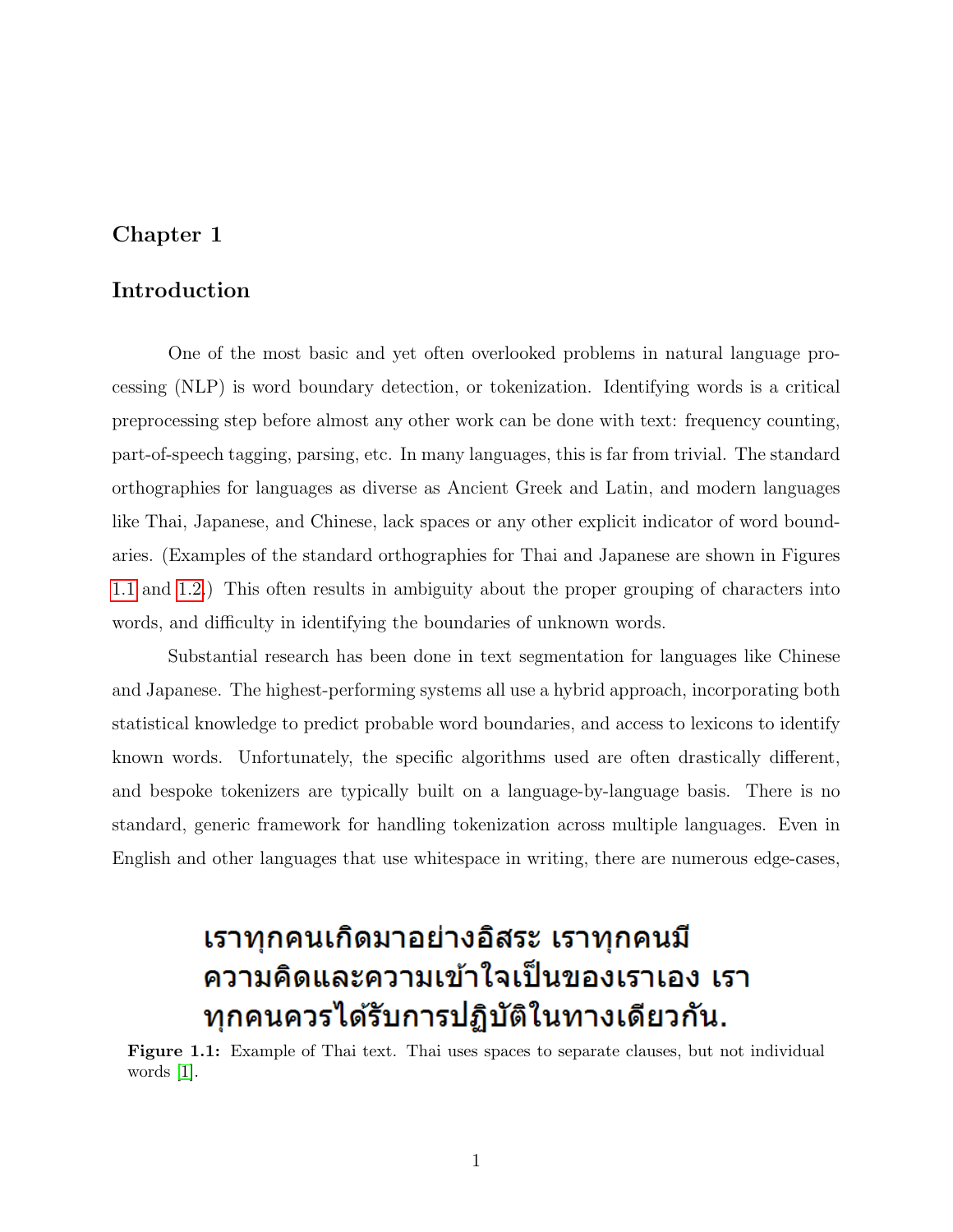# <span id="page-9-1"></span><span id="page-9-0"></span>すべての人間は、生まれながらにして自由であり、かつ、尊厳と 権利とについて平等である。人間は、理性と良心とを授けられて おり、互いに同 胞の精神をもって行動しなければならない。

Figure 1.2: Example of Japanese text. While punctuation and changes in writing system provide some clues, Japanese does not use spaces to separate words or clauses [\[2\]](#page-51-2).

such as clitic and punctuation separation, which must be handled with special rules on a per-language basis. In developing software for searching, analyzing, or teaching multiple languages, or supporting natural-language based user interfaces, the complexity of developing separate systems to support equal levels of computer-enhanced interactivity for every desired language quickly becomes impractical. This severely limits both the number of languages that can be supported in any given application and the level of functionality available for each language. Given that the human ability to successfully read any natural language provides an existence proof that a generalized segmentation system (as implemented in the human mind) is possible, it is reasonable to investigate the feasibility of a language-agnostic segmentation system that could be easily integrated into larger natural language processing systems.

In order to make NLP applications more accessible in a wider variety of languages, I am developing a generalizable framework for tokenization which can be easily adapted to any given language. The general tokenization problem can be broken down into a few generic parts, regardless of the language involved: a hypothesis generator, which makes use of both a morphological recognizer encoding lexical knowledge and a statistical model or models, and a selector, which identifies the best hypothesis. Even if a single master system cannot be used for every language, decomposing the problem in this way should allow for replacing only certain parts and reusing others, as long as the replacement modules conform to a standard interface.

For the purposes of this thesis, I have focused only on the hypothesis generation stage. I identify promising lexical (morphological) and statistical models and several methods of integrating them into a single framework for hypothesis generation across multiple languages. I then test these systems on corpora of native-speaker texts from three typologically dissimilar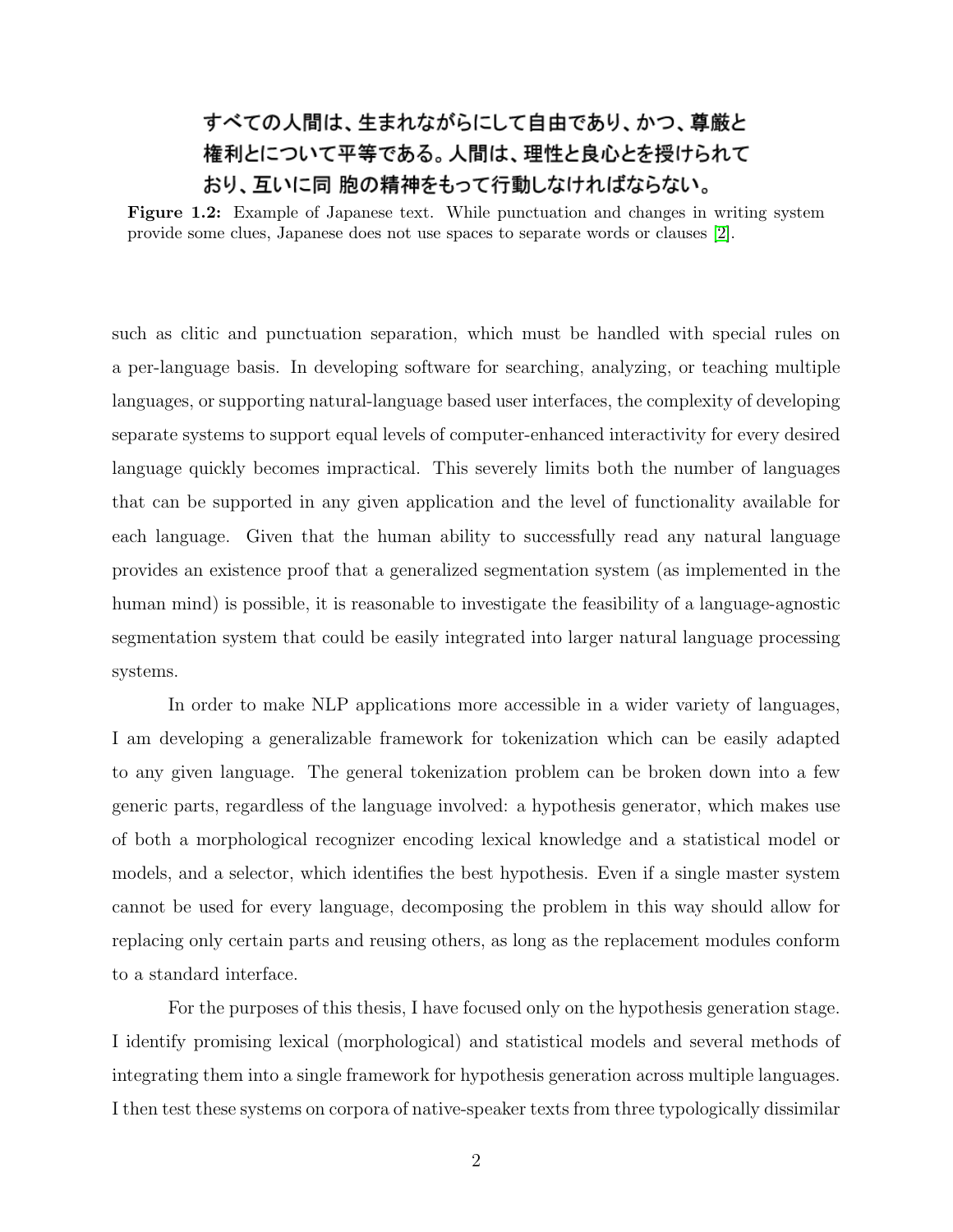languages. The success of each system is determined by two major factors. The first is generalizability, or the consistency of results across multiple languages. Generalizability, however, is a necessary but not sufficient condition for a generic tokenization framework. The second factor is token-recognition performance. Additionally, hybrid systems can be evaluated in terms of their improvement over morphological or statistical methods used alone. I show that a hybrid system based on this framework:

- 1. does generalize well across a variety of languages,
- 2. produces results comparable to those of state-of-the-art tokenization systems developed for specific languages, and
- 3. outperforms both morphological and statistical methods used individually.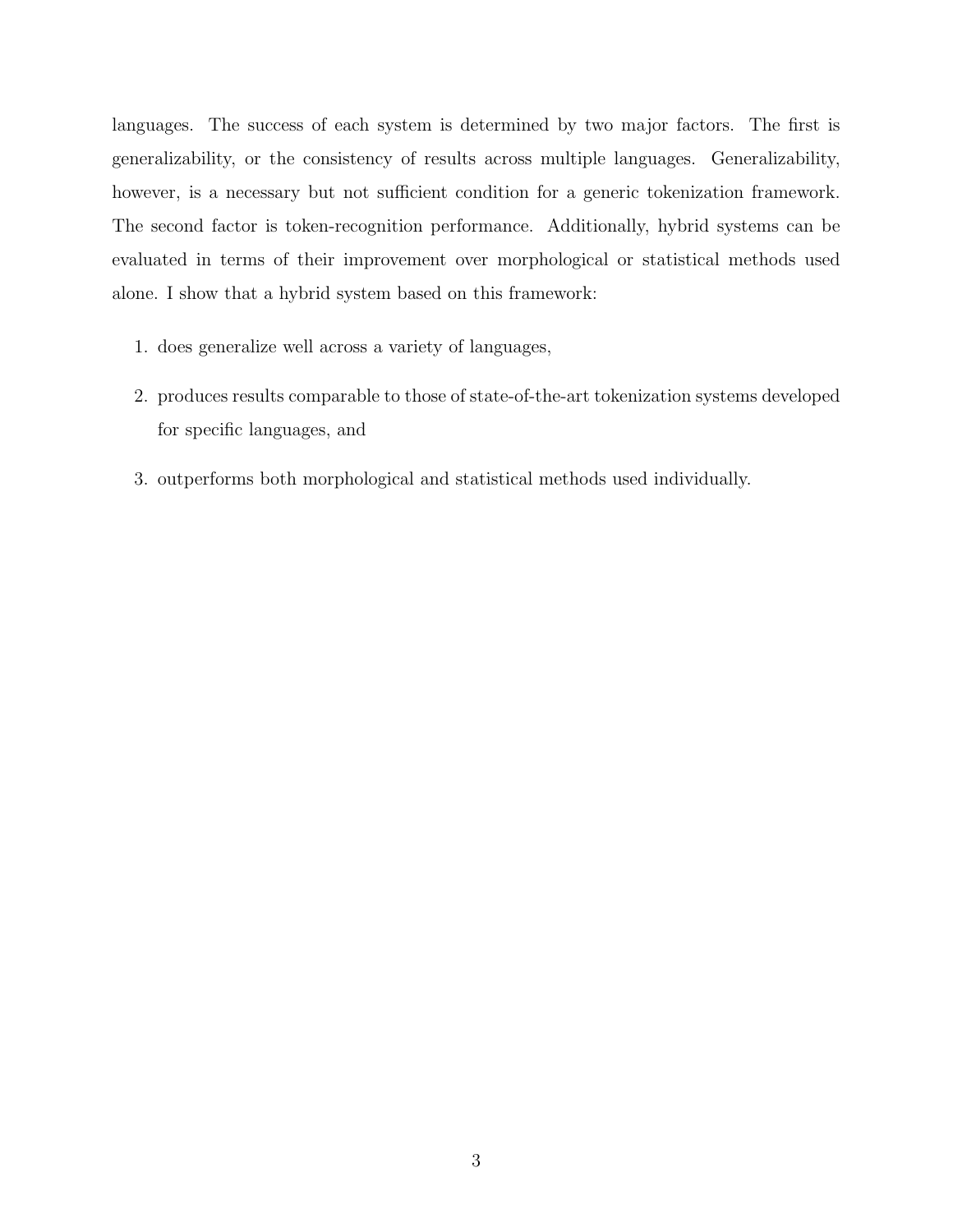# <span id="page-11-3"></span><span id="page-11-0"></span>Chapter 2

### Relevant Literature

Prior to almost any other natural language processing task, the first task that must be done with any text is tokenization (also called segmentation, lexing, or word breaking)—figuring out where the words (or other logical units) are.

This problem is most obvious in the context of automatic speech recognition, where it is further necessary to convert continuous phonetic data into discrete phonemes. The standard solution in this context is to use Hidden Markov Models (HMMs) encoding the possible words of the language to transduce phonetic data into sequences of potentially-overlapping possible phonemes and words [\[3\]](#page-51-3). The correct tokenization is obtained by applying the Viterbi algorithm over a pre-generated lattice<sup>[1](#page-11-2)</sup> of "word hypotheses" [\[4\]](#page-51-4), or by performing an on-line beam search over possible tokenizations as new possibilities are generated [\[5\]](#page-51-5).

If we set aside the issue of transducing phonetic data into discrete phonemes, however, the problem of identifying logical groups in a stream of discrete lower-level symbols still remains, and we can isolate this aspect of the problem by working with written text,

<span id="page-11-2"></span><sup>1</sup>a data structure which stores only one copy of common prefixes and suffixes, showing which unique states (in this case, unique tokens) can precede or follow each other



<span id="page-11-1"></span>Figure 2.1: A sample lattice showing possible tokenizations of three words of Korean, excluding spaces. The correct selection is shown in bold.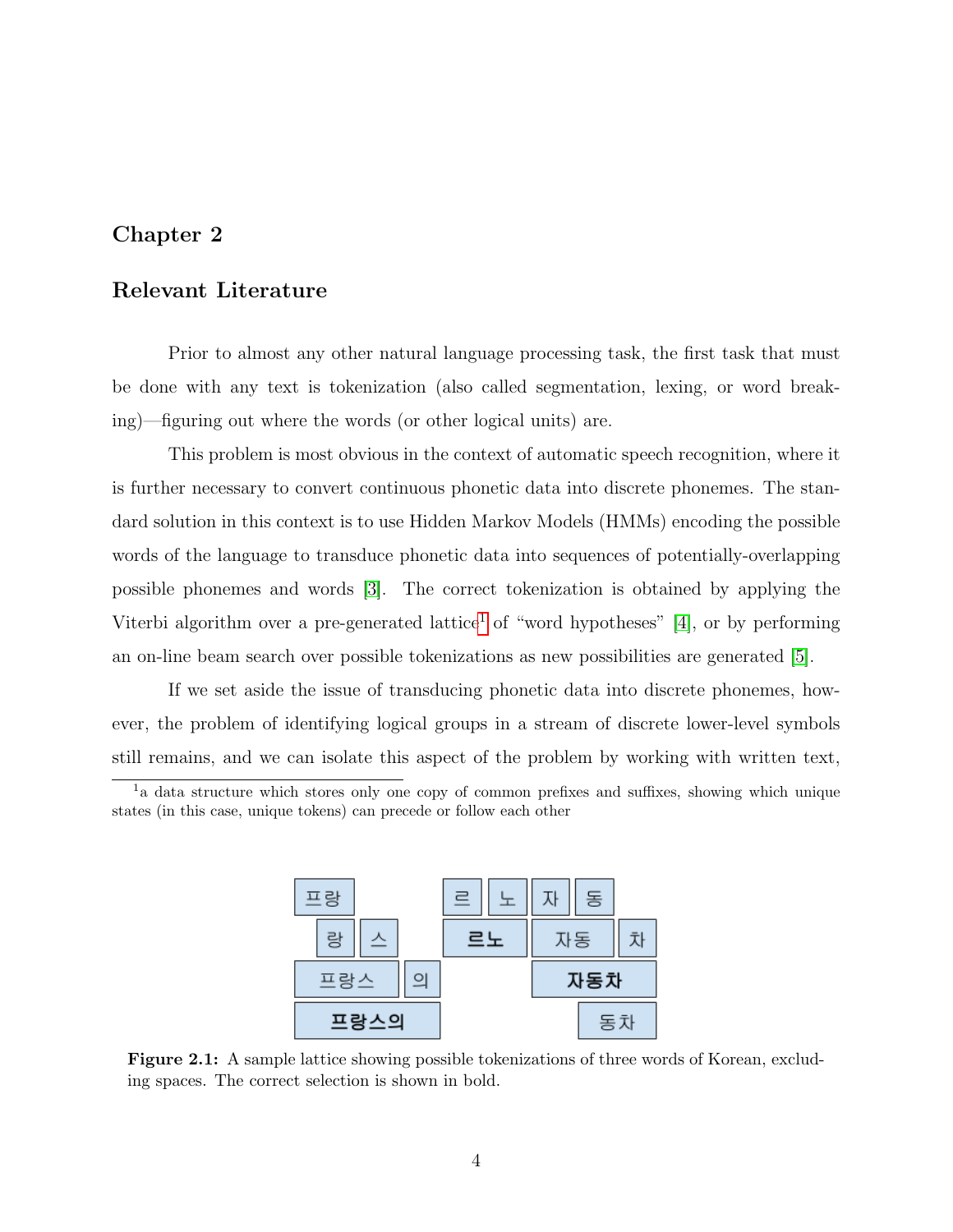<span id="page-12-3"></span>assembling morphemes and words from a stream of graphemes. In general, tokenization of written text<sup>[2](#page-12-1)</sup> may be a harder problem than tokenization of speech since writing generally does not reflect spoken language losslessly<sup>[3](#page-12-2)</sup>, and fewer boundary clues (such as prosodic information) will be available. Nevertheless, the fact that reading is possible is itself proof that text-only tokenization can be done at useful levels of accuracy.

#### <span id="page-12-0"></span>2.1 Tokenization of English

In English and many other languages, the problem of text tokenization is often considered trivial: simply split words on whitespace, which substitutes for many of the prosodic clues available in speech. Van Aken [\[6\]](#page-51-6), for example, studied the problem of tokenizing continuous English text with spaces removed, but only as a proxy for understanding human tokenization strategies more generally. While often good enough, however, the space-splitting approach is far from perfectly accurate. Even with perfectly clean data, this approach fails to account for:

- 1. Word boundaries that correctly occur in the absence of whitespace (e.g., before punctuation, with specialized items like URLs, or simply due to typographical errors)
- 2. Whitespace that may not indicate a relevant boundary in certain applications (e.g., spaces in compounds, idioms, and borrowed foreign-language phrases used as single logical lexical units).

These complications can be dealt with in various ways, but only on an individual languageby-language basis. Even among languages that all use the Roman alphabet, significant differences in whitespace and punctuation conventions exist. The tokenization conventions for the Penn Treebank, for example, separate "most punctuation" [\[7\]](#page-51-7), but depend on prior knowledge of sentence boundaries to help disambiguate final periods from periods indicating abbreviations and on English-specific knowledge about the structure of contractions and cliticized forms.

<span id="page-12-1"></span><sup>&</sup>lt;sup>2</sup>In corpus studies, "text" is often used to refer to any reification of language, be it spoken or written; here however, I will assume that "text" refers only to written communication.

<span id="page-12-2"></span><sup>&</sup>lt;sup>3</sup>i.e., without loss of information, such that all details of speech could be re-constituted exactly from its written form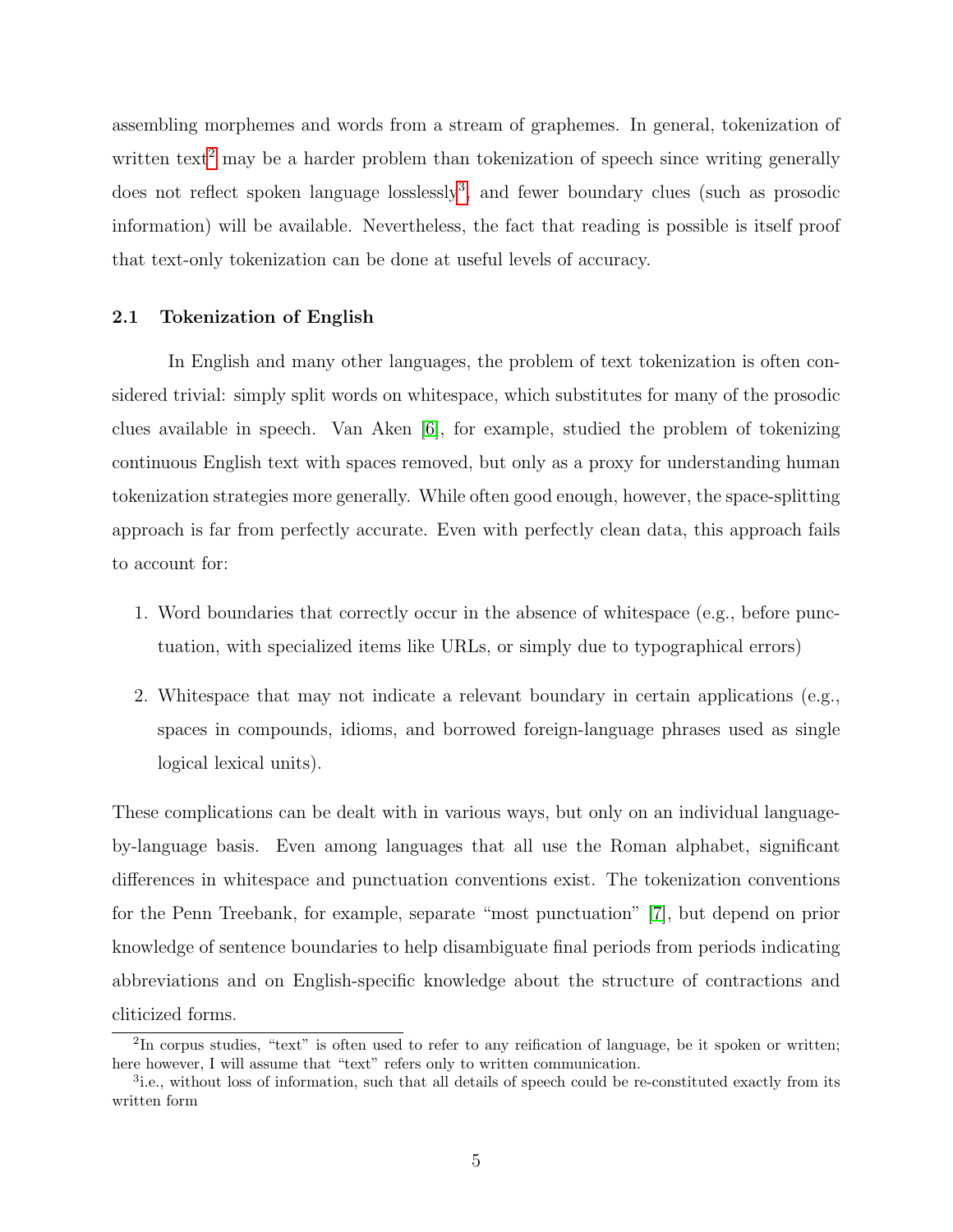<span id="page-13-1"></span>Van Aken's system relies purely on statistical information available within a single text to infer word segmentation. In particular, it keeps track of recurring sequences that occur with frequency greater than a certain threshold as possible word types. It further keeps track of the transition probabilities between known sequences to determine the optimal path through a lattice of tokenization hypotheses [\[6\]](#page-51-6). This algorithm was tested against both randomly generated strings of words from a dictionary, and a small sample of natural English text, which revealed a weakness in identifying boundaries in sequences of multiple short words, such as "in a"; this is a particular weakness shared by other statistical algorithms as well. This approach taken in isolation would likely perform poorly on a text containing a large number of hapax legomena<sup>[4](#page-13-0)</sup>, which would pass the frequency threshold for recognition, making it potentially less suitable for languages with extensive productive morphology.

Van Aken's algorithm also depends on an implicit assumption about what the definition of a "word" is: a fixed sequence of symbols that can occur multiple times. While this assumption may indeed be a useful one for vocabulary induction from unlabeled data, it is not necessarily the best definition of "word" for all circumstances, especially across multiple languages. Additionally, there is ambiguity in the usage of "word" to refer to a particular sequence of symbols, versus a particular instance of that sequence in a text. Unfortunately, per Islam et al. [\[8\]](#page-51-8), no widely accepted definitions for what constitutes a "word" exist, even within a single language, let alone cross-linguistically. Different native speakers often segment text in different ways, and the rate of agreement between human judges can be less than 80%, making it impossible to construct a single "gold standard" to evaluate results between systems that employ different conventions, whether implicit or explicit. For these reasons, it is often useful to dispense with the problem of defining a "word" at all and, when exactness is required, to instead refer to types, meaning specific abstract sequences of symbols, and tokens, meaning specific instances of a type at specific locations in a text. Tokenization is thus the process of identifying meaningful tokens, however "meaningful" is defined for a particular application in a particular language, and may cover items traditionally identified as "words" as well as clitics, punctuation, and other errata. Note, however, that differences in conventions regarding what constitutes a meaningful token at a given level of analysis

<span id="page-13-0"></span><sup>4</sup> types which occur exactly once in a corpus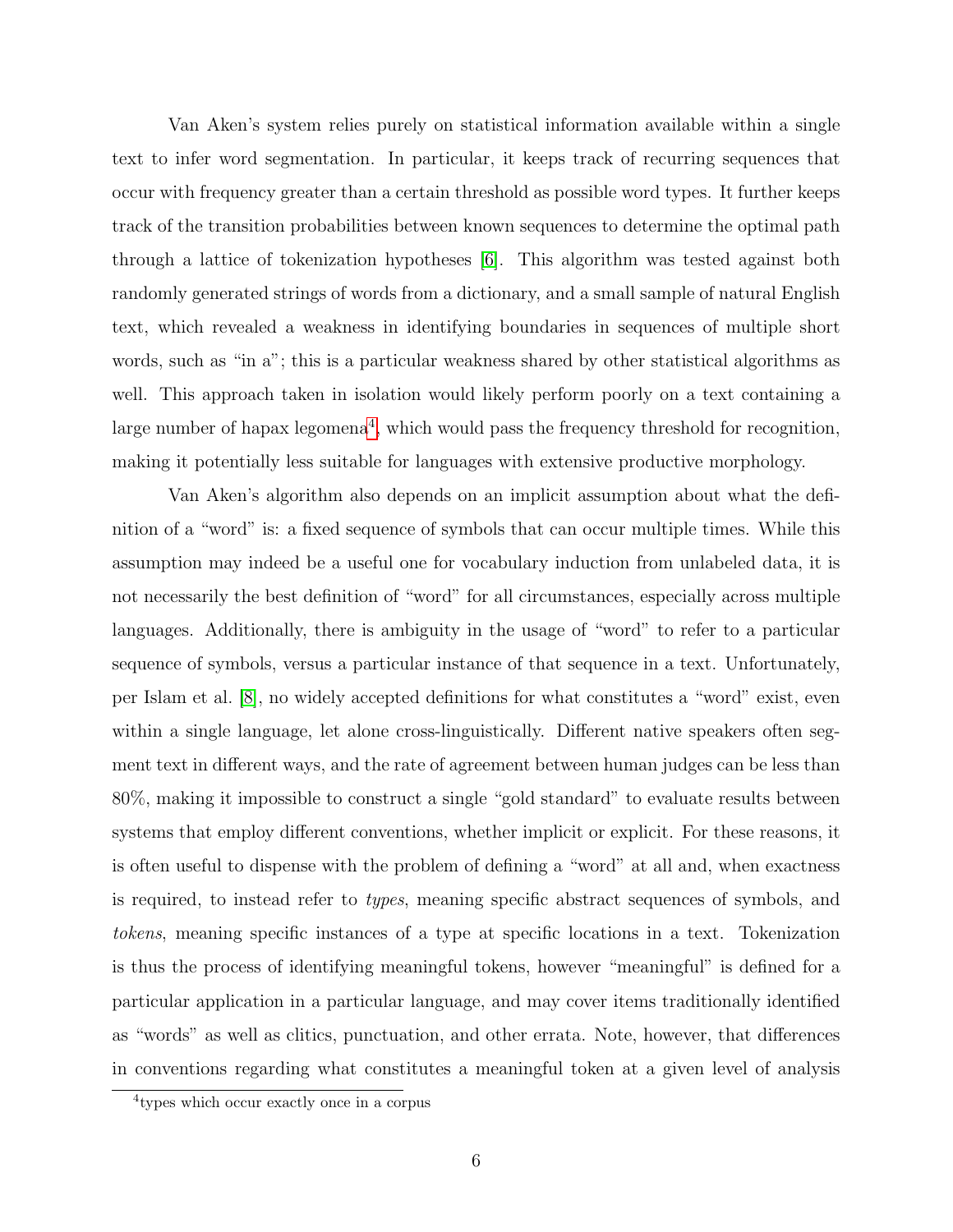<span id="page-14-0"></span>still require consideration during evaluation. The performance of tokenization algorithms is usually evaluated in terms of *precision* and *recall*; precision  $(P)$  is defined as the proportion of items in the output that are correct (i.e., which match items in the answer key), while recall  $(R)$  is defined as the proportion of correct items (i.e., entries in the answer key) which are in the output. Mathematically, these are given by

$$
P = \frac{TP}{TP + FP}
$$

$$
R = \frac{TP}{TP + FN}
$$

where  $TP$  is the number of true positives, FP is the number of false positives, and  $FN$  is the number of false negatives. Since it is often easy to obtain high performance on either measure individually (e.g., perfect recall can be achieved simply by guessing that every character boundary might be a token boundary, such that there are many false positives but no false negatives), but difficult to achieve high performance on both, an additional measure, the F-score is used to combine precision and recall and provide an estimate of overall performance. In this thesis I use the usual definition:

$$
F = \frac{2PR}{(P+R)}
$$

For all three measures, scores range from 0.0 to 1.0, where a score of 1.0 represents perfect performance.

While his algorithm requires no prior knowledge of linguistic structure, van Aken [\[6\]](#page-51-6) does note that "A shortcut [...] is to incorporate a ready-made dictionary that contains some or all of the words that the algorithm will encounter." This lexical-access approach is most clearly demonstrated by Norvig [\[9\]](#page-51-9), who describes the use of a simple lexicon to recursively split a string into a known word and a suffix of remaining characters, using dynamic programming techniques to construct a lattice to avoid the inefficiency of recomputing overlapping segmentations for the same suffixes multiple times. Word-level n-gram frequency data is then used to extract the highest probability tokenization from the lattice. Norvig [\[9\]](#page-51-9) cites applications to Chinese, as well as to specialized genres of English, such as URLs, which are written without spaces as previously described. Norvig's algorithm, however, is only as good as the dictionary—it will fail on encountering out-of-vocabulary (OOV) words. This makes it less suitable for application to languages that have extensive productive morphology, such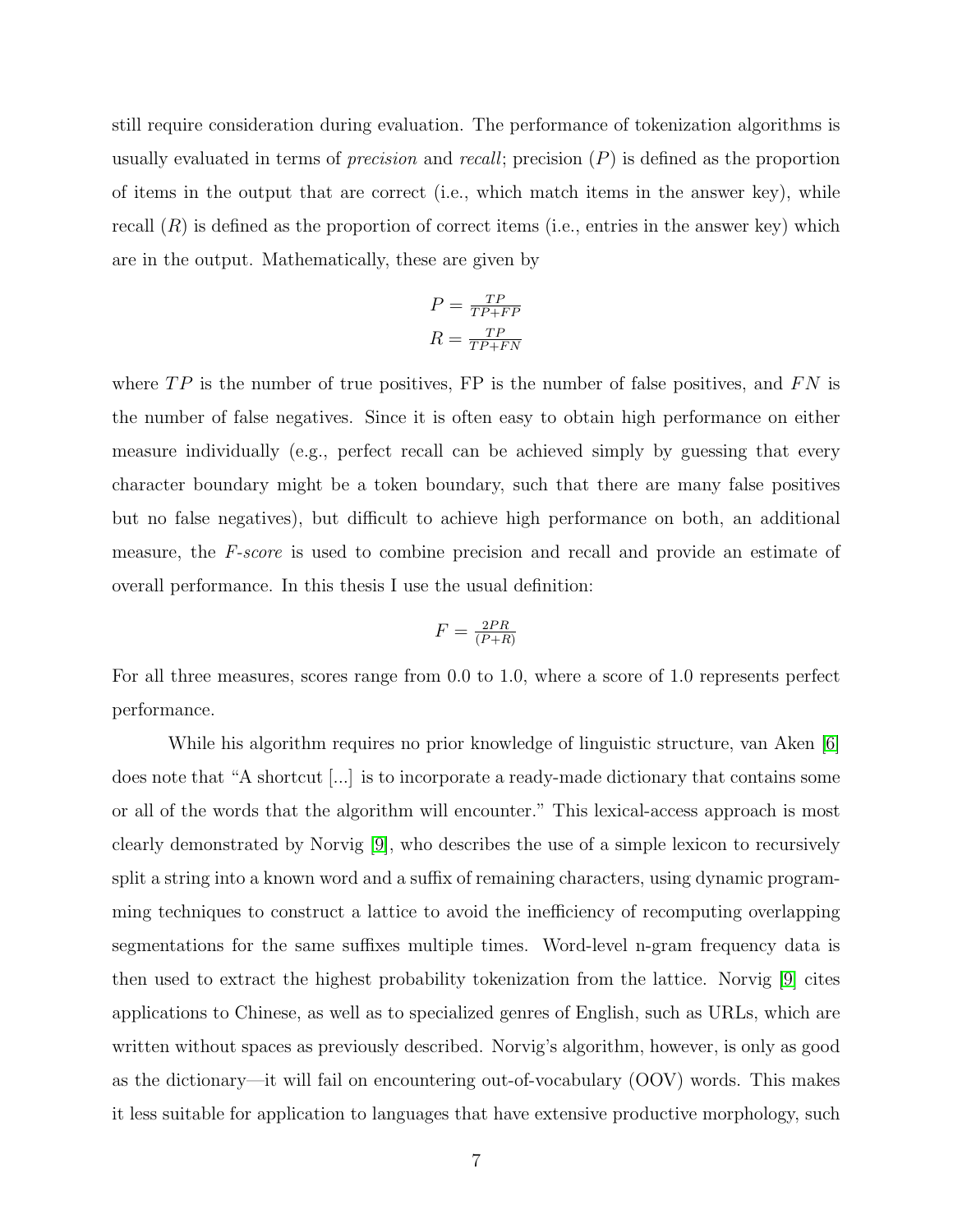<span id="page-15-2"></span>as Turkish, in which it may be literally impossible to encode the complete set of possible words in a finite dictionary, even before we account for the fact that new words appear constantly in living languages [\[8\]](#page-51-8). Although this overlaps somewhat with the weaknesses of van Aken's algorithm, the potential benefits of a hybrid approach are already evident, as a strong statistical algorithm may make up for gaps in vocabulary.

#### <span id="page-15-0"></span>2.2 Orthographies Traditionally Lacking Whitespace

Most practical work in text tokenization involves languages whose writing systems traditionally have no spaces or other written word breaks, such as Chinese, Japanese, or Thai, as previously mentioned. In these cases, as with the special rules for Treebank annotation, researchers develop separate tokenization systems on a per-language basis, often using substantially different approaches. This has produced some impressive state-of-the-art results in each language, but unfortunately these systems all differ significantly in their details, and none are easily extensible for use on additional languages without effectively re-building them from the ground up.

Peng, Feng, & McCallum [\[10\]](#page-51-10) developed a system for Chinese segmentation which recasts segmentation as a tagging problem using linear-chain conditional random fields (CRFs); every character is tagged as either a start-of-word character, or not. This is an inherently hybrid system, as the CRF models incorporate lexical knowledge in addition to lower-level statistics, which are used for probabilistic new-word detection. This provides the best of both worlds: the efficiency and accuracy improvements that lexical access entails, without the need to store the entire vocabulary, and allowing for the proper identification of unknown words as long as they do not exhibit structural characteristics too far removed from those used to create the statistical model (i.e., the normal morphographological<sup>[5](#page-15-1)</sup> structure of the language). Their model produced results ranging from  $(P = 0.828, R = 0.870, F = 0.849)$ to  $(P = 0.953, R = 0.961, F = 0.957)$  over eight tests on various corpora.

The state-of-the-art Japanese segmentation system by Kudo, Yamamoto, & Matsumoto [\[11\]](#page-51-11) also makes use of CRFs to simultaneously achieve tokenization and morphological analysis by selecting the best path through a lattice of possible morpheme-level to-

<span id="page-15-1"></span><sup>5</sup> the written parallel to morphophonological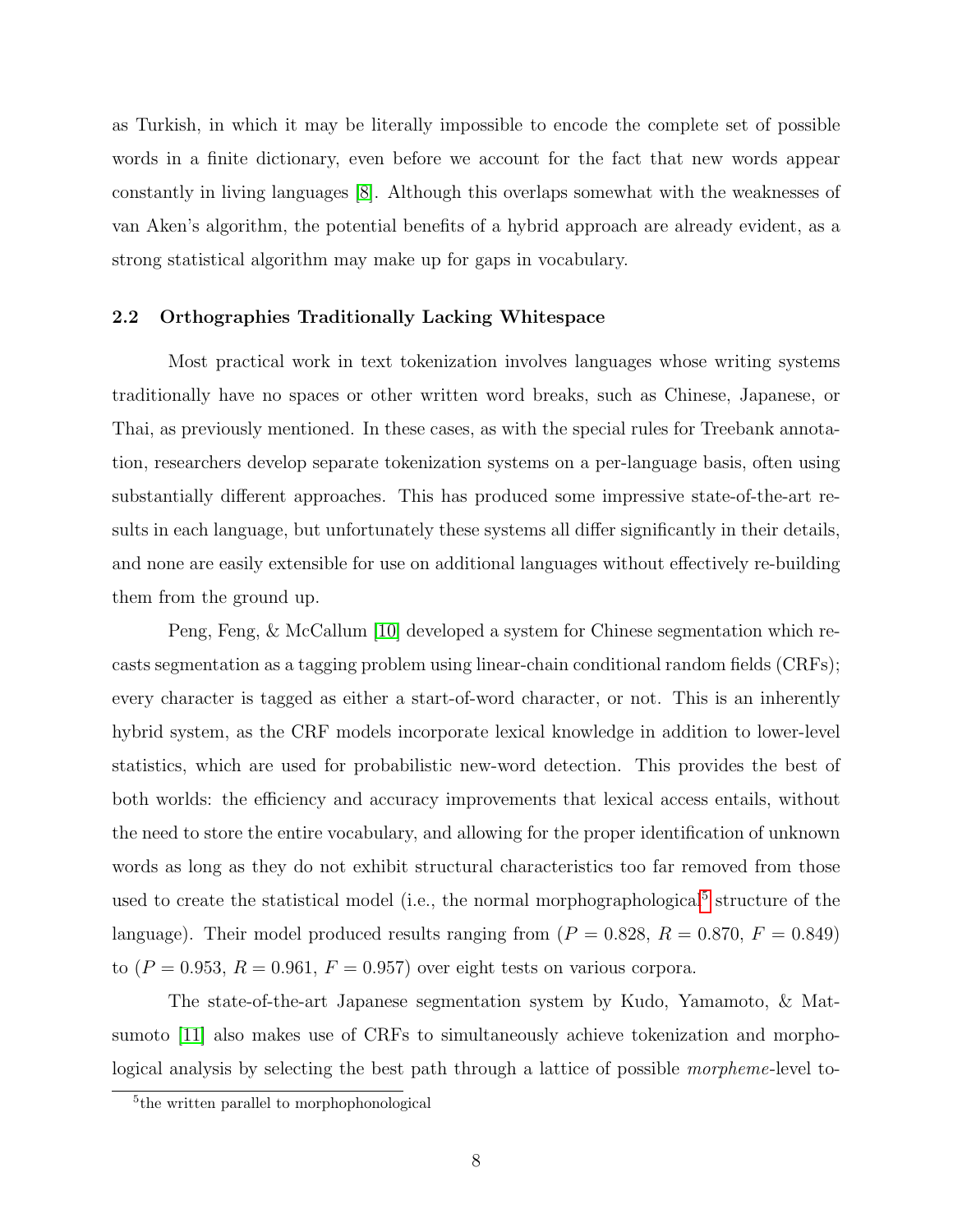<span id="page-16-0"></span>kenizations generated from a morphologically-aware dictionary. In fact, Kudo et al. were primarily motivated by the problem of morphological analysis of unlabelled text, for which automatic tokenization was merely an unavoidable first step when working with Japanese orthography. This builds on prior work by Asahara et al. [\[12\]](#page-52-0) and Uchimoto et al. [\[13\]](#page-52-1) on Japanese tokenization and morphanalysis using two different statistical modelling techniques: HMMs and Maximum Entropy Markov Models (MEMMs), respectively. Kudo et al.'s CRF model improved on both HMM and MEMM models due to the ability of CRFs to make use of a wider range of tagging features, including lexical information, providing additional evidence for the utility of hybrid segmentation approaches. They report results of  $(P = 0.9904, R = 0.9888, F = 0.9896)$  and  $(P = 0.9903, R = 0.9920, F = 0.9911)$  on two different corpora.

Choosing to work at the level of morphemes rather than words additionally removes many of the problems present in other systems with hapax legomena or OOV words. This requires, however, either the ability to re-synthesize complete words from morphemes, or an agreement with later stages of the NLP pipeline to define "tokens" at the appropriate subword level. Where possible, however, the ability to achieve simultaneous tokenization and morphanalysis substantially improves efficiency and provides more contextual information to later stages of an NLP pipeline, such as syntactic parsing.

Suzuki, Brockett, and Kacmarcik [\[14\]](#page-52-2), in fact, took this one step further, by using a syntactic model to simultaneously select an optimal tokenization while producing a syntactic parse. Like Kudo et al. [\[11\]](#page-51-11), Asahara et al. [\[12\]](#page-52-0) and Uchimoto et al. [\[13\]](#page-52-1), they also use a "word breaker" that performs simultaneous morphanalysis while producing a lattice of possible tokenizations. However, they eliminate the complication of collapsing the information in the lattice into a single unambiguous best token sequence. Instead, the lattice is used as the bottom level of a parsing chart, with the selection of the correct token sequence being a natural consequence of identifying the best syntax tree. They report results ranging from  $(P = 0.974, R = 0.980, F = 0.977)$  to  $(P = 0.981, R = 0.985, F = 0.982)$  on three corpora.

In my own previous work [\[15\]](#page-52-3), I addressed the problem of efficient lattice generation with simultaneous morphanalysis using a finite-state transducer (FST) based on the KIMMO two-level morphology system [\[16\]](#page-52-4). This system runs in amortized constant time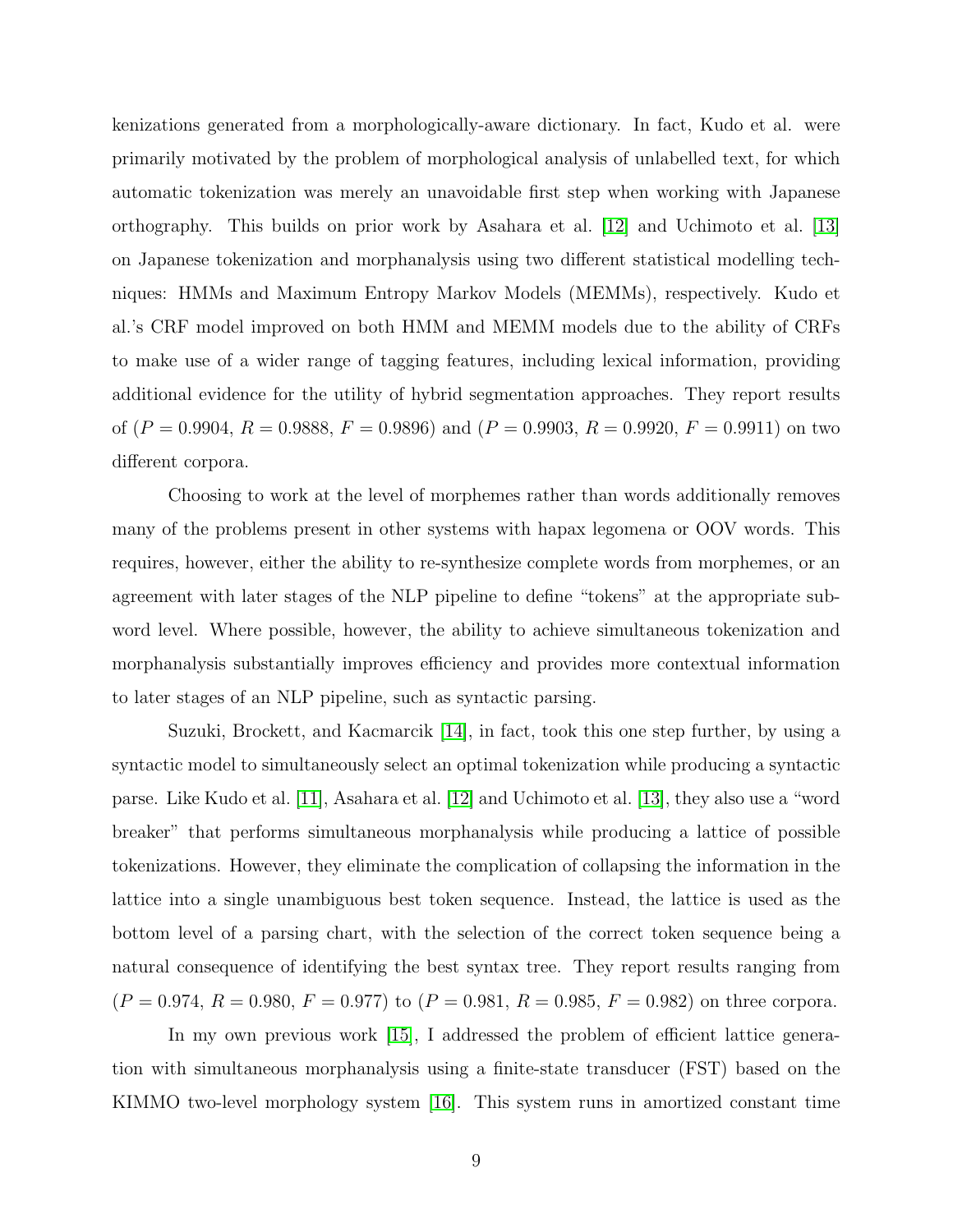<span id="page-17-0"></span>per-character. Hence, as each input character needs to be examined exactly once and in document order to determine which morphemes it could participate in, it generates a lattice of all possible sequences of known morphemes that could be extracted from an input stream in amortized linear time over arbitrary sized inputs [\[15\]](#page-52-3). Storing the lexicon as a finite-state transducer both saves a great deal of space and also allows recognition of a potentially infinite number of regularly derived or inflected words, though with some reduction in flexibility versus the CRF models. Compared to a fixed lexicon as used by Norvig [\[9\]](#page-51-9), a morphological transducer suffers less from from the problem of encountering OOV tokens, but does not solve the problem completely; it will still encounter difficulty with unknown roots and other morphemes. This system was tested on English and Turkish, using synthetic corpora consisting of randomly-generated sequences of concatenated words, similar to the method used by van Aken [\[6\]](#page-51-6). On corpora of known words, the system achieved ( $P = 0.209435, R = 1$ ,  $F = 0.346335$ ) for English and  $(P = 0.164989, R = 1, F = 0.283246)$  on Turkish. The low precision scores are attributable to the fact that I focused only on lattice generation, as a clearly separate issue from path selection—an approach I continue in this thesis. Prior to optimal path selection, the precision measure of a lattice generation system reflects the level of genuine morphological ambiguity present in the input.

The great advantage of this approach is that nearly any morphological model can be adapted to use in a simultaneous lexical-access based tokenizer (although it is optimized for FST-based models). In other words, the language model does not need to be developed with tokenization specifically in mind, and existing analyzers are reusable, potentially saving a great deal of effort that would otherwise go into another bespoke, language-specific tokenization system. Additionally, this approach specifically supports on-line, real-time usage. While that feature is common (nearly obligatory, in fact) for speech processing, it is relatively rare in text tokenization [\[6\]](#page-51-6). On-line operation significantly restricts the types of algorithms that can employed in tokenization, because it is necessary for the speed of processing to keep up with the speed of input. This means that any system intended for on-line use must take, on average, constant time to process each character in the text, resulting in amortized linear  $(O(n))$  time to process a complete text. Real-time applications introduce slightly stricter constraints on the maximum allowable constant factor per character.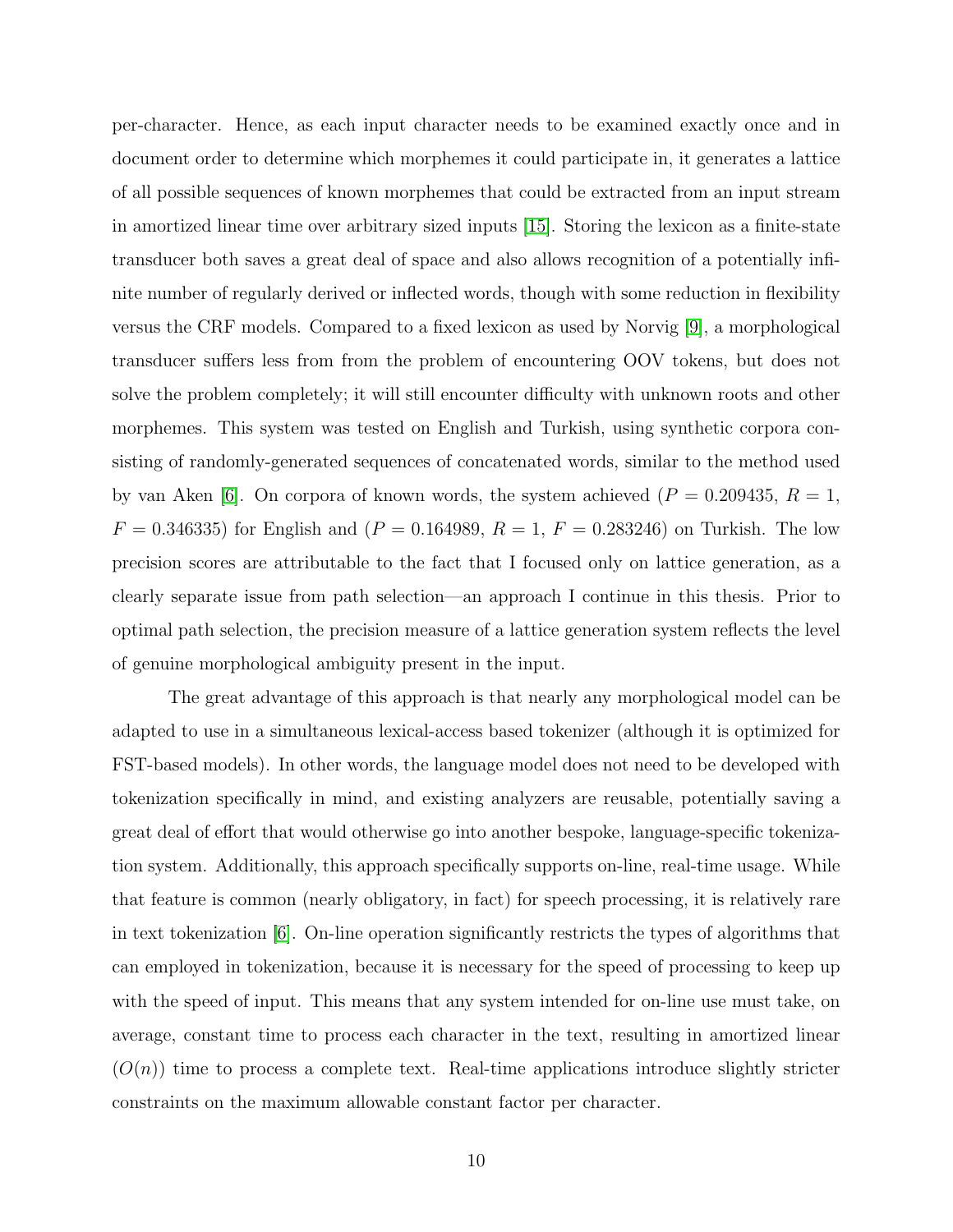#### <span id="page-18-1"></span><span id="page-18-0"></span>2.3 Psychological Modeling

In addition to the NLP-oriented approach, the tokenization problem also arises in language acquisition: When hearing a new language that one does not know, how does a learner begin to identify new words to add to their mental lexicon? This clearly requires some generic mechanism (although of unknown and possibly great computational complexity) for inducing probable words boundaries (where contiguous sequences between two boundaries then constitute words) from unlabeled input. That humans are capable of this provides an existence proof of the technical possibility of language-agnostic tokenization.

Studying the ways that human minds may tackle tokenization is not guaranteed to produce the best possible artificial tokenization system, since they may involve unnecessary complexity or require quantities of data infeasible to obtain for many NLP applications, in the same way that the best way to build an airplane is not to exactly copy a flapping bird's wing. Studies of human psychological segmentation mechanisms do, however, serve two useful purposes: They set a baseline against which errors can be measured, and they may provide an initial example implementation from which further engineering can draw [\[17\]](#page-52-5).

To establish a baseline of performance, it is sufficient to use manually-tagged corpora as a gold standard to test against; to provide an example implementation for re-engineering, it is important to have a reasonable psychological model of human speech segmentation. Daland [\[17\]](#page-52-5) argues that both statistical predictive mechanisms and lexical access are necessarily involved in human segmentation, with contributions from each shifting over the language acquisition process: statistical mechanisms in order to guess at the boundaries around new unknown words and to determine the probability that a potential bounded sequence is in fact a new word, and lexical access to filter errors. Empirical evidence for the validity of this claim is provided by Islam et al. [\[8\]](#page-51-8), who report that many state-of-the-art NLP systems do in fact use hybrid approaches. Daland [\[17\]](#page-52-5) further proposes that there are only two feasible error-correction conditions for the human tokenization system. The first is statistical overrecognition, where lexical access must filter out erroneously predicted word boundaries; the second is statistical under-recognition, where lexical access must be prepared to add statistically unlikely word boundaries. Logically, however, both may occur in any newly-developed system.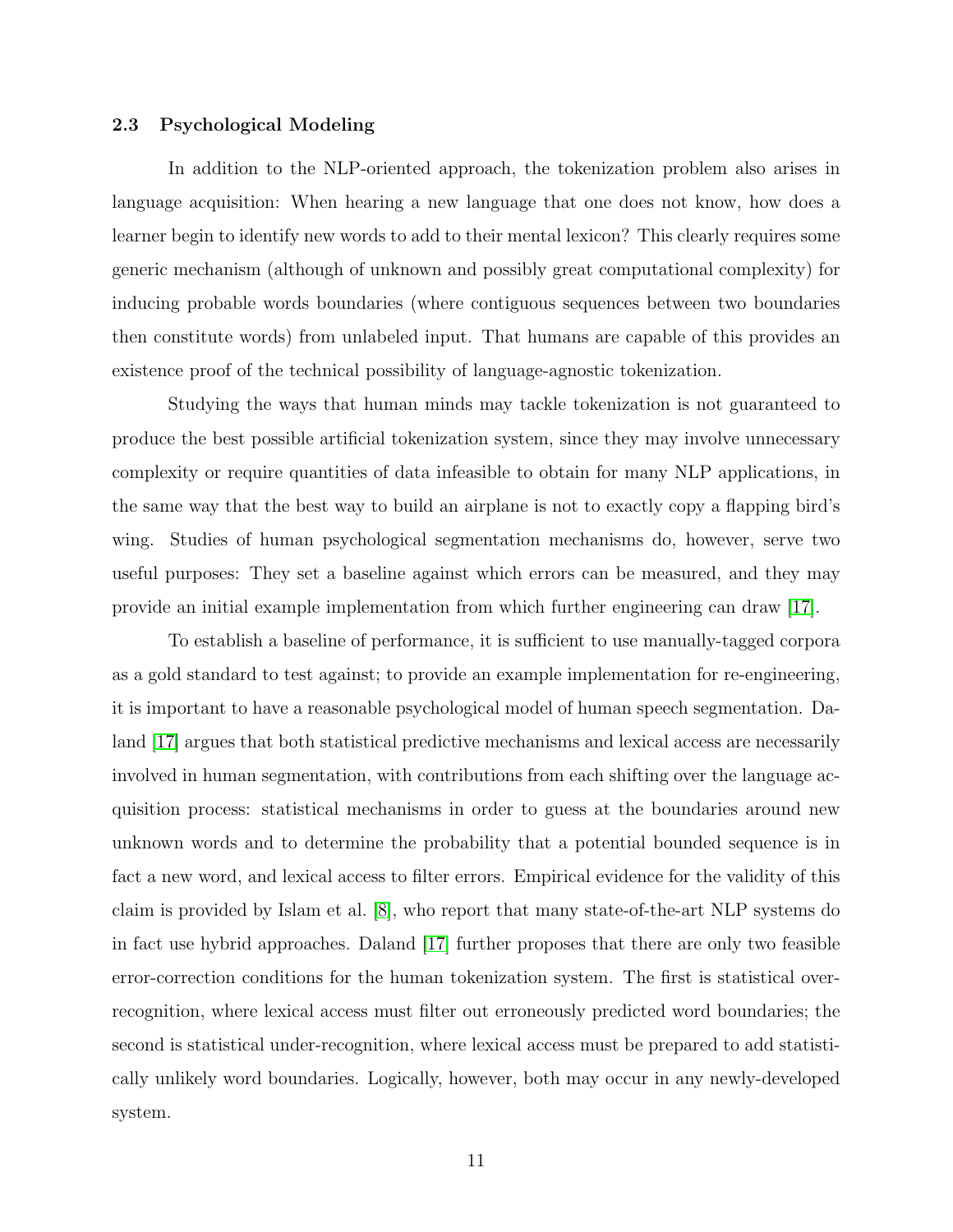<span id="page-19-1"></span>In either case, we can expect an improvement from merging statistical and lexiconbased methods. The set of correct word boundaries found by either method would not a priori be expected to form a subset of those found by the other; thus, their unions would be a larger set of correct boundaries. However, in the case of statistical under-recognition, we would expect a smaller contribution from statistical boundary prediction to the recognition of unknown words by lexicon-based methods. We would thus expect that statistical overrecognition would be the norm, and indeed, this is exactly the result obtained by Rytting [\[18\]](#page-52-6).

#### <span id="page-19-0"></span>2.4 Simplified Statistical Models

Revisiting the analogy of the airplane versus flapping bird wing, one is led to wonder whether statistical models might exist which are much simpler than CRFs or HMMs yet still in some sense "good enough". Brent [\[19\]](#page-52-7), motivated, like Daland, by the study of first language acquisition, identified distribution regularities at the phoneme (or grapheme) level, such as segment-to-segment transition probabilities, to be useful indicators of word boundaries [\[20\]](#page-52-8). In later work, Brent [\[19\]](#page-52-7) and Rytting [\[18\]](#page-52-6) both investigated simple characterlevel statistical cues that could be used as effective predictors of word boundaries during language acquisition, and for tokenization of text. The identification of such useful "minimal information" predictors holds significant promise for developing simplifications of Daland's cognitive model [\[17\]](#page-52-5) and further improving the performance of hybrid tokenizers.

While Brent [\[19\]](#page-52-7) assumed that a prediction technique based on local comparisons (i.e., looking for significant differences between the values of a given statistical measurement between adjacent positions in the text), would be most appropriate for identifying word boundaries, Rytting [\[18\]](#page-52-6) argued that this is guaranteed to under-predict due to the impossibility of correctly identifying common single-segment words, since the values of any two measurements in immediately adjacent positions cannot simultaneously be either significantly greater than or significantly less than each other. This echoes the problems with identification of small words encountered by van Aken [\[6\]](#page-51-6) with a significantly more complex model. Global comparisons are therefore needed to ensure maximum recall of correct boundaries.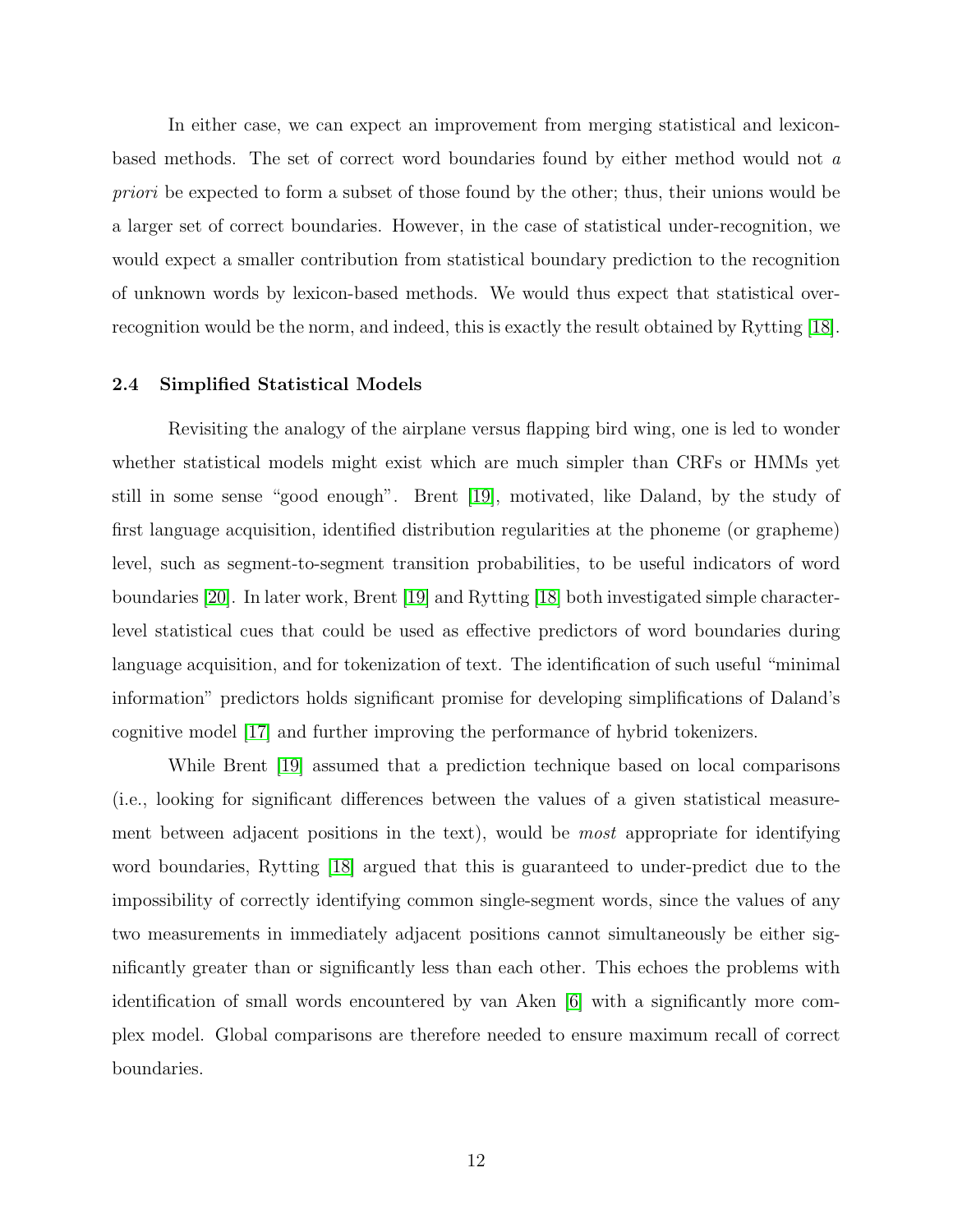<span id="page-20-0"></span>Rytting [\[18\]](#page-52-6) tested the predictive power of two statistics based on Brent's work [\[19\]](#page-52-7): character-level transition probabilities, and character bigram mutual information scores, using both local and global comparisons for each. Rytting [\[18\]](#page-52-6) showed that, on Greek text, a very simple mutual-information (MI) model outperformed the competing transitionprobability models. He also showed that it was highly over-predictive on its own, and that using a global threshold for comparison was the most effective of the techniques that he tested, giving results of ( $P = 0.439$ ,  $R = 0.544$ ,  $F = 0.486$ ) for identifying individual token boundaries. This is despite the fact that the threshold value of zero used in Rytting's study [\[18\]](#page-52-6) was chosen "arbitrarily" with no justification attempted. Rytting's model, however, does also take into account the probability, based on a pre-annotated training corpus, that any particular bigram spans a known word boundary.

In my own previous work [\[21\]](#page-52-9), I applied the MI approach to English, testing the sensitivity of the model to the quantity of training data available for calculating bigram MI scores. In contrast to Rytting's supervised (i.e., guided by human input) approach, however, I employed a further simplified, completely unsupervised algorithm which relied solely on MI scores calculated from the unannotated text of the Open American National Corpus (OANC) [\[22\]](#page-52-10), consisting of samples from a variety of genres including transcribed speech, fiction, news, and technical writing. Additionally, in response to Rytting's claim that the zero threshold is "arbitrary", I compared its performance with an alternative "gap threshold" assignment method. In this approach, a model-specific threshold is dynamically selected by dividing bigrams into two clusters based on the largest gap between successive MI scores.

The unsupervised zero-threshold MI approach had better precision on English than Rytting's supervised approach [\[18\]](#page-52-6) did on Greek, although it comes at a cost in recall— $(P =$ 0.564,  $R = 0.386$ ,  $F = 0.458$ ). The gap-threshold approach, on the other hand, showed high recall, but significantly lower precision— $(P = 0.275, R = 0.846, F = 0.415)$ . I also found that, above a certain relatively small minimum size, results were not strongly dependent on the size of the training corpus. This, combined with the demonstrated efficacy of the unsupervised approach, means that the data required to build useful statistical word boundary prediction systems can be acquired cheaply, without the need for human annotation. Neither my nor Rytting's results, however, show recall scores close to 1.0, which, together with the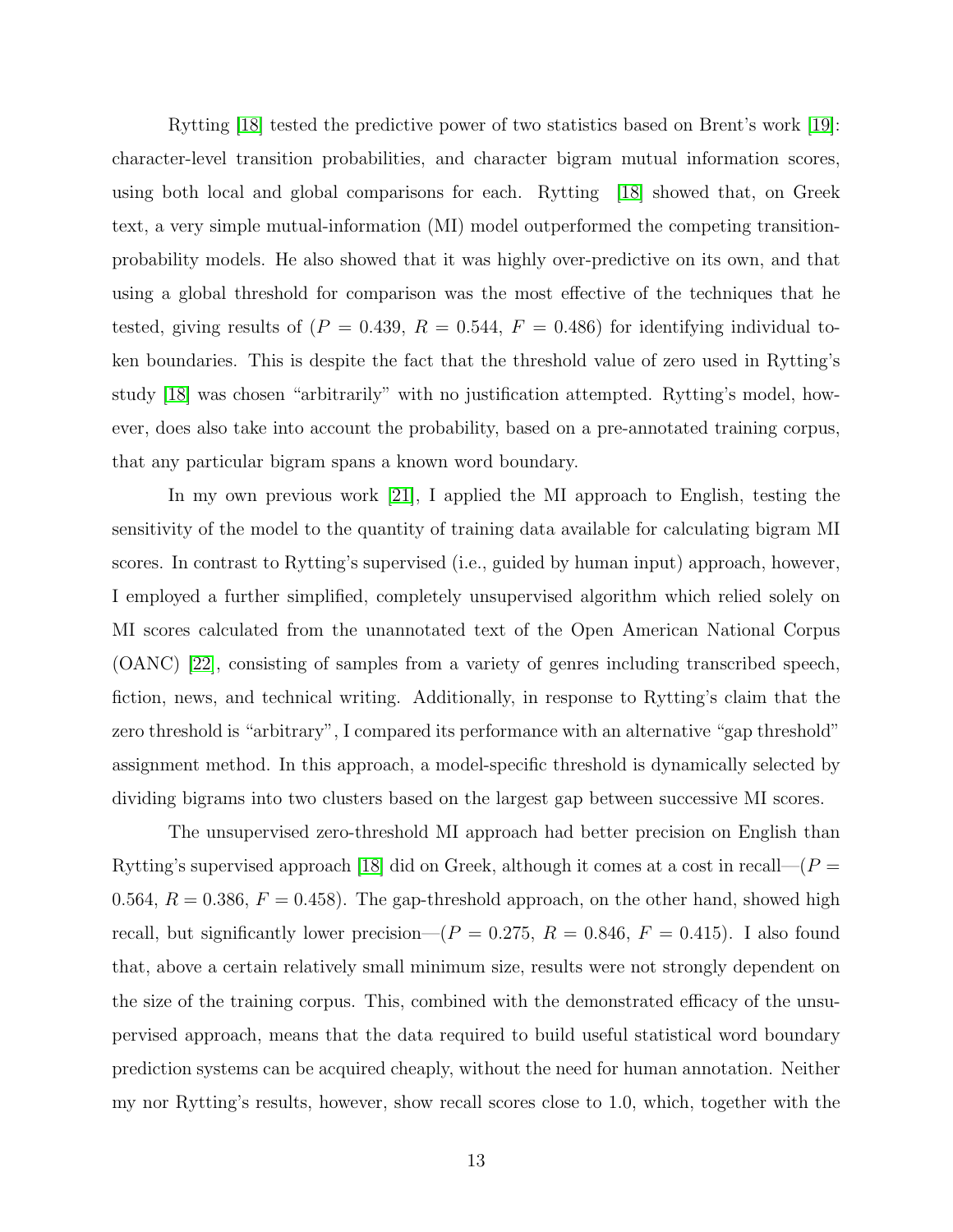<span id="page-21-2"></span>early performance plateau, supports Daland's thesis that human tokenization must transition from primarily statistics-based to more lexical-access based methods during the learning process. While these extremely simple systems based on a single statistical measure (in this case, mutual information) do not have sufficiently good performance to use entirely on their own, their improvement over a random baseline is sufficient to justify investigating their use as heuristic filters to improve the performance of more complex hybrid word segmentation systems [\[21\]](#page-52-9).

#### <span id="page-21-0"></span>2.5 Path Selection Methods

While my work sidesteps the problem of path selection, it is worth briefly reviewing what options are available. Suzuki et al.'s [\[14\]](#page-52-2) parser-based approach, while highly effective, is also very heavyweight, as it requires the use of a syntactic model and full parser. Several simpler options exist for modular systems that separate lattice generation from path selection. Kudo et al. [\[11\]](#page-51-11), as justification for the need to incorporate lexical knowledge, cite accuracy of over 0.9 using a simple longest-prefix matching algorithm, which simply assumes that the longest prefix of a string which is a known token is a correct token, and then restarts after that longest prefix to find the next token. It is unclear, however, whether the cited statistic applies only to Japanese, or cross-linguistically. Islam et al. [\[8\]](#page-51-8) also describe a "maximal match" algorithm (with several variations for resolving ambiguities), which essentially consists of finding the longest substring that is a known token (regardless of whether or not it is a prefix of the text), and then proceeding to select the next longest known tokens in the remaining non-overlapping sections of text. Their particular modification, using type frequency and entropy measurements to resolve ambiguity between equal-length options, achieved  $(P = 0.8992, R = 0.9469, F = 0.9224)$  in tests on the Brown corpus. This method is particularly useful in restricted settings where it is necessary to identify correct instances of certain types in desegmented text, but where complete tokenization and identification of unknown tokens is unnecessary; for example, a "maximal match" algorithm is used in the TIARA<sup>[6](#page-21-1)</sup> [\[23\]](#page-52-11) and Ayamel [\[24\]](#page-53-0) software developed by BYU's ARCLITE Lab in order to identify words and phrases that require annotations to be applied—an application in which

<span id="page-21-1"></span><sup>6</sup>The Interactive Annotated Reader Application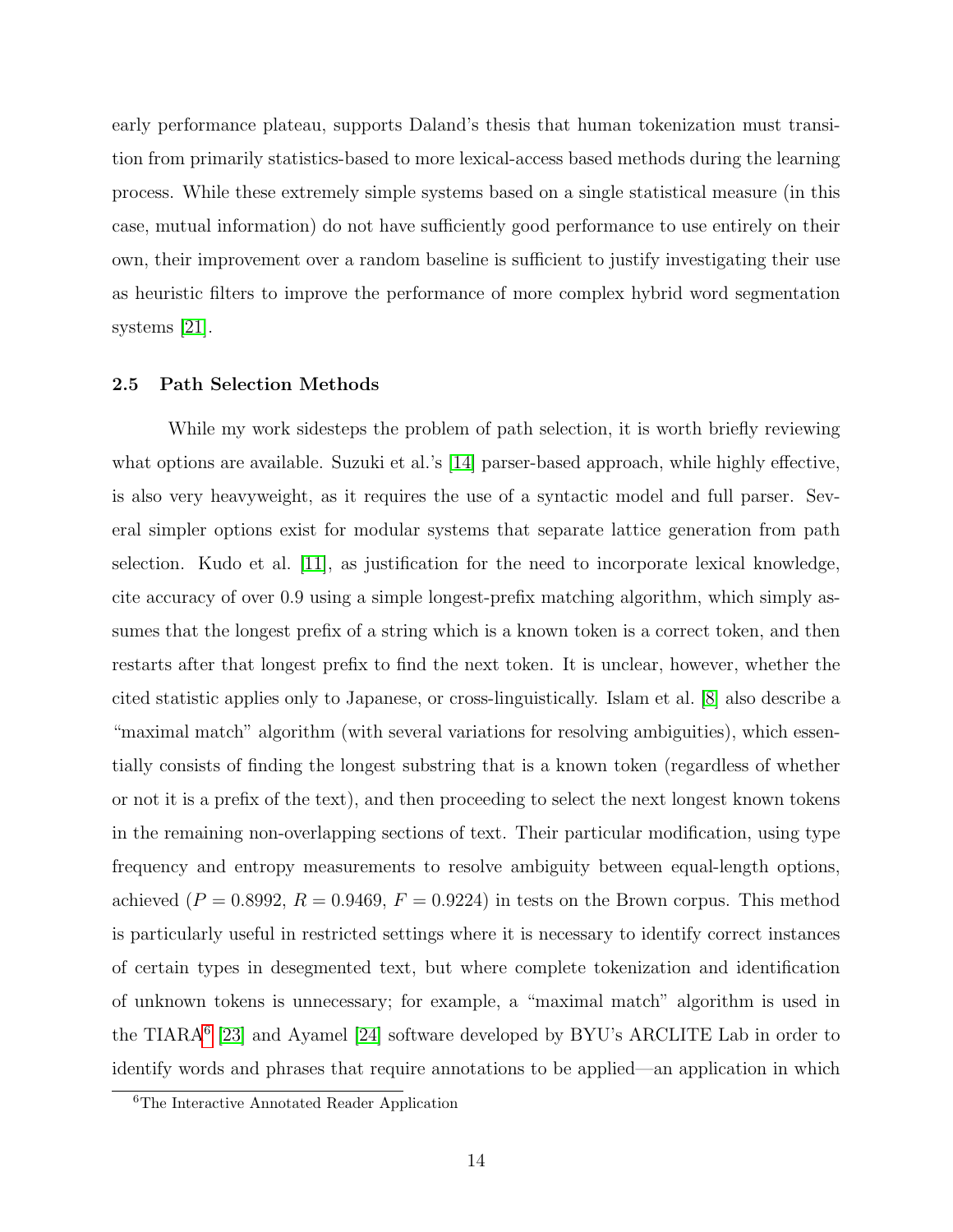<span id="page-22-1"></span>normal English tokenization conventions are completely unsuitable, as the relevant tokens are often larger than single words and may contain spaces. Norvig [\[9\]](#page-51-9) provides an approach which incorporates language-specific knowledge but is still relatively simple, calculating the most likely lattice traversal using n-gram probabilities, as noted above. Accurate results from this approach, however, depend on access to an extremely large training corpus (over 3 billion words in this case) to ensure that accurate statistics are available for all possible n-grams; the algorithm's performance is compromised when presented not merely with OOV tokens, but with previously unseen sequences of known tokens. The OOV token problem is partially addressed by model smoothing—assigning a small default probability to any unknown token—but can be significantly ameliorated by replacing the simple word n-gram model with a part-of-speech (POS) tag model, which can produce accurate statistics with a much smaller training corpus, since one tag sequence equates to several concrete word sequences. The tag-based approach is particularly attractive for use with systems that employ simultaneous morphanalysis, since POS information comes essentially "for free".

#### <span id="page-22-0"></span>2.6 Lattice Generation with Morphology & Statistics

Regardless of the path selection algorithm used, the final results are only as good as their input. If a lattice generation step cannot produce all of the correct token boundaries as hypotheses, then no selection algorithm can produce the complete correct token sequence. On the other hand, a naïve conservative lattice generation algorithm could simply propose every character boundary as a possible token boundary, in which case the correct sequence is guaranteed to exist somewhere, and could be found—but only in a highly inefficient manner, as the lattice generator has provided no useful information to guide the search. A separate lattice generation algorithm can thus be rated both on how many correct hypotheses its output contains, and on how much work it requires of the succeeding path selection algorithm. In this context, lexicon-based tokenizers have an additional advantage over many pure statistical algorithms in that they inherently produce pairs of starting and ending boundaries for specific tokens; this significantly reduces redundancy compared to singleboundary tagging systems [\[11\]](#page-51-11) like those of Peng et al. [\[10\]](#page-51-10), Brent [\[19\]](#page-52-7), or Rytting [\[18\]](#page-52-6). In the worst case, these systems can require considering a number of token hypotheses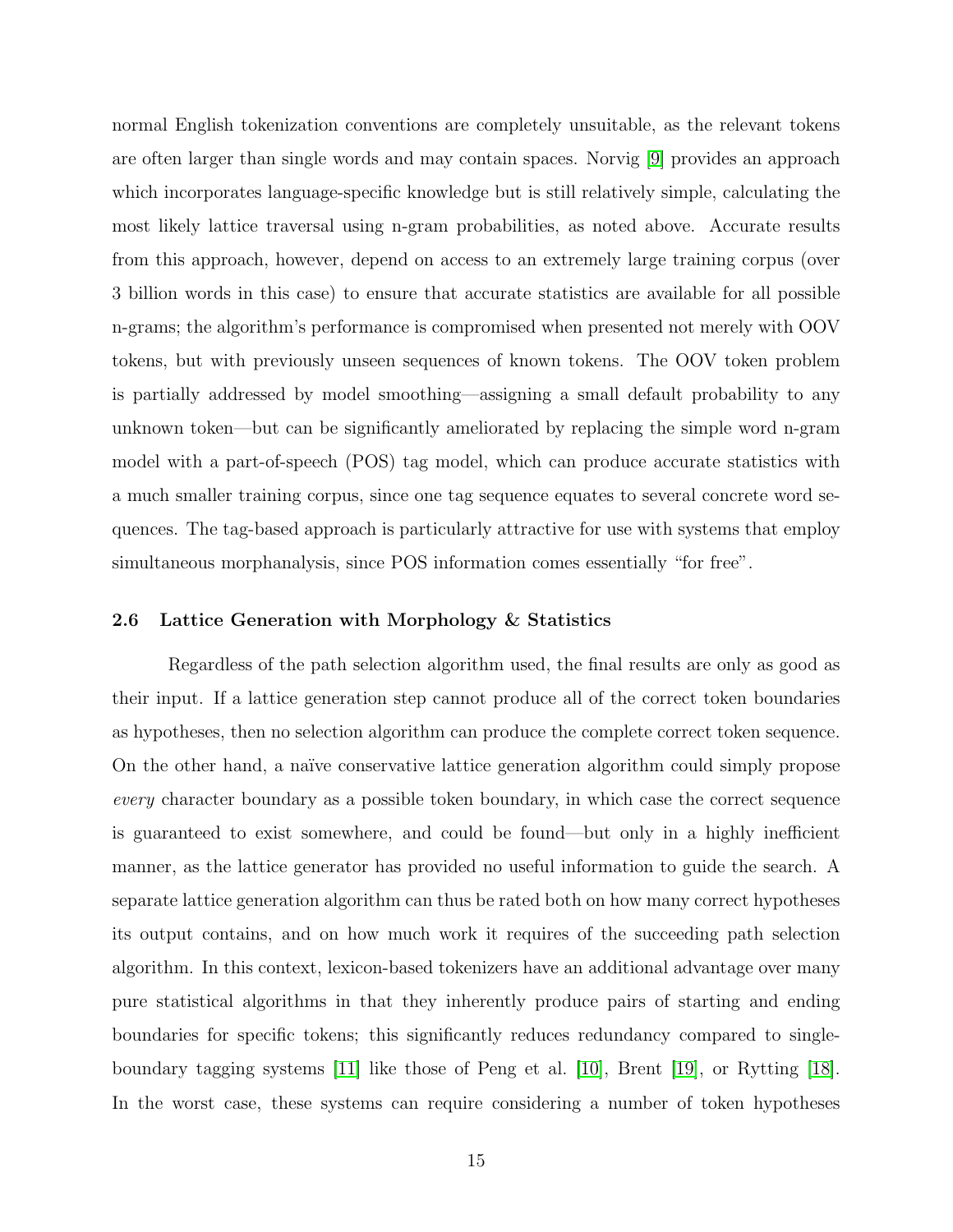proportional to the square of the number of individual boundary hypotheses, significantly slowing down the tokenization process.

Based on my previous work, I have built a series of hybrid lattice-generation systems implementing fundamentally language-agnostic lexical-access based and simple statistical algorithms, employing pre-existing morphological analyzers to provide language-specific lexical knowledge. I will show that a relatively simple hybrid model produces results which improve on the performance of either lexical-access based or simple statistical methods alone. I will also demonstrate the generalizability of these algorithms across multiple languages that are orthographically and typologically (specifically, morphologically) dissimilar.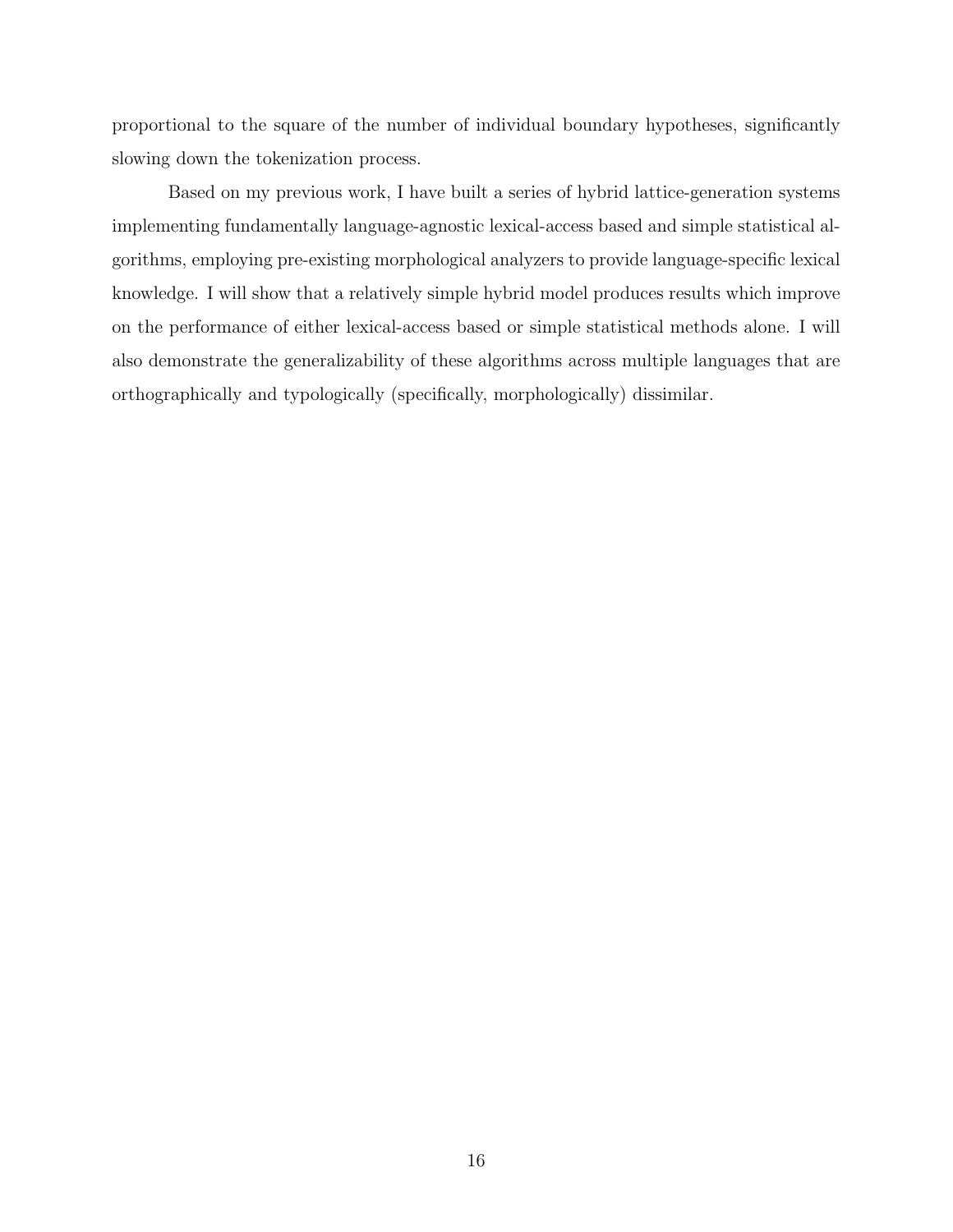# <span id="page-24-3"></span><span id="page-24-0"></span>Chapter 3

# Methodology

#### <span id="page-24-1"></span>3.1 Data Collection & Formatting

I ran tokenization experiments on each of three languages—Arabic, English, and Korean, covering the range of synthetic, isolating, and agglutinative typologies. This first required acquiring and pre-processing appropriate corpus data to use for testing, including annotations indicating the correct token boundaries to use as a gold standard.

Corpus data for Arabic came from the Arabic Treebank: Part 1 v 3.0 [\[27\]](#page-53-1), consisting of 165,419 tokens of Modern Standard Arabic, where tokens include full words, clitics, and punctuation. Corpus data for English came from a subset of the Open American National Corpus (OANC) [\[22\]](#page-52-10), consisting of 100,165 tokens, again including words, clitics, and punctuation. Corpus data for Korean came from data packaged with the KLEX morphological analyzer [\[28\]](#page-53-2), itself a subset of the Korean Treebank, consisting of 41,024 tokens, including independent words, punctuation, and dependent suffixes. In each case, I converted all data into plain text in UTF-8 encoding.

Answer keys and tokenizer outputs were stored as lists of pairs of starting and ending indices for each token. I measured token boundary indices in terms of Unicode codepoints in order to abstract away the problem of defining a single "character" in the presence of

<span id="page-24-2"></span>

Figure 3.1: Example of Arabic text [\[25\]](#page-53-3). While Arabic does use spaces, not all tokens are separated by spaces. Additionally, the lack of written vowels introduces an unusually high level of ambiguity into the recognition of tokens and token boundaries.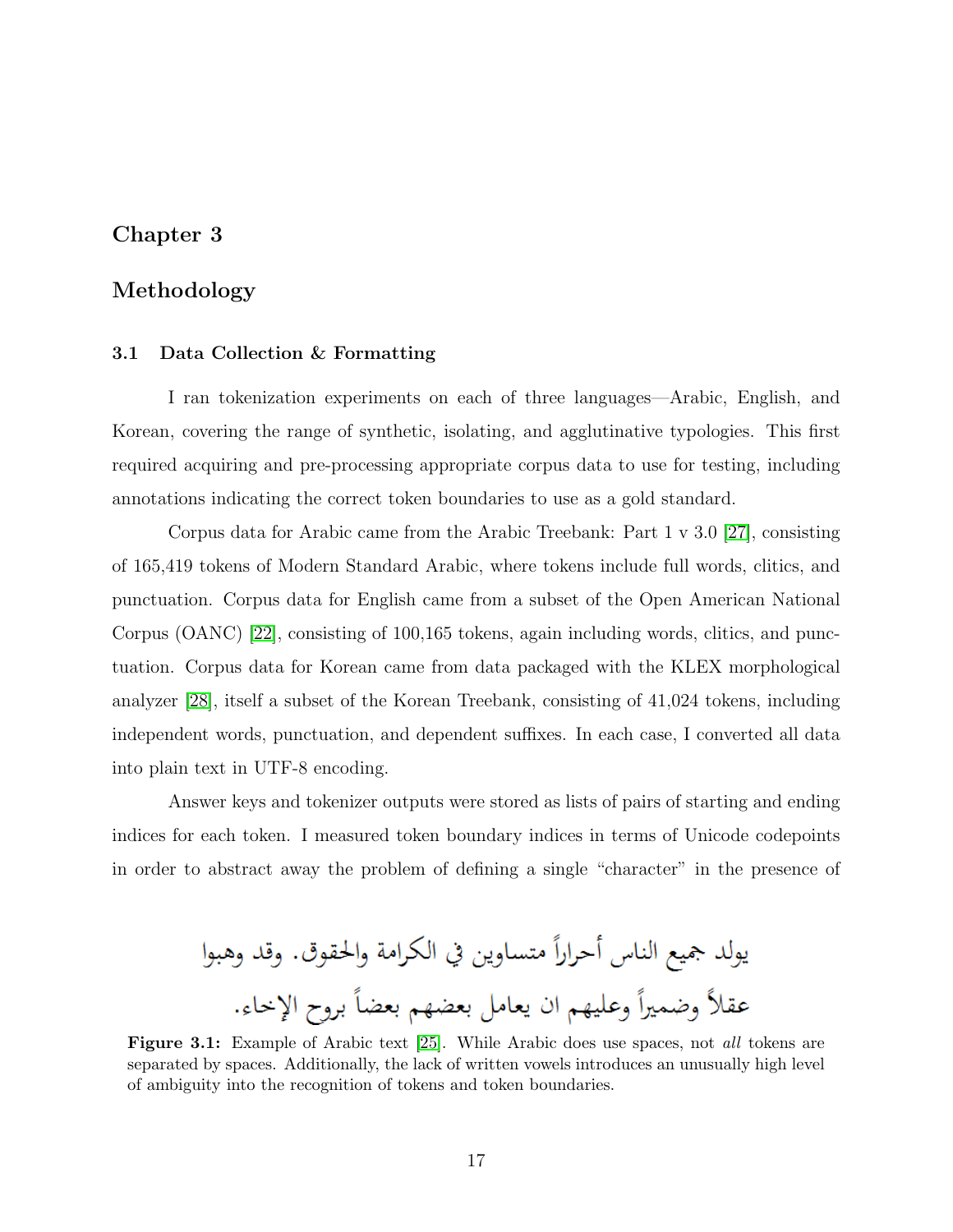<span id="page-25-1"></span>모든 인간은 태어날 때부터 자유로우며 그 존엄과 권리에 있어 동등하다. 인간은 천부적으로 이성과 양심을 부여받았으며 서로 형제애의 정신으로 행동하여야 한다.

<span id="page-25-2"></span>Figure 3.2: Example of Korean text [\[26\]](#page-53-4). Like Arabic, Korean does use spaces, but with different conventions for spacing, punctuation, and clitic attachment than English uses.

Arabic vowel diacritics and Hangul syllabary combining characters. English token boundary locations as measured in codepoints were already available in the OANC annotations, and only had to be extracted and put into the list format. I calculated answer keys for Arabic and Korean by matching up sequential tokens in part-of-speech tagging files with their locations in the unannotated plain text.

Acquiring suitable annotated corpora and morphological analyzers for all three languages was the most time-intensive portion of the project. Once those were in hand, it was a matter of a day or two per language to write and run Python scripts which could extract answer key data from each of the differing annotation formats used by the three corpora, convert the data into UTF-8 plain text, and write adapters for each morphological analyzer's interface. Running experiments took approximately two weeks, including debugging time.

#### <span id="page-25-0"></span>3.2 Morphological Tokenization

The simplest dictionary-based tokenization algorithm calculates all possible substrings of the input. Each substring is then checked against the dictionary and, if found, is added to the lattice of possible tokens. In order to reduce the incidence of unknown tokens and reduce the size of the lexicon that needs to be stored, the simple dictionary can be replaced by a morphological analyzer to determine whether a given string is or is not a token. This is particularly important in languages, such as Turkish, with extensive productive morphology, in which most tokens will not appear in a standard dictionary.

This naïve approach to lattice generation is, however, highly inefficient. Given that there are  $n-m+1$  substrings of length m in any string of length n, we must check for tokens of all possible lengths (of which there are *n*). The algorithm thus requires  $\sum_{m=1}^{n}(n-m+1)$  = 1  $\frac{1}{2}n(n+1)$  or  $O(n^2)$  time to produce all possible substrings, times a language-specific function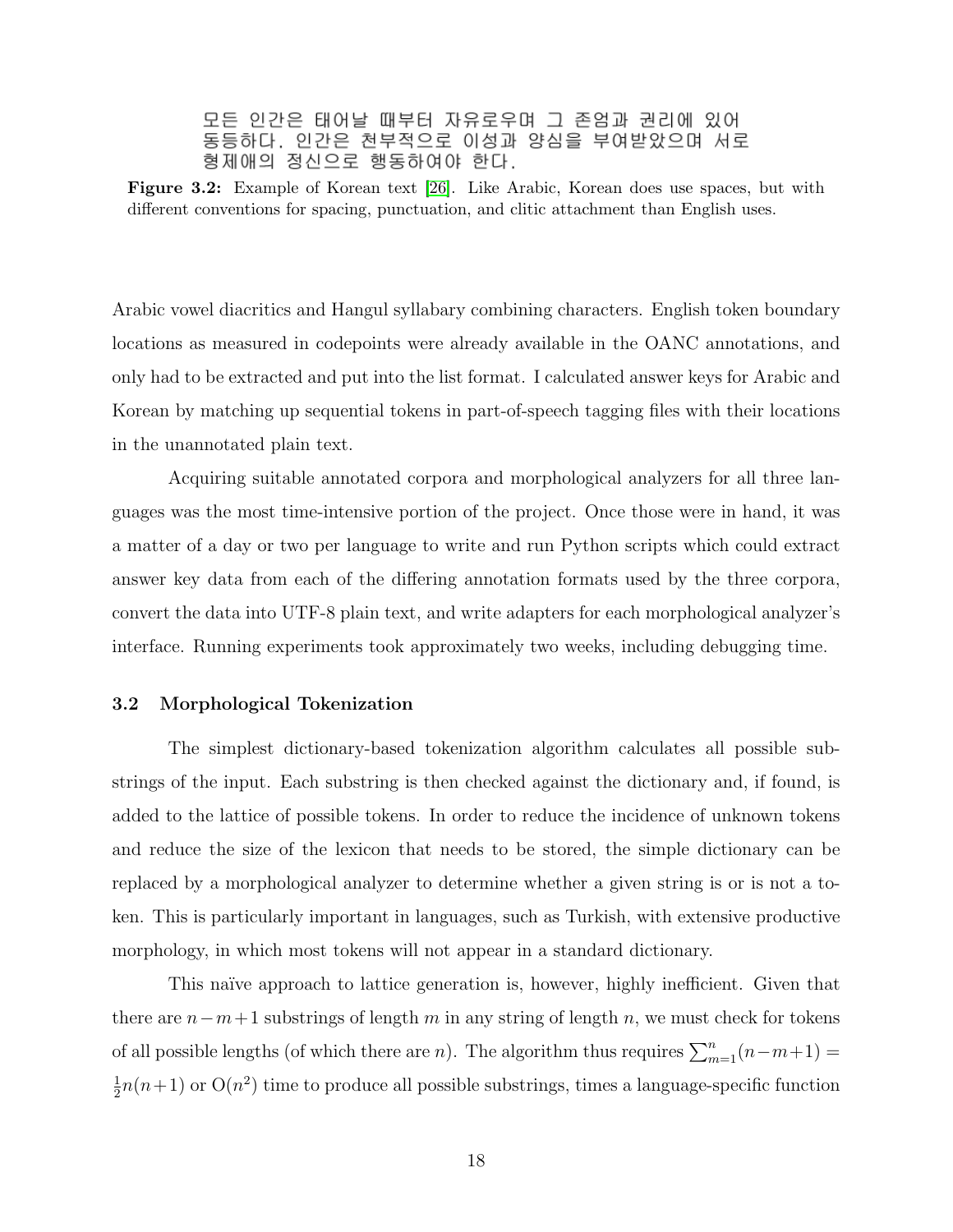<span id="page-26-1"></span> $w(m)$  representing the time required to accept or reject a string of length m to produce the lattice of possible tokens. If  $w(m)$  is approximately linear (i.e., the amount of time it takes to accept or reject a possible token is, on average, proportional to the length of the token), this results in  $\sum_{m=1}^{n} m(n-m+1) = \frac{1}{6}n(n+1)(n+2)$  or  $O(n^3)$  time required to produce all possible tokenizations of a given input—entirely unacceptable for on-line, real-time use. In practice, however, while specific tokens may be unbounded in length, the highly nonrandom morphological structure of human languages means that most non-tokens will be rejected early since the probability of any randomly selected substring being a valid prefix of the language is inversely related to length. As a result, for long inputs,  $w(m)$  is well approximated by a language-specific constant factor  $k_w$  representing the average time (in terms of codepoints read) required to accept or reject a string as a valid token, resulting in  $O(n^2)$  asymptotic complexity. This is still too slow for on-line applications, but some additional savings are possible if we know that there is an upper limit on the largest possible token in the dictionary; that reduces  $m$  to an effective constant factor as well, rather than ranging to the arbitrarily large value of  $n$  (the total size of the input). A similar, adaptive, version of that optimization was used by Norvig in his lexicon-based algorithm [\[9\]](#page-51-9).

There is one fundamental problem with the naïve algorithm which causes repeated work: the rejection of a particular substring as a token says nothing about the status of any other substrings containing the first as a prefix. This results in the need to check each substring, which means that each codepoint is examined  $n/2$  times—once for each substring of which it is a part—thus generating the aforementioned  $O(n^2)$  time complexity under the assumption that  $w(m)$  has some constant upper bound. However, if it is possible to accept or reject substrings as possible  $prefixes<sup>1</sup>$  $prefixes<sup>1</sup>$  $prefixes<sup>1</sup>$  of valid tokens, then, after a substring is rejected as a possible prefix of any valid token, there is no need to check any larger substrings containing the first as a prefix. This reduces the number of operations that must be performed on each codepoint to be proportional to the level of morphological ambiguity at any point in the input, which, under the same assumption that let us treat  $w(m)$  as an effective constant, approaches a constant average value on large inputs, rather than growing linearly with the

<span id="page-26-0"></span><sup>&</sup>lt;sup>1</sup>where "prefix" in this case refers to any string of codepoints matching the beginning of a token, not to a morphological prefix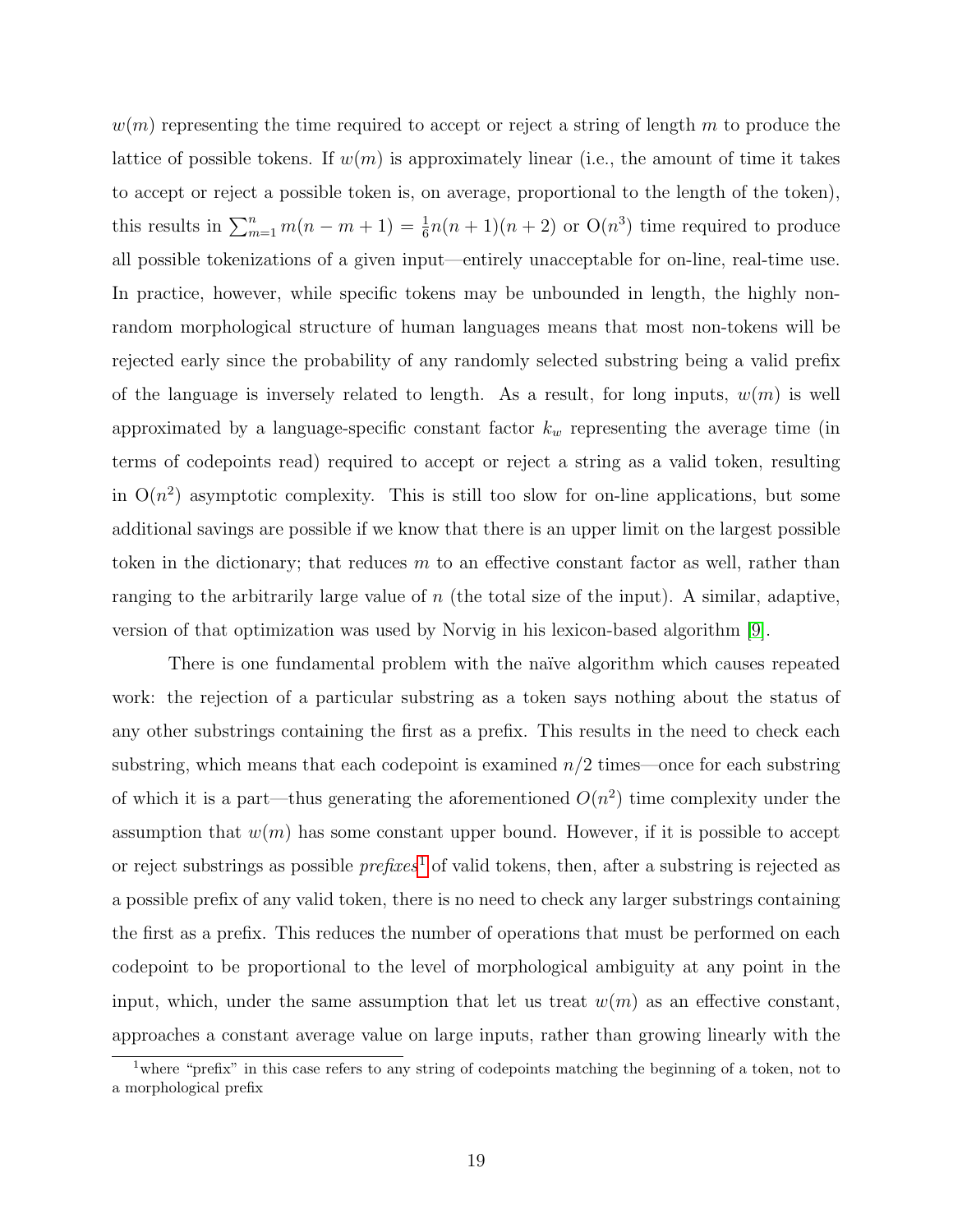size of the input. This gives us access to amortized linear-time performance without the need to artificially limit the maximum length of substrings that we will consider for tokenhood.

Additional redundancy can be eliminated by remembering that a particular substring has already been accepted as a possible token prefix when considering the text that follows it. Given an analyzer that can only check complete strings all at once (which is the interface provided by most morphological analyzers), each codepoint must be examined at least once for every possible token (or not-yet-rejected prefix of a possible token) that overlaps that codepoint's position. If, however, the internal state of an analyzer that has already accepted a given prefix can be saved and incrementally updated with following codepoints, rather than starting over from the beginning of that prefix to check the validity of every new substring starting at the same position, the number of operations that must be performed per codepoint is reduced to become proportional to the number of groups of valid token prefixes having different starting points that overlap that position. This does not provide any additional asymptotic improvements, but yields significant constant-factor savings.

Both of these optimizations can be naturally realized by encoding the morphological analyzer as a finite state machine (FSM), which can consume input one codepoint at a time, examining each codepoint exactly once. Transitioning to an accepting state of the automaton triggers the output of the current accepted token, but does not cause the automaton to terminate. Instead, it continues consuming more codepoints and emitting tokens at every accepting state until entering a failure state, indicating that the string consumed up to that point is no longer a valid prefix of any token, and thus no more tokens beginning in the same position are recognizable. Since the automaton consumes no more input after reaching a failing state, substrings containing rejected prefixes are never considered. Additionally, common prefixes are identified only once; the complete set of a maximal token and all possible prefix tokens (e.g., base forms missing suffixes, or components of compounds) are recognized in the same time as a single maximal token. Encoding a morphological analyzer as a pure FSM is not always convenient, but the same optimizations are available to any model that relies only on features that can be updated one codepoint at a time, and can thus be analyzed as a (potentially infinite) state machine with each codepoint consumed resulting in a transition to a discrete, recallable state. Even without the optimization that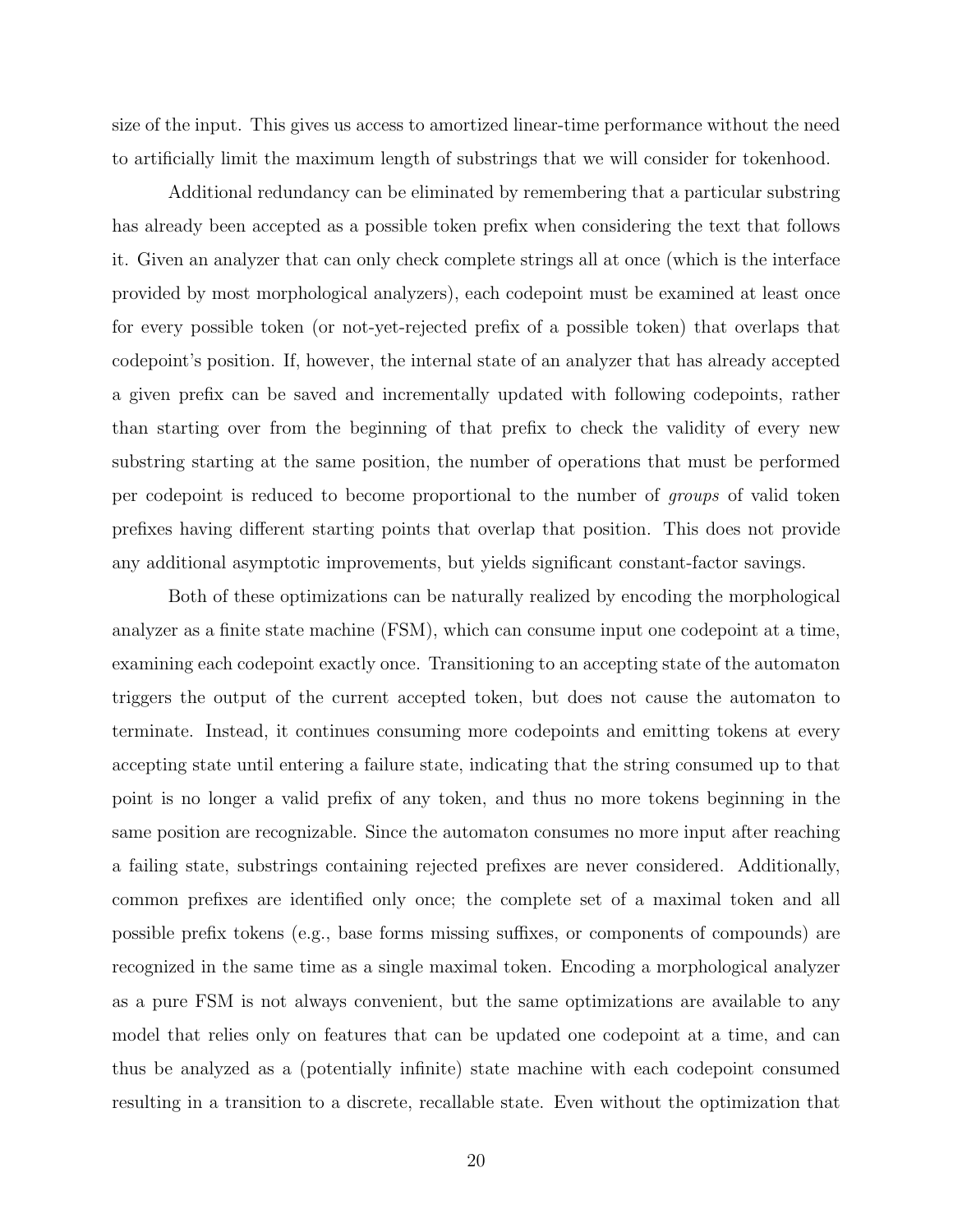eliminates duplicate work on all prefixes of a maximal token, however, we can at least achieve the necessary linear-time performance with any model that can reject invalid prefixes.

In order to recognize possible tokens occurring as suffixes of maximal tokens (base forms missing prefixes, components of compounds, etc.) and to recognize tokens beginning at later points in the input stream, it is necessary to initialize a new instance of a morphological model, whether FSM-based or otherwise, (henceforth a "recognizer") in its starting state at each point in the input stream. Every time a codepoint is consumed, it is thus fed into each of a cohort of recognizers that have not yet reached failure states. When processing first starts, the number of active FSMs grows linearly with the number of input codepoints consumed, as one is created for each codepoint. Recognizers will, however, be eliminated at a rate proportional to  $k_w$  (the aforementioned average number of codepoints required to reject a string as a possible token) times the size of the cohort. This algorithm is illustrated in [3.3.](#page-29-1) Eventually, the collection of active recognizers reaches an approximate steady state, with a uniform average cohort size over long stretches of input. The expected number of recognizers active at any given point in the input stream, and thus the number of operations that must be performed per codepoint, is thus proportional to  $k_w$ . Hence, we achieve  $O(k_w n) = O(n)$ (linear) performance, allowing the production of all possible tokenizations of any input on-line and (if the constant factors are small enough) in real time. Additionally, as each recognizer in a cohort can be advanced independently, the algorithm is trivially parallelizable.

For the first set of experiments, I implemented a generic morphological tokenizer in Python which reads input, builds a lattice, and manages cohorts of recognizers, and and which allows any concrete morphological analyzer to be plugged in to the system. Where necessary, I then wrote simple wrappers around the morphological analyzers for each language to ensure that they would present the proper FSM-like interface. The output of each morphological experiment was saved in the form of a list of pairs of codepoint indices indicating the beginnings and ends of identified tokens—the same format used for the answer keys. This allowed the output stream to be replayed for use in hybrid experiments without needing to actually re-run the morphological tokenizer again, saving significant amounts of time and computational resources.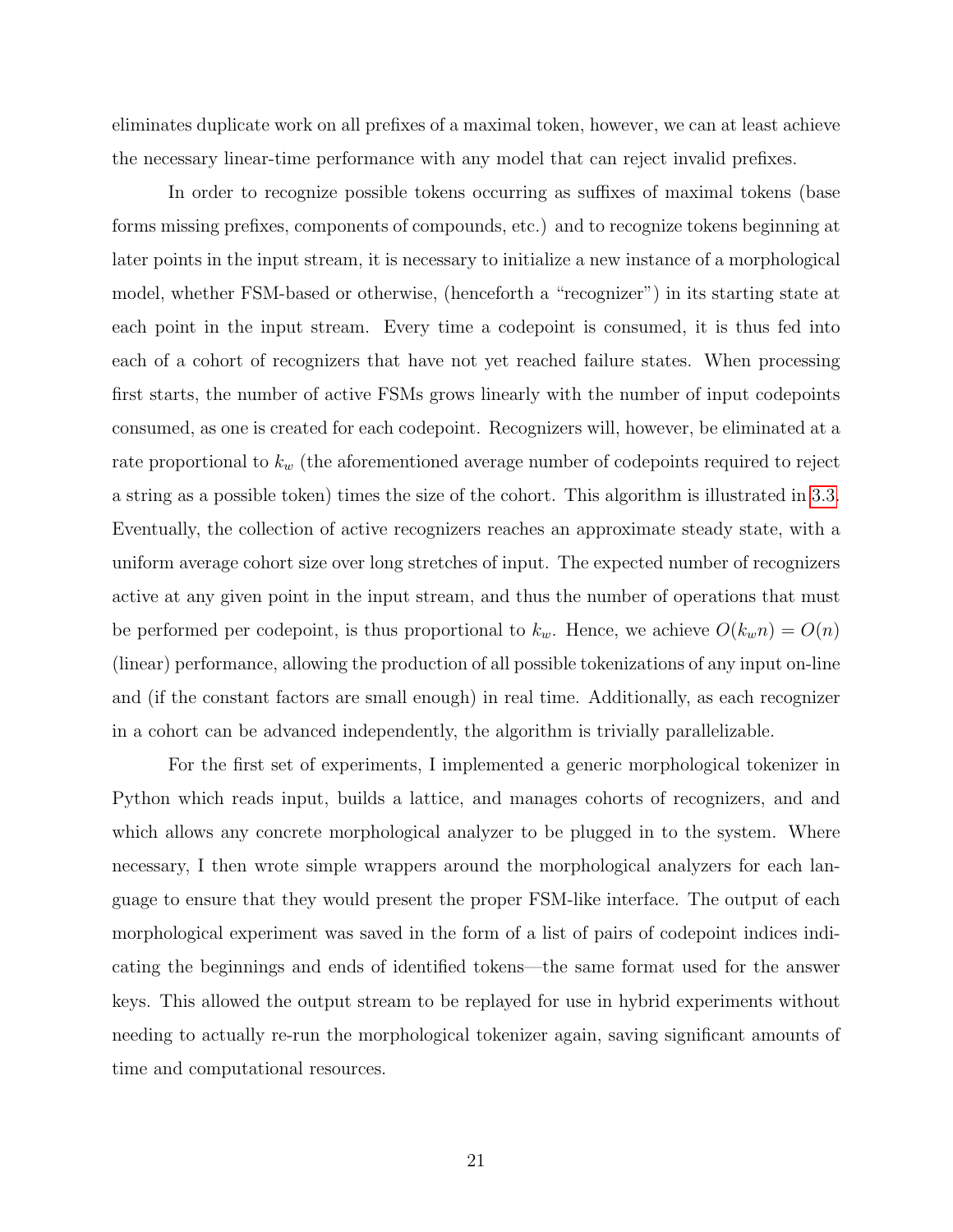<span id="page-29-2"></span>

<span id="page-29-1"></span>Figure 3.3: Morphological Tokenization

#### <span id="page-29-0"></span>3.2.1 Arabic

I performed morphological tokenization of Arabic using the MADAMIRA morphological analyzer [\[29\]](#page-53-5). MADAMIRA, unfortunately, does not expose an FSM network API, so it was necessary to collect complete candidate-token substrings to check all at once. Additionally, it does not provide any means of querying valid prefixes. In order to avoid quadratic or cubic runtime, which would make the experiment infeasible even on relatively short texts, extra rules were added to the interface connecting MADAMIRA to the generic tokenizer to reject strings satisfying certain conditions which I knew a priori could never result in valid prefixes. First, the interface would reject any string longer than 16 codepoints, as there were no tokens in the Arabic corpus greater than that length. Second, the interface would reject any string containing a whitespace codepoint, since I knew ahead of time that the MADAMIRA lexicon did not contain any tokens containing whitespace codepoints. In other respects, however, MADAMIRA is almost too sophisticated to effectively integrate with a tokenizer. In particular, MADAMIRA does not assume that the input will necessarily be a single word, and can analyze sentences with words in context; as a result, it does its own word breaking (by some apparently undocumented method), and can return positive results for input containing more than one token. In order to account for this, I filtered MADAMIRA's output to accept only those strings which MADAMIRA identified as containing exactly one "word". Additionally, MADAMIRA will "helpfully" ignore extraneous punctuation, leading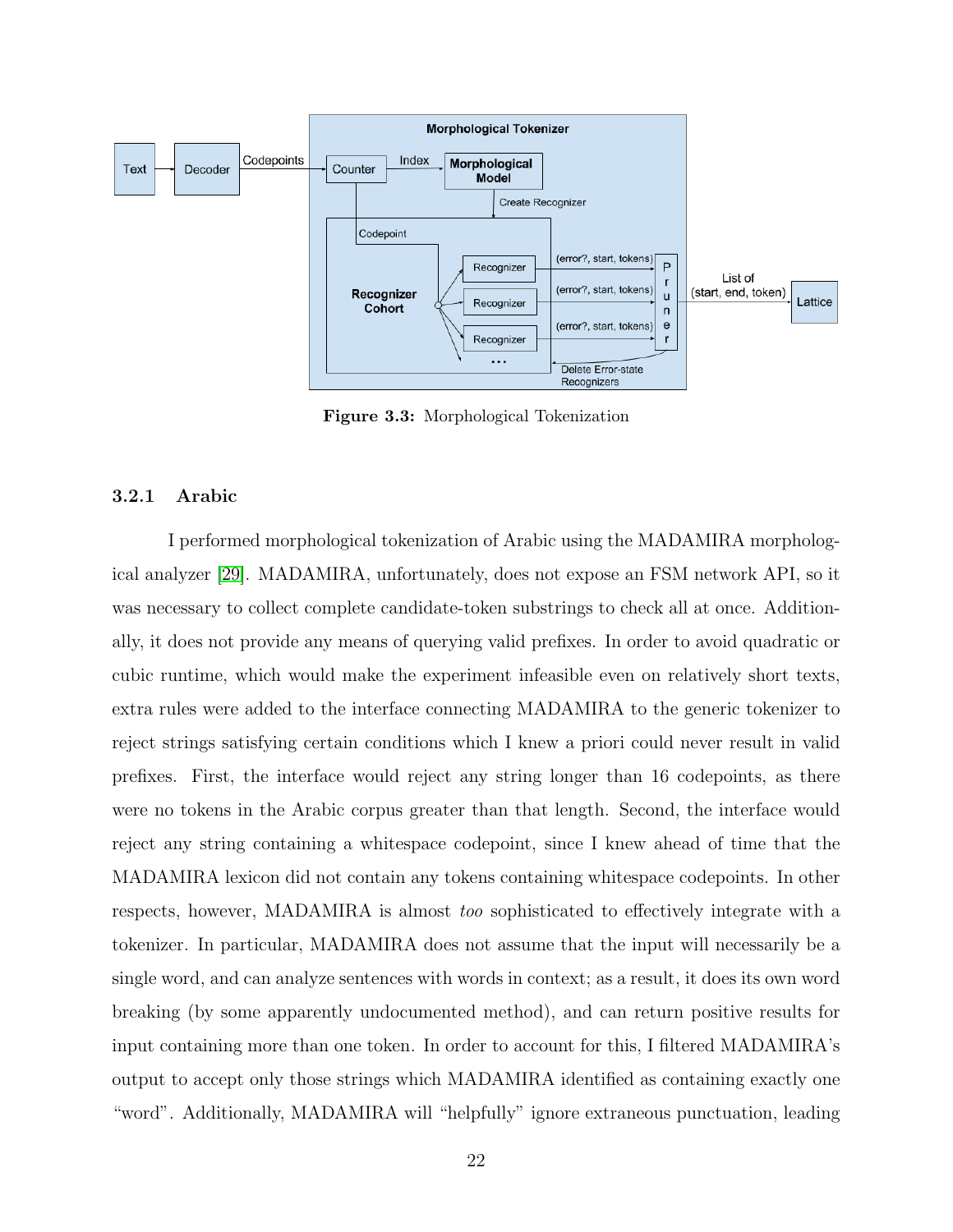<span id="page-30-3"></span>it to produce valid analyses for words with, e.g., parentheses attached, as well as for the actual words themselves. I could find no principled way to avoid these spurious analyses.

MADAMIRA is accessed via an HTTP interface, which introduces significant input/output overhead. In order to maximize CPU usage, I split the corpus into three parts processed by three simultaneous instances of the tokenizer, each accessing a single MADAMIRA server process.

#### <span id="page-30-0"></span>3.2.2 English

I performed morphological tokenization of English with the Englex morphological description of English [\[30\]](#page-53-6) developed for PC-KIMMO [\[16\]](#page-52-4). This model was run on a modified version of  $PyKIMMO<sup>2</sup>$  $PyKIMMO<sup>2</sup>$  $PyKIMMO<sup>2</sup>$  known as Stream-KIMMO [\[15\]](#page-52-3), which already has the appropriate FSM-like interface and required no adaptation. While the system runs in linear time, however, the original PyKIMMO implementation was highly inefficient, and introduced an enormous constant-factor slowdown, proportional to the size of the lexicon, due to simulating an FSM by dynamically calculating transitions and new states by iterating over the entire plain-text lexicon on every codepoint. Re-implementing the core of PyKIMMO to construct a real FSM was not a viable option, but I was able to introduce several efficiency improvements which sped up the algorithm by approximately a factor of five; still, the relative slowness of this analyzer limited the quantity of text that could be processed from the OANC within a reasonable timeframe. The English morphological experiment thus terminated after approximately four days, once sufficient data was obtained. The 100,165 tokens processed constitute a random sample of approximately 0.7% of the 15-million-word OANC covering fiction, magazine text, and voice transcription.

#### <span id="page-30-1"></span>3.2.3 Korean

I performed morphological tokenization of Korean using the KLEX morphological analyzer developed for the Xerox Finite-State Tools (XFST). KLEX was originally designed to operate with input in either KSC-5601 or Unicode 1.0 encoding. In order to comply with modern versions of XFST, which only accept UTF-8 or Latin-1 encodings, and to enable

<span id="page-30-2"></span><sup>2</sup>a Python implementation of the KIMMO two-level morphology algorithm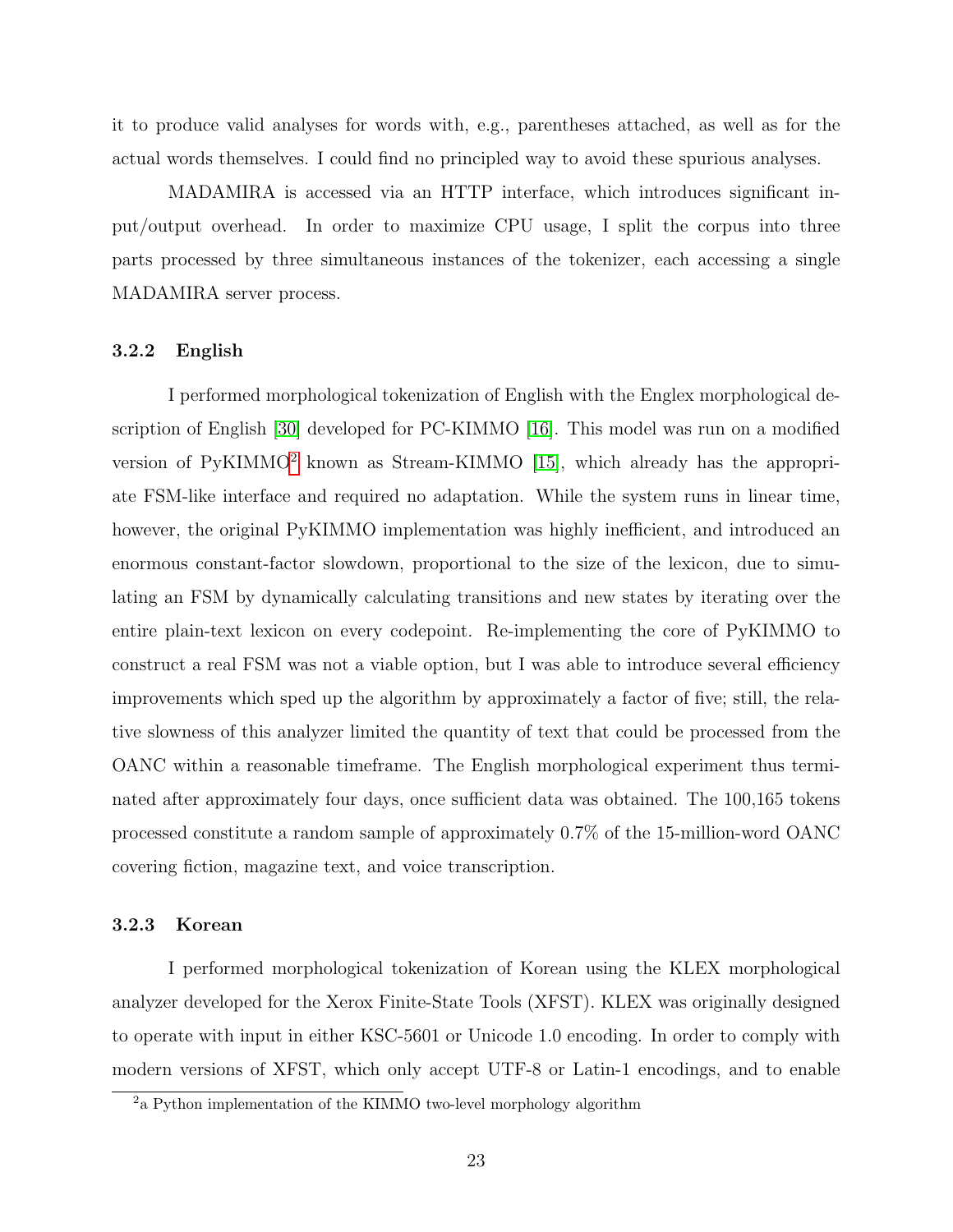it to work with the corpus which had been converted into UTF-8, I modified the KLEX source code to handle modern Unicode input. Fortunately, KLEX had been designed to transliterate Hangul into a modified Yale romanization for internal processing and back again; thus, updating it for modern encodings was a simple matter of running a search-andreplace on the file containing Hangul-Yale equivalencies to replace the old Korean codepoints with modern Unicode 8.0 UTF-8 codepoints.

Python bindings for the XFST library do exist which are supposed to directly expose the underlying FSM, allowing linear-time traversal. However, these tools have not been maintained, and I was unable to successfully install the software. Instead, I made use of a simpler Python API which exposes only the "apply up" and "apply down" functions of the morphological analyzer. As with MADAMIRA, I thus introduced special-case rules which rejected any string longer than 22 codepoints (again based on the maximum-length token known to exist in the corpus), and to reject any string containing whitespace, again based on prior knowledge that the KLEX lexicon contained no tokens containing whitespace.

KLEX has the ability to recognize certain suffixes and clitics in isolation, if they are prefixed with the tag "^DEP+" to indicate their status as bound (dependent) morphemes. Thus, in order to account for at least some possible variation in tokenization conventions, I ran two experiments with the morphological tokenizer on Korean: one which ignored dependents, and one which checked every possible token alone and with "ˆDEP+" prefixed.

#### <span id="page-31-0"></span>3.3 Statistical Tokenization

In order to create a predictive model for statistical tokenization, I computed mutual information (MI) scores for every pair of codepoints present in each corpus. For this purpose, MI is given by the formula  $\log_2(\frac{P(a,b)}{P(a)P(b)})$  $\frac{P(a,b)}{P(a)P(b)}$ , where a and b are adjacent codepoints,  $P(x)$  is the probability of encountering a given codepoint x at any position, and  $P(a, b)$  is the joint probability of encountering the pair of codepoints a followed by b at any given position. Word boundaries were then predicted by testing the MI score of each codepoint pair in the corpora against a threshold value, as shown in [3.4.](#page-33-1) This trivially requires constant time per pair, and thus achieves the necessary  $O(n)$  complexity for on-line usage, like the morphological algorithm.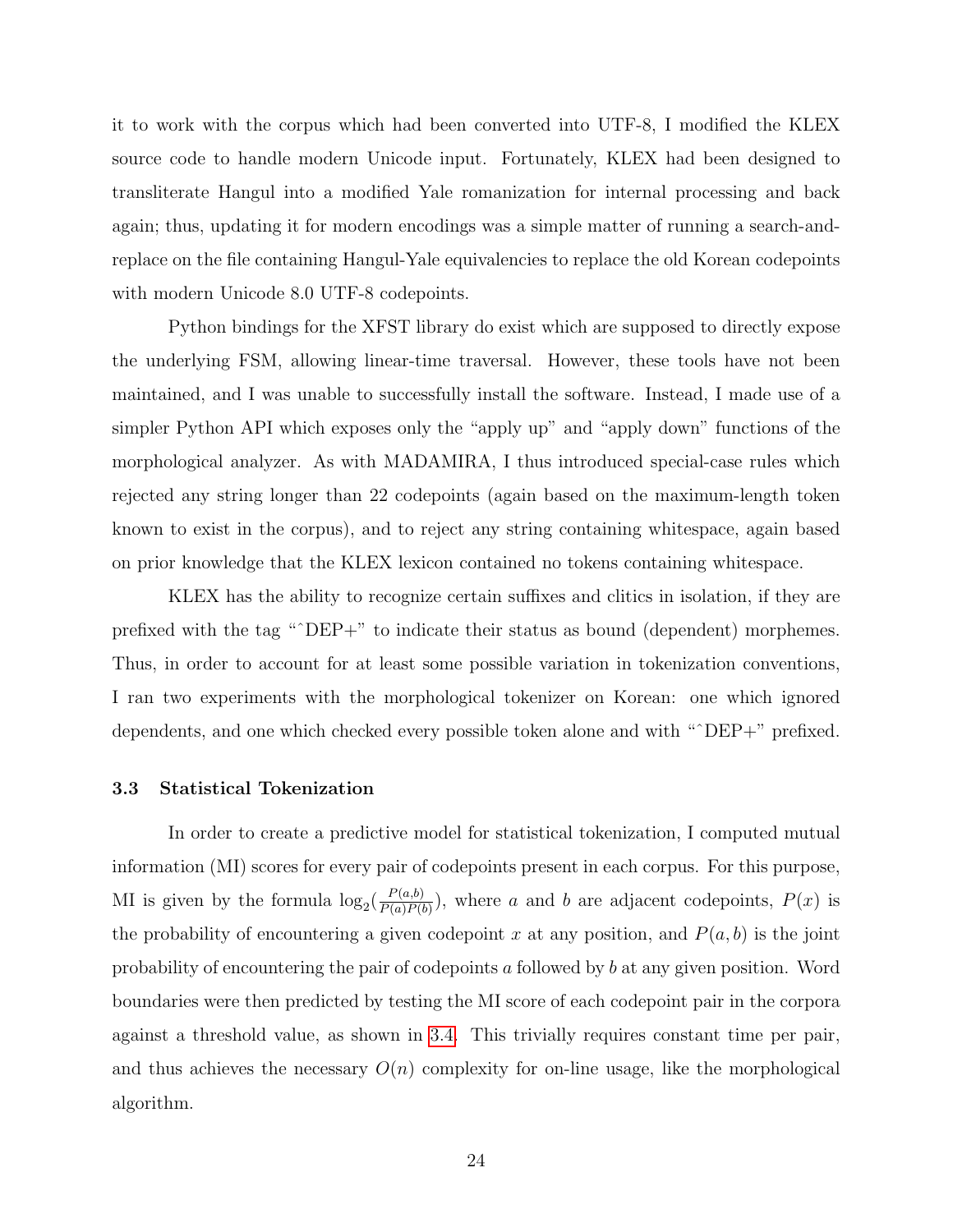<span id="page-32-0"></span>Two different methods of calculating thresholds were used in two different experiments:

- 1. In the gap-threshold method, the largest gap between MI scores for a given languages was identified, and a model was created which predicts a token boundary between every pair of codepoints whose mutual information score falls below that gap. This encodes the intuition that there may be a significant clustering of codepoint pairs that can occur across token boundaries versus codepoint pairs that tend to occur within tokens, and was previously found to produce extremely high recall with reasonable accuracy on English data [\[21\]](#page-52-9).
- 2. In the zero-threshold method, boundaries are predicted between every pair of codepoints whose MI score is less than or equal to 0, for all languages. This encodes the intuition that there may be a token boundary wherever the probability of encountering a codepoint in that position is less than the overall probability of encountering that codepoint in any position.

Contrary to Rytting's method [\[18\]](#page-52-6), MI scores are used to predict token boundaries directly, rather than being weighted against a known prior probability of a particular codepoint pair marking a token boundary as determined from training data. This simplification results in a completely unsupervised system, which makes it attractive for use in a hybrid system as it avoids increasing the amount of language-specific configuration needed beyond the dictionary or morphological model. With either threshold-assignment method the model could also be updated on-line, as in Brent's prior work [\[19\]](#page-52-7), during real-time processing of a large input stream.

As in the morphological experiments, the output of each statistical experiment was saved to allow replaying the output for hybrid experiments. Since the statistical methods only identify single boundaries between tokens, rather than pairs bounding the start and end of a token, the saved output in this case consists of only a single list of possible boundary indices.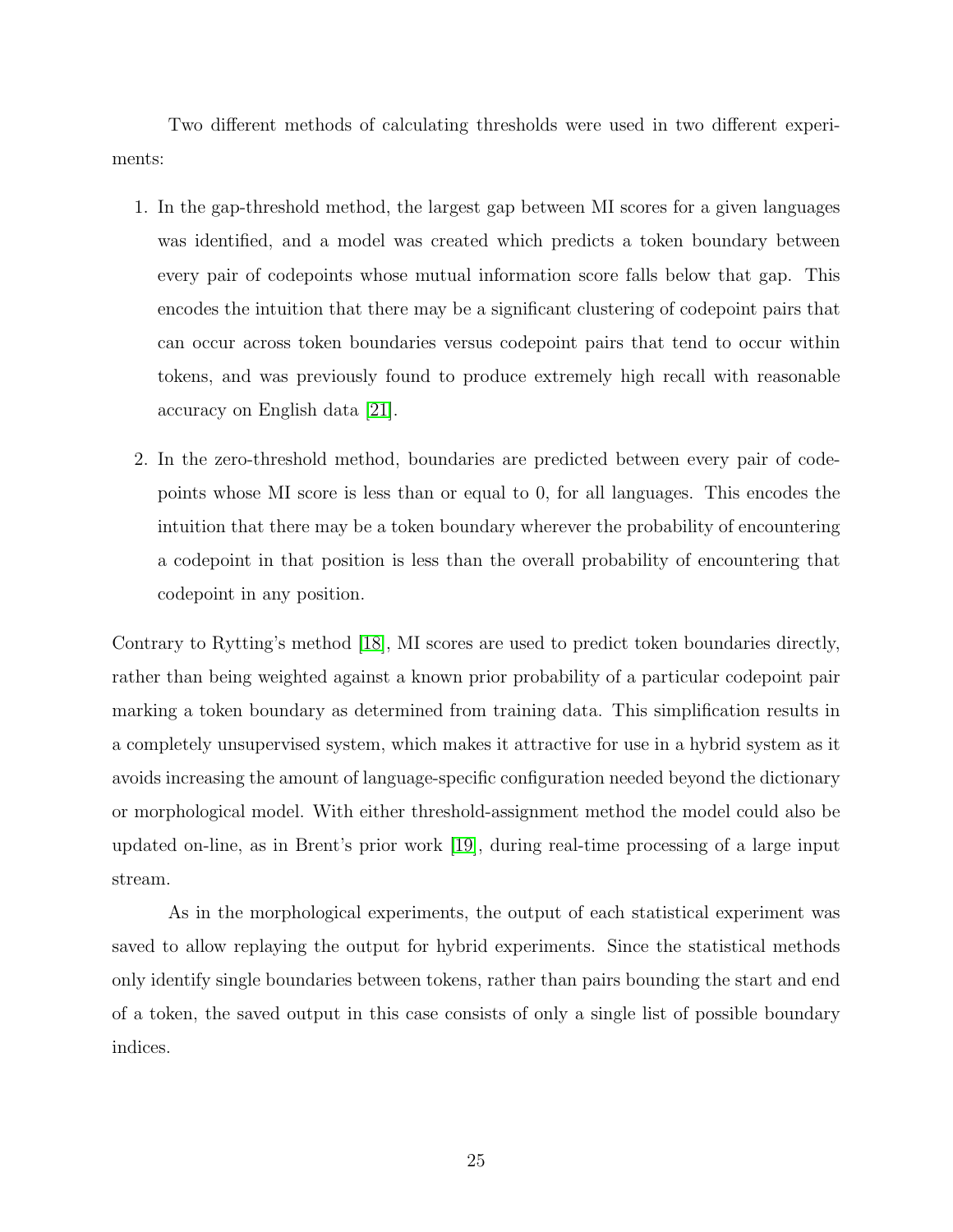

<span id="page-33-1"></span>Figure 3.4: Statistical Tokenization

#### <span id="page-33-0"></span>3.4 Hybrid Tokenization

I tested two methods of combining statistical and morphological methods to produce an improved hybrid tokenization system: "filtering" and "filling". Each of these was run with the output of both zero-threshold and gap-threshold statistical experiments, for a total of four hybrid experiments.

The filtering method is an attempt to improve system performance on precision by only initiating a new recognizer to add to the active cohort in the morphological tokenizer at indices where the statistical model indicates a token boundary is likely. This should eliminate spurious tokens that appear as suffixes of other tokens. This approach was simulated by constructing a new stream of (start, end) index pairs from stored morphological output including only those pairs in which the start index exists in the stored statistical data.

The filling method is an attempt to improve performance on recall and address the limitations of lexical-access based tokenization methods (including morphological tokenizers). This approach uses statistical predictions to fill in gaps of unanalyzed codepoints between tokens identified by the morphological model. This was simulated by identifying spans of codepoints not covered by any (start, end) pair in the morphological output, and filling them in with all (start, end) pairs that could be constructed from the predictions of the statistical models over those spans. One downside of this method is that, while it should run in amortized linear  $(O(n))$  time in most cases, it does have worst-case quadratic  $(O(n^2))$ performance on pathological inputs where the morphological model recognizes no possible tokens. As previously discussed, this would make it unsuitable for on-line usage. As long as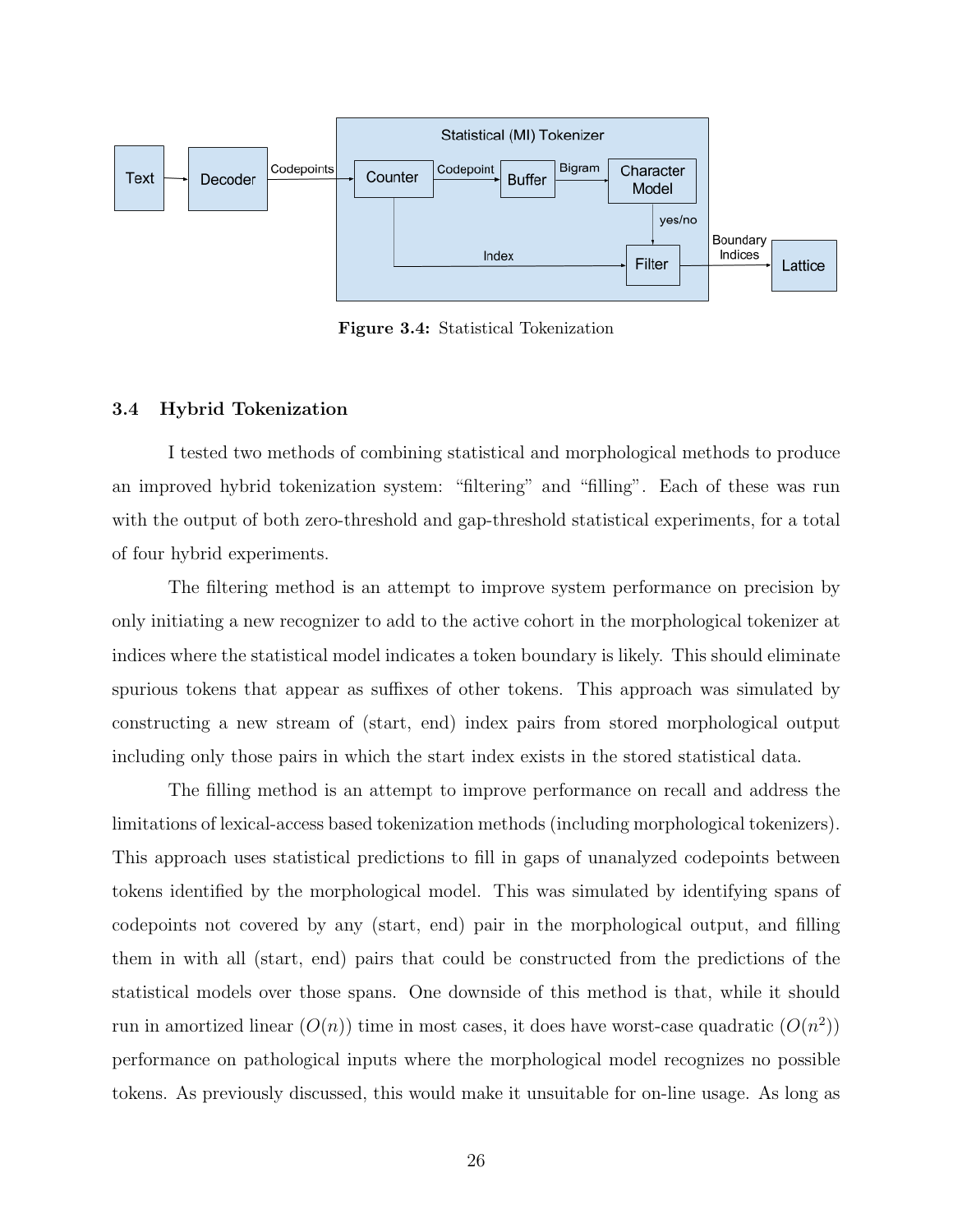

<span id="page-34-1"></span>Figure 3.5: Hybrid Tokenization

the morphological model has reasonably good coverage, however, this should not become an issue in practice.

Combined with the individual morphological and statistical experiments, this resulted in a total of seven tokenization experiments run on each language.

#### <span id="page-34-0"></span>3.5 Evaluation

I evaluated all seven experiments on recognition of starting boundaries, ending boundaries, total boundaries (with no distinction between starting and ending), and matched pairs, representing specific tokens.

Since statistical predictions do not distinguish starting boundaries from ending boundaries, the precision measures for starting and ending boundaries considered individually are skewed, as they were determined by the total number of correctly-predicted boundaries that are starting (or ending) boundaries over the total number of undifferentiated boundaries predicted. This makes comparisons with the precision and F-scores for other methods slightly suspect. Recall, however, could be calculated normally for start and ending boundary predictions, and all three measures were calculated normally for the total set of individual boundaries. Token recall was based on the number of (start, end) pairs in the answer key for which both starting and ending indices appeared in the statistical output. Because the statistical tokenizers output only individual boundaries at a time—rather than (start, end) pairs bounding a single token—I omitted precision calculations for complete tokens for these experiments. The lack of pairing information makes precision measures on an un-pruned lattice (containing token hypotheses derived from all possible pairs of undistinguished boundaries)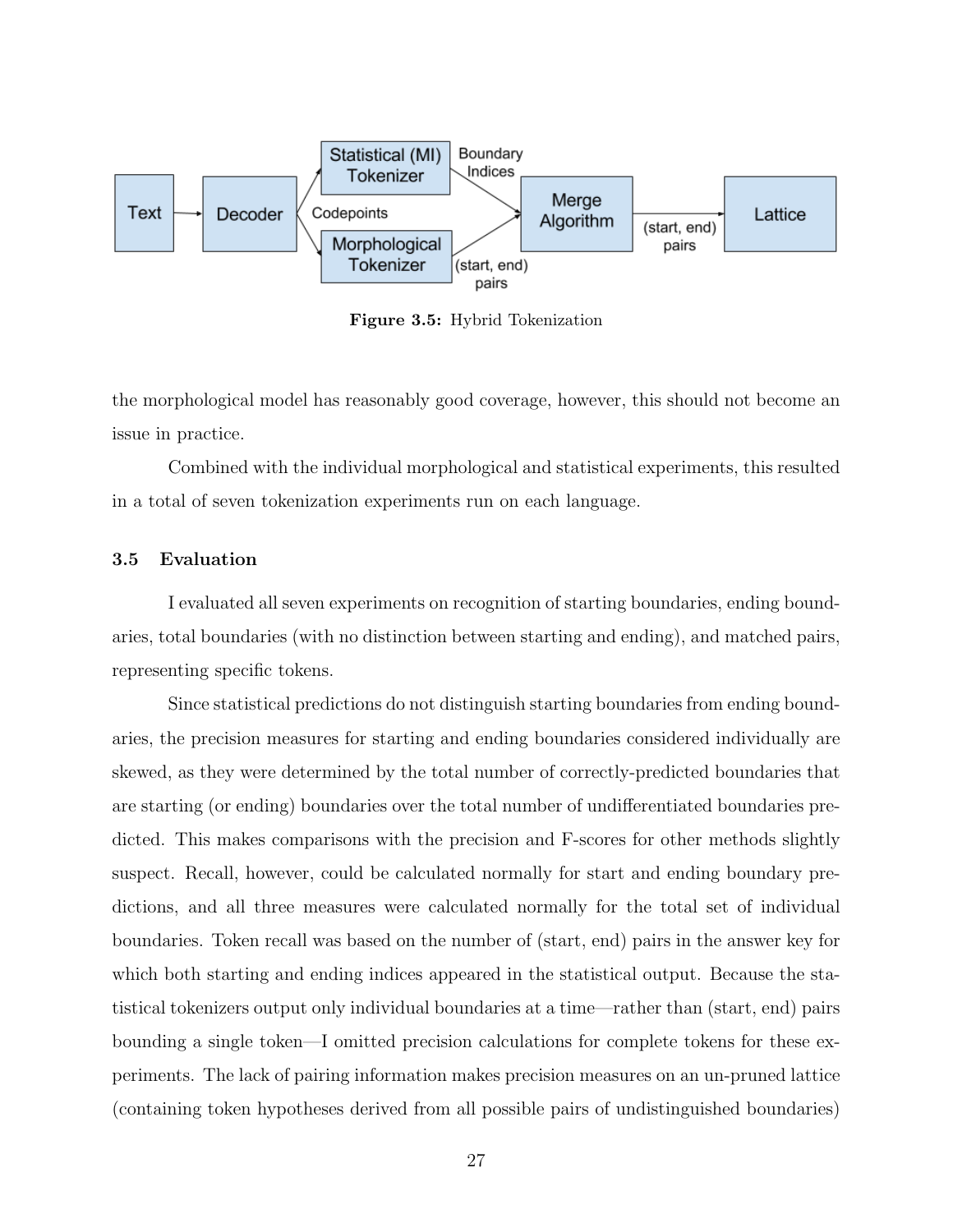almost useless—the number of possible hypotheses for all possible pairs grows as the square of the input length, making precision measurements dependent almost entirely on the size of the input, rather than any inherent feature of the algorithm. In the absence of a precision value, F-score is also meaningless. In place of precision for complete tokens, I also evaluated statistical results on what fraction of all codepoint boundaries were identified as possible token boundaries; a lower score on this measure corresponds to a higher effective precision, in terms of reducing the amount of work required by later stages of an NLP pipeline.

For the morphological experiments, I calculated precision, recall, and F-score for all four types of output. Starting and ending boundary sets were merged into a single undifferentiated set to allow direct comparison on that measure with the purely statistical methods. With no generic method of controlling for the effects of differing effective token definitions between corpora and morphological analyzers, I obtained qualitative results by manual inspection of the lists of missed types and tokens for each language.

Since morphological tokenization depends on a morphological analyzer to identify lexical items and other valid tokens, my evaluation results for any particular language depend on the qualities of the analyzer available for that language. In particular, we can expect maximum accuracy and recall measurements when the definition of a "token" used by the creator of a morphological analyzer is the same as the definition of a token used by the corpus annotator. Additionally, we can expect recall to be approximately bounded by the percentage of actual tokens in the corpus that are recognizable by the analyzer in isolation, with any missed tokens being restricted to those that are out-of-vocabulary for the analyzer. In order to control for the quality of the analyzers used, I ran coverage tests to measure the fraction of tokens and types in the answer key that were recognizable by the analyzer for each language.

As in the morphological experiments, I calculated precision, recall, and F-score for starting boundaries, ending boundaries, total individual boundaries, and matched pairs for all hybrid experiments. I also calculated a reduction factor for the filter experiments, consisting of the total number of token boundaries output by the filtering algorithm divided by the number of boundaries present in the raw morphological output.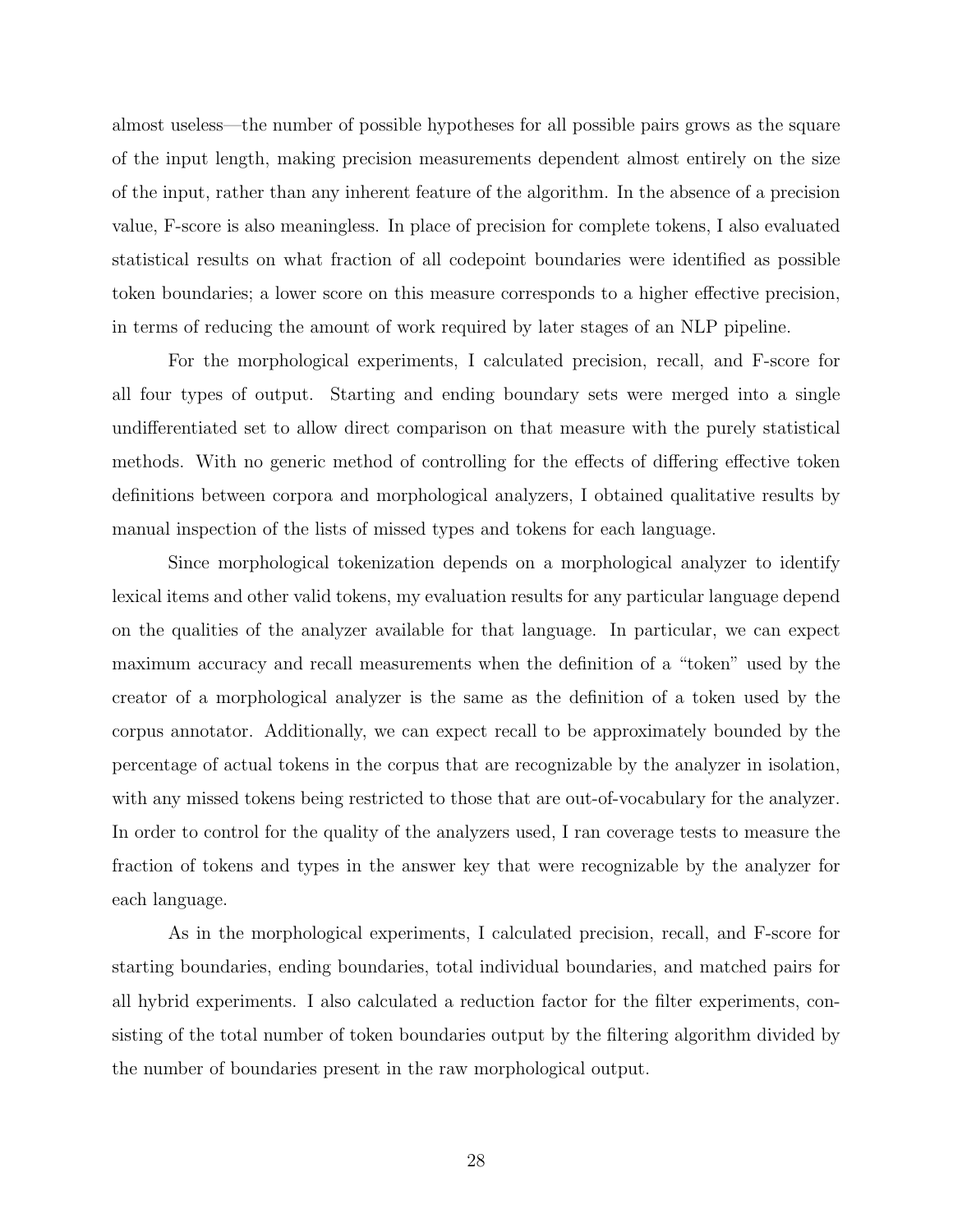# <span id="page-36-0"></span>Chapter 4

# Results & Discussion

Table [4.1](#page-37-1) summarizes overall system performance on boundary identification for all seven experiments on all three languages. Table [4.2](#page-37-2) summarizes performance on token identification. Since F-scores were not calculated for token identification on the pure statistical experiments, results from only five experiments are included here. Note that only one set of results is provided for the filling experiments in either case. Results for both zero-threshold and gap-threshold filling experiments were identical, so the common results for the filling hybridization method are presented only once.

These summary views show significant variability in F-score across languages on almost every experiment, with the notable exception of gap-threshold boundary recognition. These summary numbers, while an important indicator of the range of performance that can be expected from this kind of system using off-the-shelf data sources, do not, however, account for variability in the performance of individual morphological models or mismatches between the effective token definitions used by the answer keys versus the tokenizer. Deeper insights are gained by examining the raw precision and recall scores for each individual experiment, as presented below.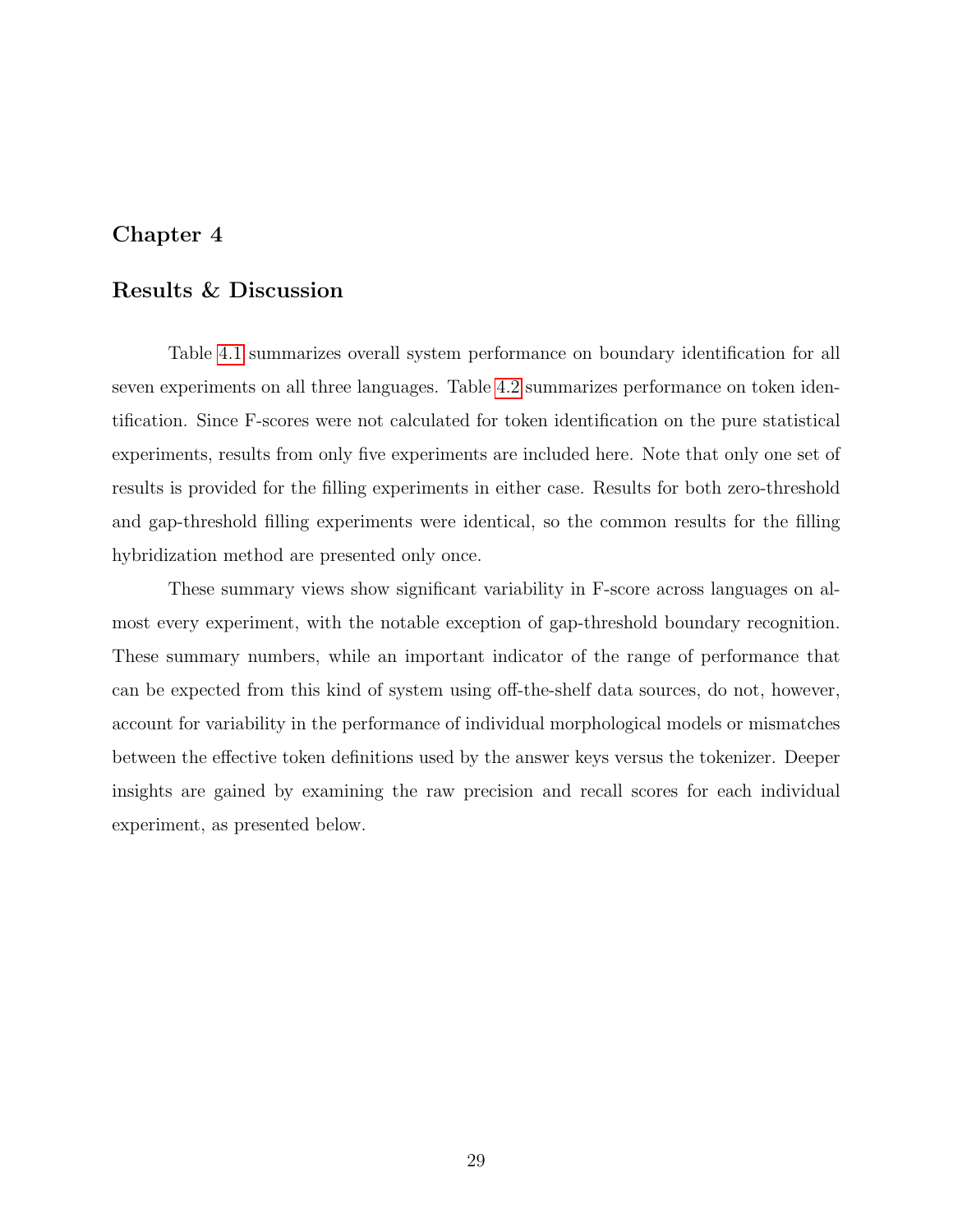|                | Arabic   | English  | Korean   |
|----------------|----------|----------|----------|
| Morphological  | 0.257299 | 0.601582 | 0.511887 |
| Zero Threshold | 0.242313 | 0.280959 | 0.129573 |
| Zero Filter    | 0.309639 | 0.256445 | 0.214498 |
| Gap Threshold  | 0.606717 | 0.539698 | 0.668813 |
| Gap Filter     | 0.257299 | 0.601582 | 0.511884 |
| Fill           | 0.257201 | 0.153340 | 0.510694 |

<span id="page-37-1"></span>Table 4.1: F-scores for Boundary Recognition

|               | Arabic   | English  | Korean   |
|---------------|----------|----------|----------|
| Morphological | 0.137505 | 0.346242 | 0.284924 |
| Zero Filter   | 0.087241 | 0.155838 | 0.057650 |
| Gap Filter    | 0.137505 | 0.346242 | 0.142457 |
| Fill          | 0.137448 | 0.074367 | 0.283966 |

<span id="page-37-2"></span>Table 4.2: F-scores for Token Recognition

#### <span id="page-37-0"></span>4.1 Morphological Tokenization

Table [4.3](#page-38-0) presents the results of the morphological tokenization experiments, while Table [4.4](#page-38-1) shows the morphological recognition rates for each analyzer. Surprisingly, the Korean morphological experiments produced identical output when explicitly checking for dependent tokens and when ignoring them. Thus, only one set of Korean results is shown. The token recall rates for each language closely track the token coverage rates of the respective analyzers, which indicates that, given a suitable morphological model, this approach to lattice generation does indeed generalize well across languages.

MADAMIRA, with the best coverage, failed to recognize only four types in the entire corpus, all of which were abbreviations in non-Arabic script. The unusually low coverage of ENGLEX is attributable to multiple factors. First, unlike the other two analyzers, ENGLEX did not recognize punctuation, which eliminates a large group of common types. A more significant contribution to ENGLEX's low performance, however, is due to arguable errors in the answer key, derived from errors in the annotations to the OANC. Specifically, a large number of the types which ENGLEX failed to recognize are sequences like "Alaska– are", "bed-", or "city–to"—agglomerations of one or more words and punctuation which reasonably should be interpreted as multiple tokens. Both ENGLEX and KLEX, however, failed to identify over a thousand genuine word types genuinely present in the corpora.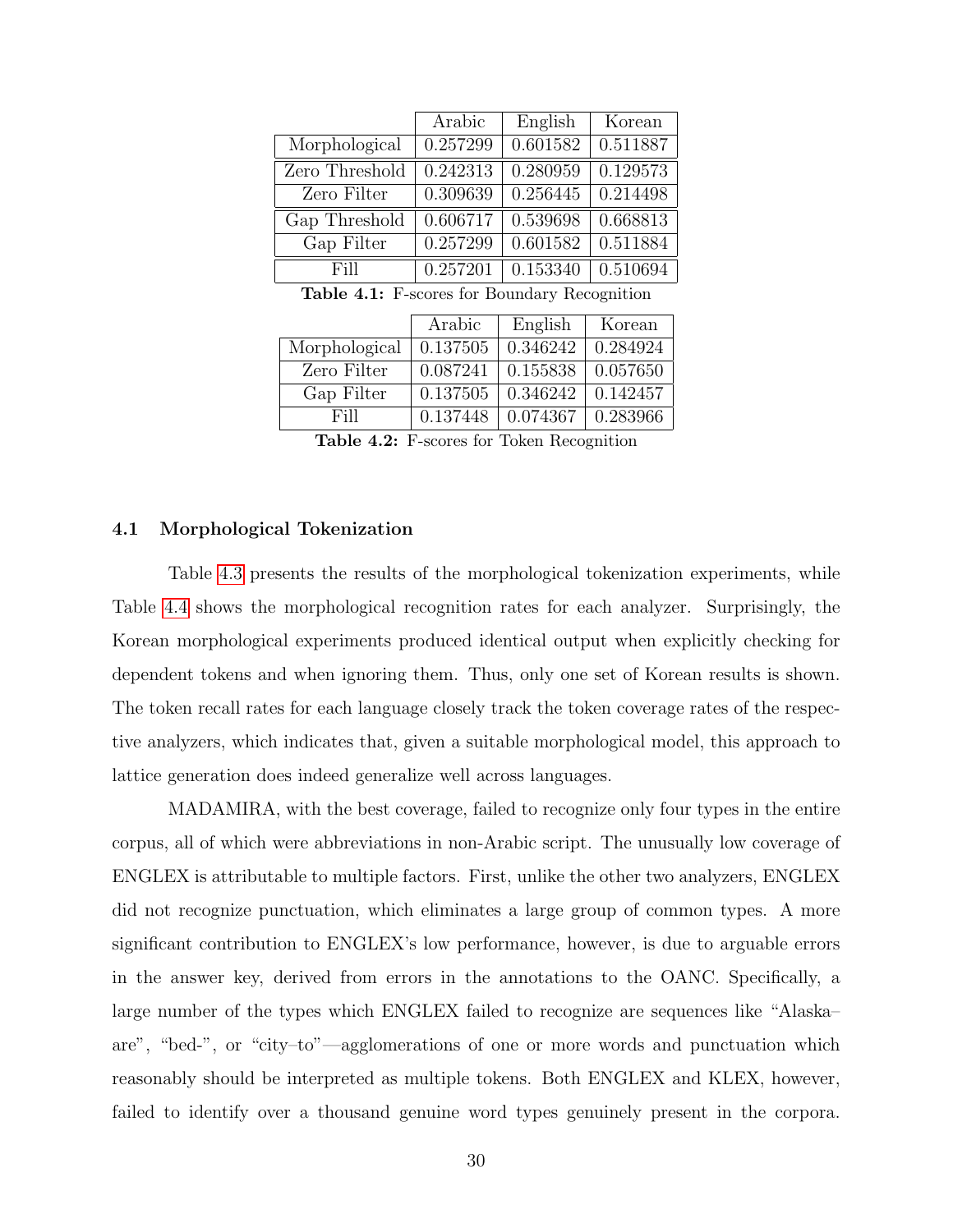|         |        | Precision | Recall   | F-score  |
|---------|--------|-----------|----------|----------|
|         | Start  | 0.073836  | 0.998735 | 0.137506 |
| Arabic  | End    | 0.073836  | 0.998735 | 0.137506 |
|         | Total  | 0.147672  | 0.998735 | 0.257299 |
|         | Tokens | 0.073835  | 0.998729 | 0.137505 |
|         | Start  | 0.238051  | 0.808606 | 0.367818 |
| English | End    | 0.239844  | 0.814696 | 0.370588 |
|         | Total  | 0.477895  | 0.811651 | 0.601582 |
|         | Tokens | 0.224087  | 0.761174 | 0.346242 |
|         | Start  | 0.173279  | 0.988841 | 0.294884 |
| Korean  | End    | 0.172365  | 0.983624 | 0.293328 |
|         | Total  | 0.345644  | 0.986233 | 0.511887 |
|         | Tokens | 0.167426  | 0.955441 | 0.284924 |

<span id="page-38-0"></span>Table 4.3: Results for Morphological Tokenization

|        | MADAMIRA (Arabic) | ENGLEX (English)   KLEX (Korean) |          |
|--------|-------------------|----------------------------------|----------|
| Types  | 0.999764          | 0.747059                         | 0.924060 |
| Tokens | 0.999976          | 0.761174                         | 0.941961 |
|        |                   |                                  |          |

<span id="page-38-1"></span>Table 4.4: Morphological Analyzer Recognition Rates

Neither ENGLEX nor KLEX correctly identified numerical tokens, and ENGLEX failed to recognize punctuation.

Precision scores are more variable. This is attributable to the level of genuine ambiguity recognized by the model, which is in part a feature of specific morphological analyzers but is also largely dependent on the real features of a language. English, with the highest token precision score, has a relatively low rate of smaller tokens occurring as substrings of larger tokens, attributable to the relatively isolating nature of English morphology compared to Arabic (more synthetic) or Korean (more agglutinative). Additionally, the English precision scores are artificially lowered due to the English tokenizer correctly identifying individual words in the aforementioned agglomerations like "city–to", which are missing from the answer key.

The extremely low precision seen for Arabic is easily explained by the nature of Arabic orthography. Since short vowels are typically not written, this explodes the number of possible analyses that have to be considered for any given string of text, even compared to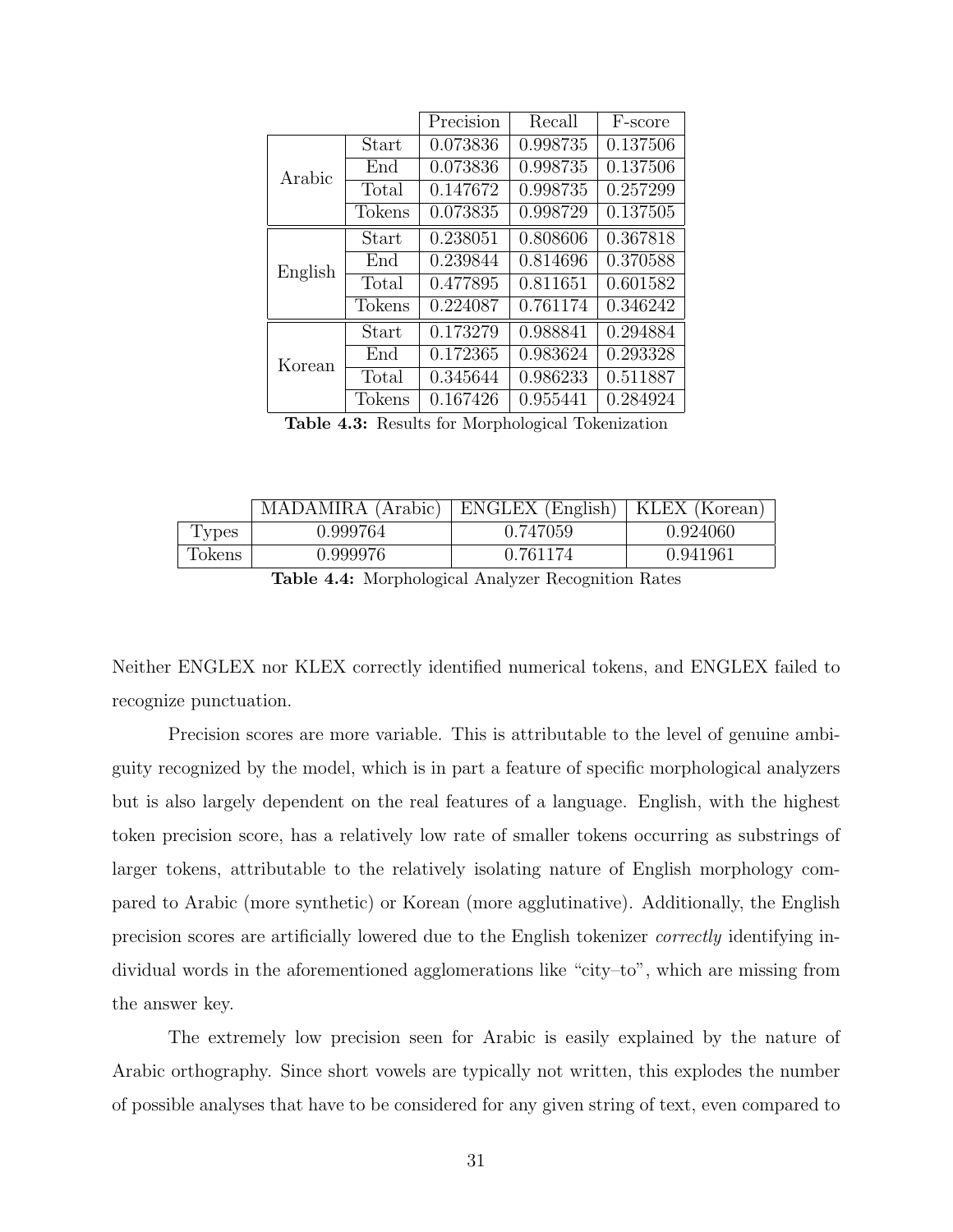<span id="page-39-3"></span>the large number of prefix analyses necessitated by Korean's agglutinative morphology. The results for this particular experiment, however, are likely particularly bad due to the overlyhelpful nature of MADAMIRA as previously described; these low precision scores reflect the identification of strings like "المتخهده" as possible unique tokens, where MADAMIRA has J "helpfully" ignored a piece of punctuation which should have simply invalidated that string, thus causing the tokenizer to output a spurious token hypothesis.

#### <span id="page-39-0"></span>4.2 Statistical Tokenization

Having considered the purely morphological approach, we now turn to the two methods of mutual-information based statistical tokenization: zero-threshold and gap-threshold boundary prediction. Recall that the zero-threshold method predicts a token boundary between any two codepoints whose MI score is below zero, while the gap-threshold approach predicts a token boundary between any two codepoints whose MI score is below the largest gap in the set of all MI scores for all possible codepoint pairs in a given language.

#### <span id="page-39-1"></span>4.2.1 Zero-Threshold

Table [4.5](#page-39-2) shows the fraction of all codepoint boundaries which were identified as possible token boundaries in each language by the zero-threshold criterion. Surprisingly, the prediction rates closely correspond to recall performance for each language—Korean, with the lowest prediction rate, also shows the lowest recall and F-scores, while English and Arabic are comparatively very close together. This suggests that a large fraction of correct boundaries are being identified essentially at random, such that a larger number of guesses produces a larger number of correct guesses. Per my previous work on English, however, this method is known to show a statistically significant improvement in performance over purely random guessing [\[21\]](#page-52-9).

<span id="page-39-2"></span>

| Arabic   | English | Korean                  |
|----------|---------|-------------------------|
| 0.267130 |         | $0.209335 \pm 0.099916$ |

Table 4.5: Prediction Rate for Zero-threshold Statistical Tokenization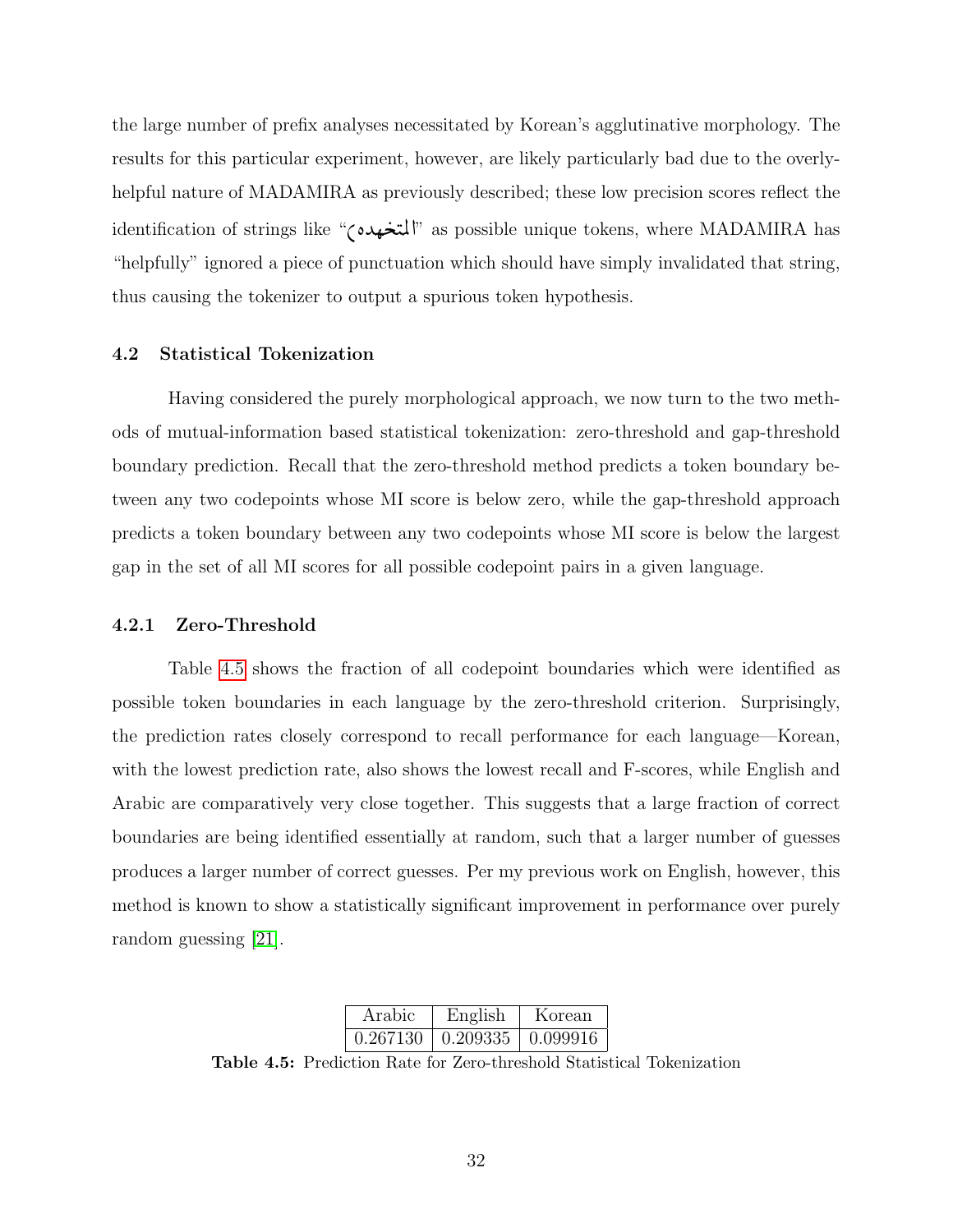<span id="page-40-3"></span>

|         |        | Precision | Recall   | F-score  |
|---------|--------|-----------|----------|----------|
|         | Start  | 0.162632  | 0.198899 | 0.178947 |
| Arabic  | End    | 0.156655  | 0.191589 | 0.172370 |
|         | Total  | 0.319287  | 0.195244 | 0.242313 |
|         | Tokens |           | 0.040725 |          |
|         | Start  | 0.121669  | 0.137783 | 0.129225 |
| English | End    | 0.266911  | 0.302261 | 0.283488 |
|         | Total  | 0.388580  | 0.220022 | 0.280959 |
|         | Tokens |           | 0.046703 |          |
|         | Start  | 0.109952  | 0.042950 | 0.061771 |
| Korean  | End    | 0.286540  | 0.111930 | 0.160978 |
|         | Total  | 0.396492  | 0.077440 | 0.129573 |
|         | Tokens |           | 0.006073 |          |

<span id="page-40-1"></span>Table 4.6: Results for Zero-Threshold Statistical Tokenization

Table [4.6](#page-40-1) presents the remaining results of the zero-threshold experiments. There is remarkable similarity between all three languages on total boundary precision. Compared to my [\[21\]](#page-52-9) and Rytting's [\[18\]](#page-52-6) prior results, however, these look quite bad. Since my previous experiments were run on a different subset of the same larger corpus (OANC), this suggests that the similarity of results seen here may simply be coincidental. This approach, therefore, does not seem to generalize well either across languages or even across different corpora within the same language. The practical usefulness of this method is thus determined by the level of overlap between its predictions and those of morphological tokenization, which is addressed in the hybrid experiments.

#### <span id="page-40-0"></span>4.2.2 Gap Threshold

Table [4.7](#page-40-2) shows the fraction of all codepoint boundaries which were identified as possible token boundaries in each language by the gap-threshold criterion. In all three languages, a similar high fraction of boundaries were identified. Table [4.8](#page-41-0) presents the

<span id="page-40-2"></span>

| Arabic   | English  | Korean   |
|----------|----------|----------|
| 0.999988 | 0.999945 | 0.999973 |

Table 4.7: Prediction Rate for Gap-Threshold Statistical Tokenization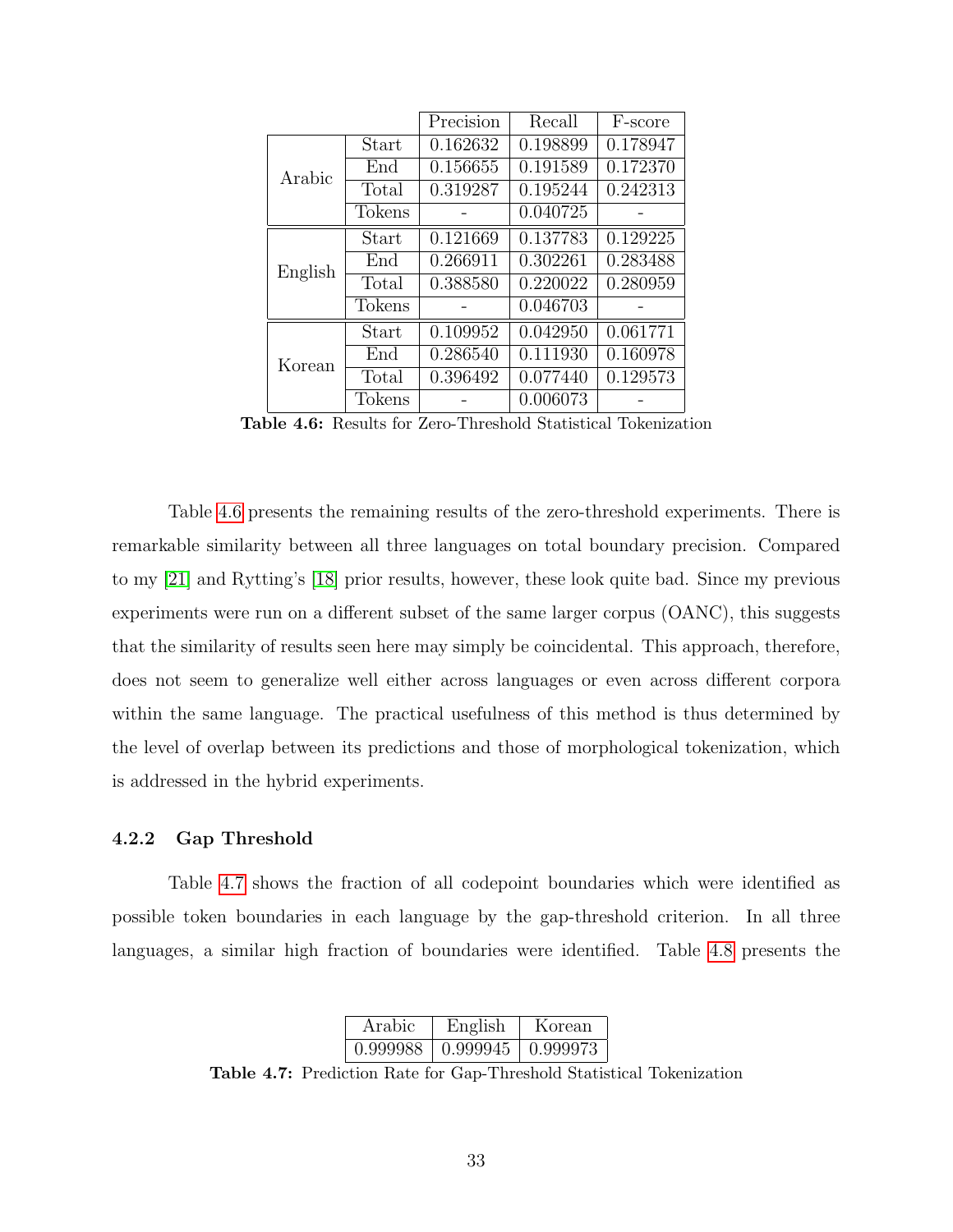|         |        | Precision | Recall    | F-score  |
|---------|--------|-----------|-----------|----------|
|         | Start  | 0.218421  | 0.999982  | 0.358530 |
| Arabic  | End    | 0.217459  | 0.995580  | 0.356952 |
|         | Total  | 0.435880  | 0.997781  | 0.606717 |
|         | Tokens |           | 0.9955628 |          |
|         | Start  | 0.184808  | 0.999700  | 0.311948 |
| English | End    | 0.184812  | 0.999720  | 0.311954 |
|         | Total  | 0.369619  | 0.999710  | 0.539698 |
|         | Tokens |           | 0.999621  |          |
|         | Start  | 0.253362  | 0.990502  | 0.403510 |
| Korean  | End    | 0.252121  | 0.985649  | 0.401533 |
|         | Total  | 0.505483  | 0.988075  | 0.668813 |
|         | Tokens |           | 0.999663  |          |

<span id="page-41-0"></span>Table 4.8: Results for Gap-Threshold Statistical Tokenization

remaining results of the gap-threshold experiments. Precision scores for this method are higher than those for the zero-threshold experiments on Arabic and Korean, and comparable to those from the morphological experiments on all languages. Recall rates for this method are the highest out of all seven total methods tried.

In one sense, the uniformly high recall rates are clear evidence of generalization. Unfortunately, however, the extremely high prediction rate of this model makes it very nearly useless for practical purposes. It fails to capture the unique structural features of each language's lexicon, and is thus little better than the brute-force case of hypothesizing that every codepoint boundary is a possible token boundary. It is, in fact, even worse than brute-force in one significant way: although the recall scores shown in [4.8](#page-41-0) are very high, they are not 1.0. This means that despite extreme levels of overprediction, the gap-threshold statistical approach still missed some real token boundaries.

Given the marginal difference from hypothesizing every codepoint boundary, the precision scores (and thus F-scores) for this method are almost entirely determined by the average token length in each language. None of the languages tested have sufficiently distinctive bigram-level token-boundary statistics to prevent prediction of spurious boundaries internal to actual tokens. Assuming a uniform distribution of predicted boundaries throughout the text, the number of spurious boundaries internal to an actual token is inversely related to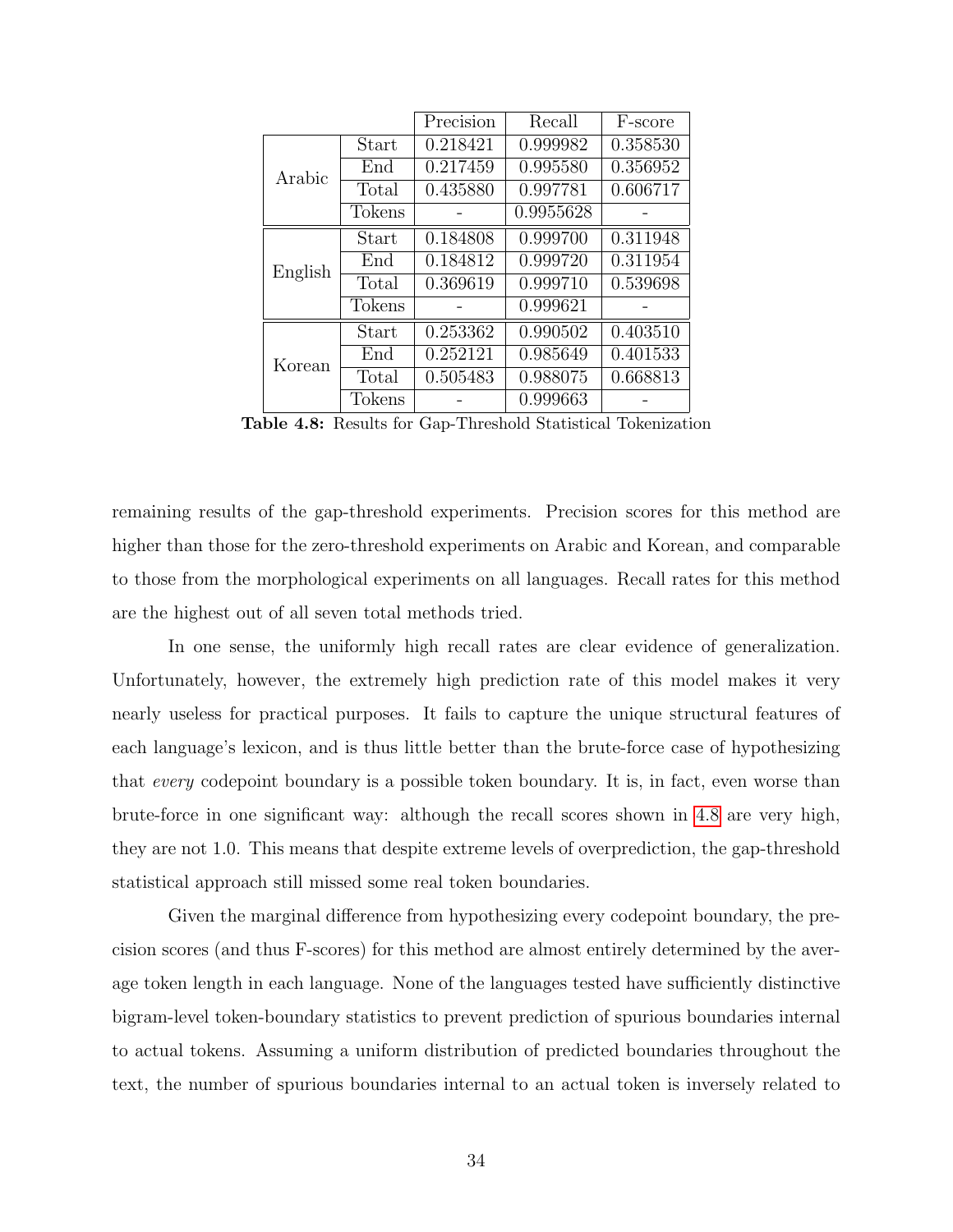the number of actual tokens in the text, and thus directly related to average token length. As in the zero-threshold case, the practical usefulness of this method is thus determined by the level of overlap between its predictions and those of morphological tokenization.

#### <span id="page-42-0"></span>4.3 Hybrid Tokenization

We now consider hybrid methods, which attempt to improve performance by combining the strengths of both morphological and statistical models. I tested two hybridization methods: filtering and filling. Filtering aims to improve the precision of morphological tokenization by eliminating token hypotheses which start at statistically unlikely locations. Filling aims to improve the recall of morphological tokenization by predicting additional boundaries in spans where the morphological model could not recognize any possible tokens.

#### <span id="page-42-1"></span>4.3.1 Filtering

Table [4.9](#page-42-2) shows the proportion of hypotheses generated by zero-threshold filtering compared to pure morphological tokenization. Table [4.10](#page-43-0) presents the remaining results from this experiment. As could be predicted from the poor recall scores obtained in the zero-threshold statistical experiment and shown in Table [4.6,](#page-40-1) zero-threshold filtering resulted in reduced scores for almost all measures compared to pure morphological tokenization. There are slight improvements to ending boundary precisions for Arabic and Korean, and a slight increase in start boundary precision and token precision on English, but these are far outweighed by the reduced recall rates. Additionally, while useful for comparison with the pure statistical experiments, single-boundary precision is one of the least consequential performance metrics. What matters most are token precision and token recall; i.e., not merely correctly identifying individual boundaries, but correctly pairing them. While the filtering method did achieve its goal of increasing precision by some amount, the fact that it only produced marginal improvement on token precision in one language, and had a severely

<span id="page-42-2"></span>

| Arabic   | English                 | Korean |
|----------|-------------------------|--------|
| 0.262744 | $0.135199$   $0.075932$ |        |

Table 4.9: Filter Reduction for Zero Threshold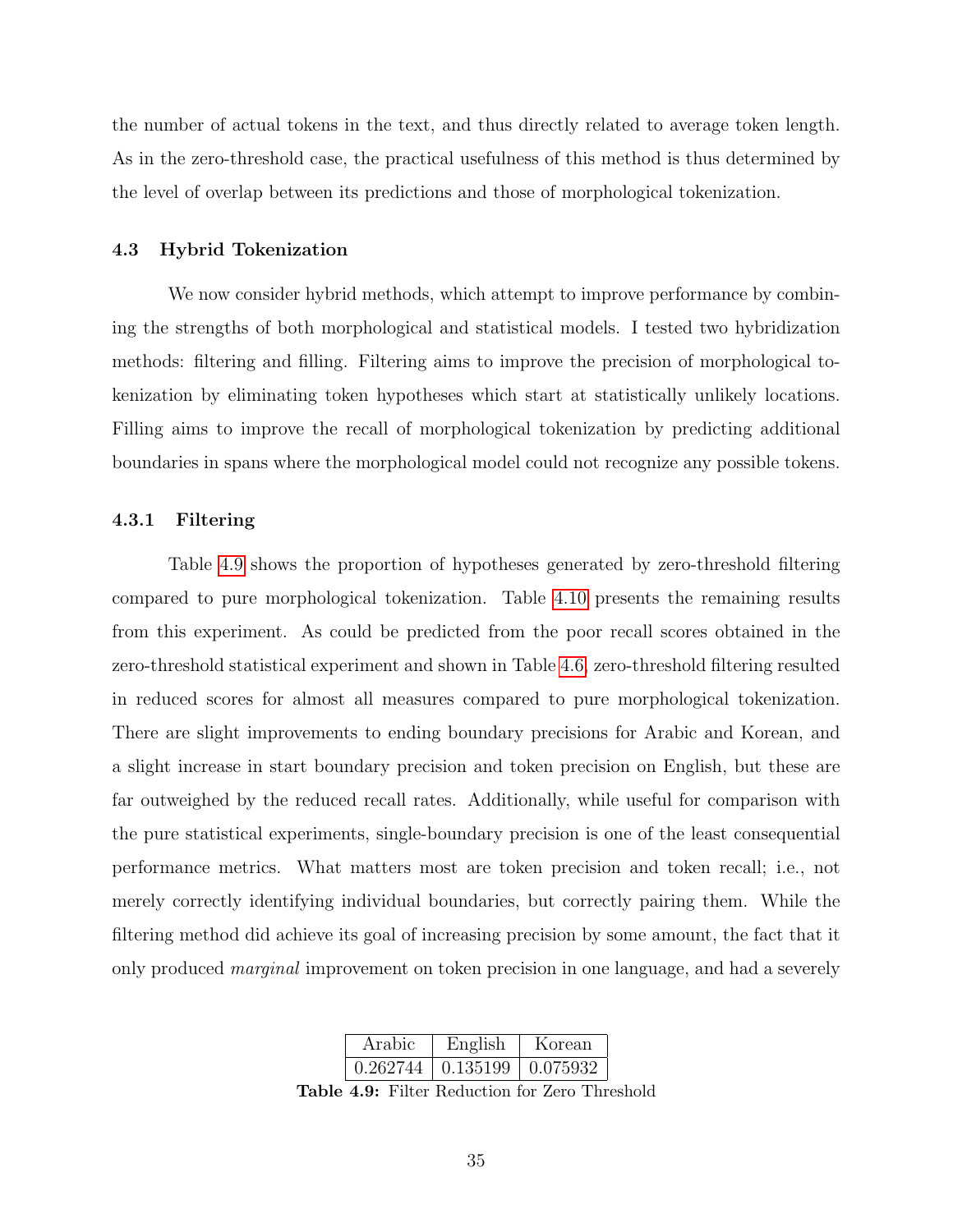|         |               | Precision | Recall   | F-score  |
|---------|---------------|-----------|----------|----------|
| Arabic  | Start         | 0.055894  | 0.198646 | 0.087241 |
|         | End           | 0.186050  | 0.661221 | 0.290392 |
|         | Total         | 0.241944  | 0.429934 | 0.309639 |
|         | <b>Tokens</b> | 0.055894  | 0.198646 | 0.087241 |
| English | Start         | 0.263174  | 0.120861 | 0.165648 |
|         | End           | 0.423457  | 0.194469 | 0.266534 |
|         | Total         | 0.686630  | 0.157665 | 0.256445 |
|         | Tokens        | 0.247587  | 0.113702 | 0.155838 |
| Korean  | Start         | 0.099060  | 0.042924 | 0.059895 |
|         | End           | 0.503204  | 0.218047 | 0.304255 |
|         | Total         | 0.602264  | 0.130486 | 0.214498 |
|         | Tokens        | 0.095346  | 0.041315 | 0.057650 |

<span id="page-43-0"></span>Table 4.10: Results for Zero-Threshold Filtering

<span id="page-43-1"></span>

| Arabic   | English  | Korean   |
|----------|----------|----------|
| 1.000000 | 1.000000 | 0.999973 |

Table 4.11: Filter Reduction for Gap-Threshold

negative effect on recall, makes this an essentially useless combination for practical purposes. The reduction rates, indicating potential run-time efficiency improvements, while impressive, are thus unfortunately irrelevant.

Tables [4.11](#page-43-1) and [4.12](#page-44-1) present the reduction rates and prediction statistics, respectively, for the gap-threshold filtering experiments. The results for gap-threshold filtering show better performance than zero-threshold filtering, but no better utility. The level of overprediction produced by the gap-threshold algorithm resulted in almost no actual filtering of the morphological outputs. In consequence, the results are identical between these two methods for Arabic and English.

Only tiny (less than  $\pm 0.01\%$ ) differences exist for Korean, but this was the only language for which any filtering occurred at all. Unfortunately, even with the high level of overprediction in the gap-threshold statistical results, the set of correct boundaries predicted by the gap-threshold statistical algorithm did not completely overlap with the set of correct start boundaries predicted by the morphological algorithm, resulting in a decrease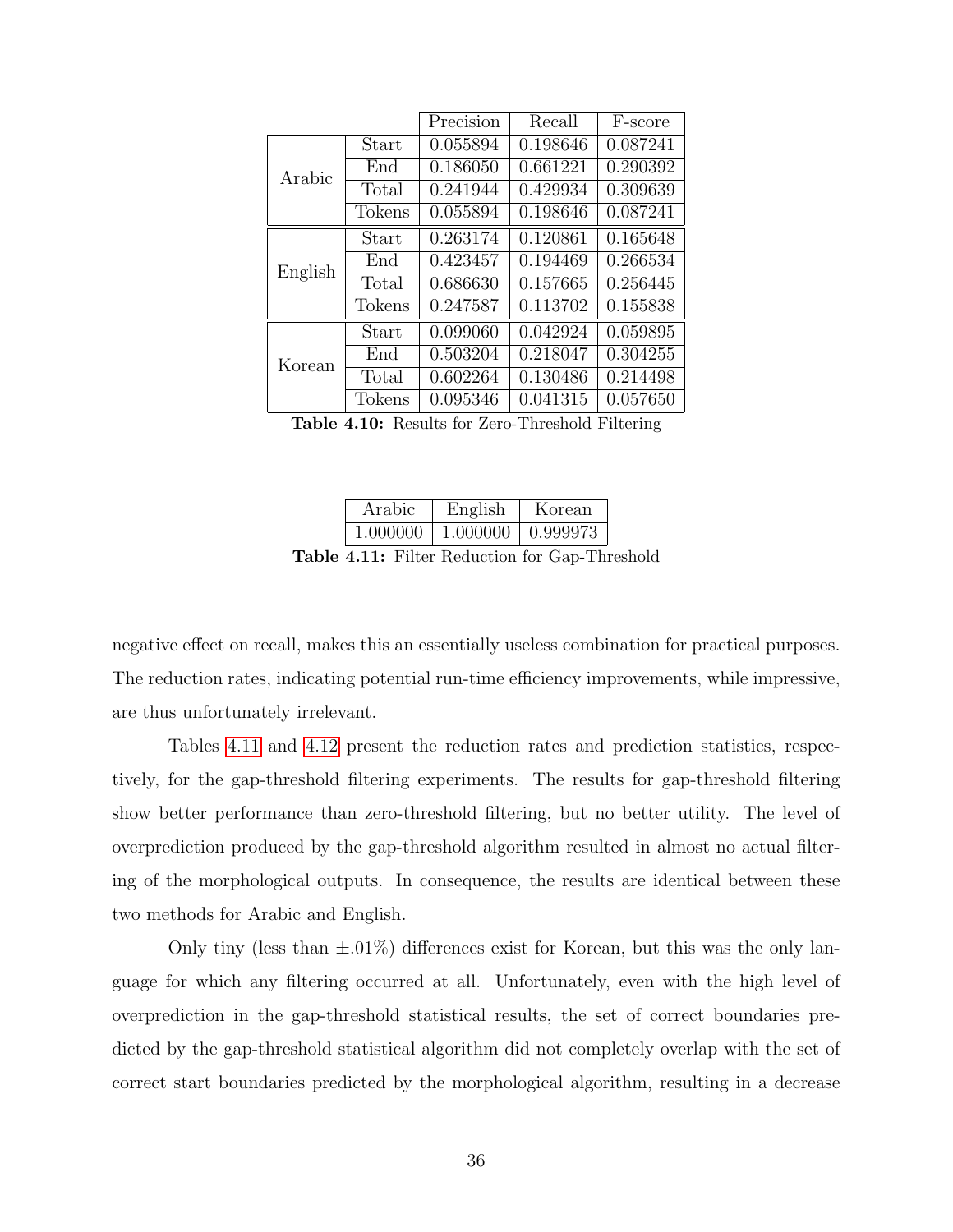|         |               | Precision | Recall   | F-score  |
|---------|---------------|-----------|----------|----------|
| Arabic  | Start         | 0.073836  | 0.998735 | 0.137506 |
|         | End           | 0.073836  | 0.998735 | 0.137506 |
|         | Total         | 0.147672  | 0.998735 | 0.257299 |
|         | <b>Tokens</b> | 0.073835  | 0.998729 | 0.137505 |
| English | Start         | 0.238051  | 0.808606 | 0.367818 |
|         | End           | 0.239844  | 0.814696 | 0.370588 |
|         | Total         | 0.477895  | 0.811651 | 0.601582 |
|         | <b>Tokens</b> | 0.224087  | 0.761174 | 0.346242 |
| Korean  | Start         | 0.173275  | 0.988789 | 0.294875 |
|         | End           | 0.172370  | 0.983624 | 0.293335 |
|         | Total         | 0.345644  | 0.986207 | 0.511884 |
|         | Tokens        | 0.167422  | 0.955389 | 0.284915 |

<span id="page-44-1"></span>Table 4.12: Results for Gap-Threshold Filtering

in recall compared to either method alone. The extra time needed to calculate statistical information thus represent a loss rather than a gain in run-time efficiency, for, at best, no improvement. At worst, this hybrid approach results in both worse run-time efficiency and decreased recall.

#### <span id="page-44-0"></span>4.3.2 Filling

Surprisingly, the results for the filling hybridization method were identical for both zero-threshold and gap-threshold statistics on all measures and across all three languages. Thus, only one set of unified results is shown, in Table [4.13.](#page-45-0) Recall scores are all higher than or equal to those for pure morphological tokenization, but precision scores are lower. On balance, this has resulted in slightly lower F-scores as well, but this does not take into account the relative importance of recall over precision during the lattice-generation step. The largest improvement is seen for English, which also had the lowest morphological recall. Korean, with higher morphological recall scores, shows a much smaller improvement over the morphological tokenization results, and the improvement for Arabic is negligible.

The congruence of results from zero-threshold and gap-threshold filling suggests that, despite the vast differences in results between the zero-threshold and gap-threshold statistical experiments on their own, both had identical outputs on spans of text for which the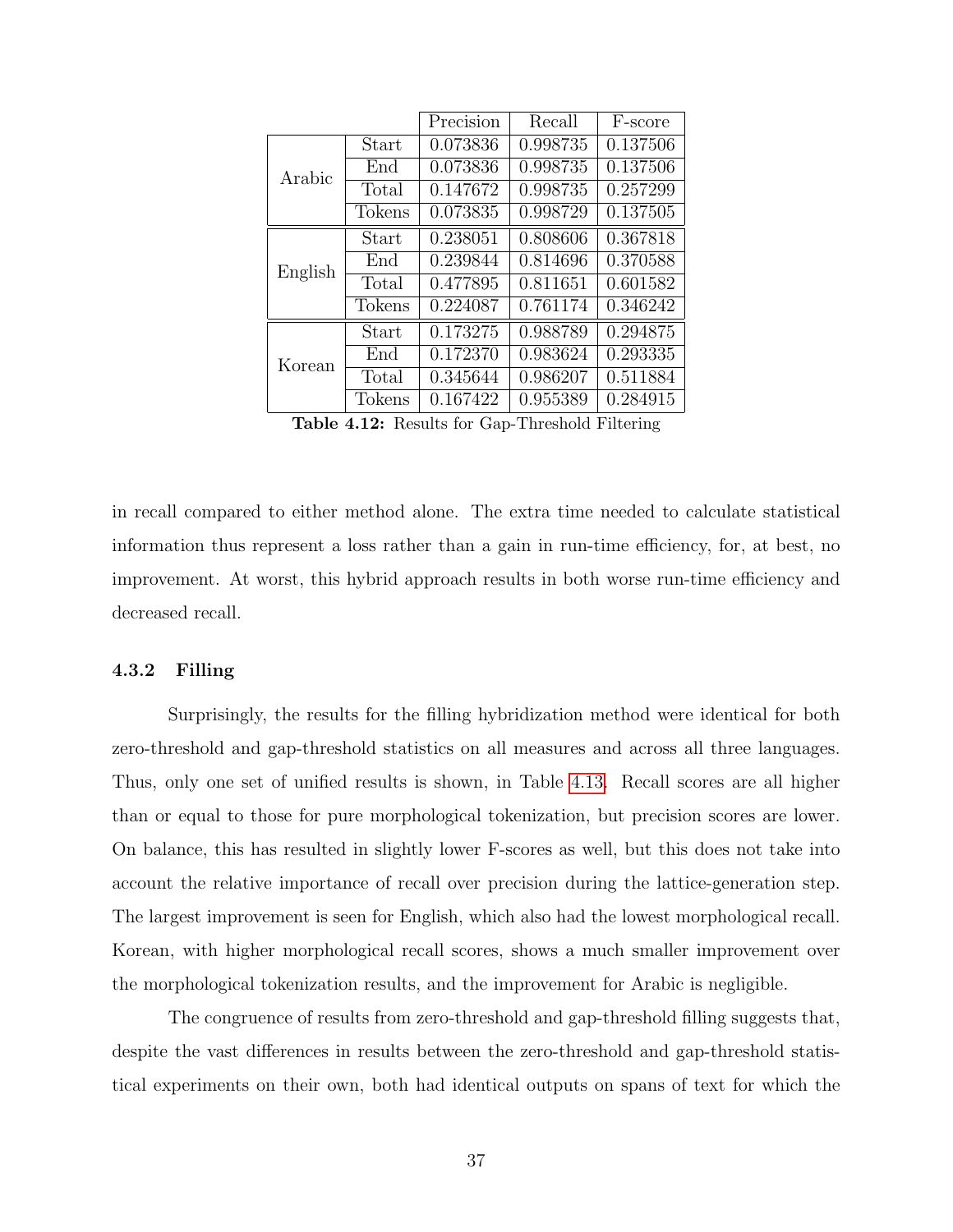|         |               | Precision | Recall   | F-score  |
|---------|---------------|-----------|----------|----------|
| Arabic  | Start         | 0.073804  | 0.998760 | 0.137451 |
|         | End           | 0.073802  | 0.998735 | 0.137448 |
|         | Total         | 0.147607  | 0.998747 | 0.257201 |
|         | <b>Tokens</b> | 0.073802  | 0.998735 | 0.137448 |
| English | Start         | 0.041307  | 0.970349 | 0.079241 |
|         | End           | 0.041891  | 0.984056 | 0.080360 |
|         | Total         | 0.083198  | 0.977203 | 0.153340 |
|         | <b>Tokens</b> | 0.038767  | 0.910667 | 0.074367 |
| Korean  | Start         | 0.172582  | 0.989619 | 0.293908 |
|         | End           | 0.171826  | 0.985285 | 0.292621 |
|         | Total         | 0.344408  | 0.987452 | 0.510694 |
|         | <b>Tokens</b> | 0.166744  | 0.956141 | 0.283966 |

<span id="page-45-0"></span>Table 4.13: Results for Filling—Both Thresholds

morphological algorithm alone could not identify any possible tokens. This pattern would have to break down given a morphological model with sufficiently low coverage, since results for zero-threshold filling and gap-threshold filling must approach the results obtained from the pure statistical experiments in the limit where analyzer coverage goes to zero. But, even with token coverage as low as 0.761174, as demonstrated by ENGLEX in the morphological experiment on the English corpus, the pattern still holds.

The identical results of both filling experiments are fairly easy to explain for Arabic: with such high initial recall scores due to MADAMIRA's high coverage, there was very little left to fill in, and thus little room for potential variation in the output from different statistical algorithms. This also explains why Arabic sees almost no improvement in recall—there simply aren't that many more correct tokens left to find.

The situation is more complicated for English and Korean, but suggests some commonality in the kinds of types that are likely to be left out of a morphological model. There are two (non-exclusive) obvious possibilities: First, they may be relatively small but frequent. Small gaps occupied by only one or a few small tokens minimize the opportunities for different statistical algorithms to differ, just as is the case with Arabic. Second, they may have uniquely distinguishing MI scores for their bounding bigrams. Specifically, they are types whose sets of bounding bigrams tend to have MI scores that are both less than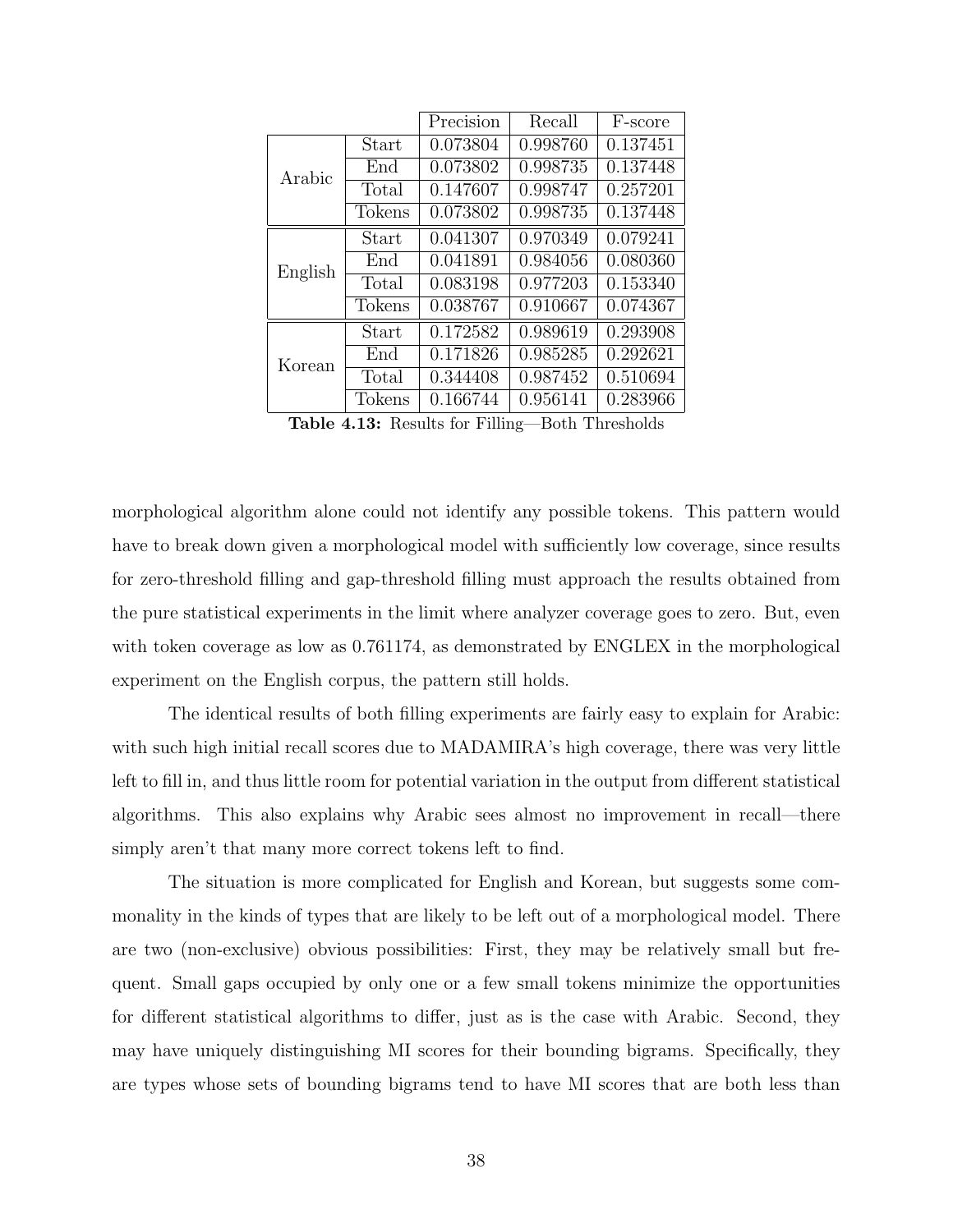or equal to zero, and less than the largest gap in MI scores for all bigrams in the language. Given that the largest gap is above zero for all three languages tested<sup>[1](#page-46-0)</sup>, this is equivalent to saying that the boundaries of common tokens unlikely to be recognized by morphological analyzers tend to have MI scores below zero, while the poor recall of the zero-threshold method indicates that many genuine tokens that are recognized by a morphological analyzer have boundary MI values above zero, but below the largest gap.

Both of these explanations appear to fail when confronted with examples like the aforementioned "city–to", which make up a significant fraction of the missed tokens in English, and which is neither particularly short nor possesses particularly uncommon boundary characters. In fact, however, a seven-codepoint missed token like "city–to" does not constitute a seven-codepoint gap; in other words, the fact that the specific boundary pair enclosing "city–to" is missing does not imply that no boundaries were identified in that span of codepoints. The morphological tokenizer does identify tokens in that span—just not the one in the answer key. Thus, the filling algorithm will not be expected to identify any additional boundaries in that span. If tokens like "city–to" were in fact legitimate, this would be a problem to be addressed by filtering, to remove the extra hypotheses inserted into that span, not filling.

In fact, the statistical algorithms are primarily identifying numbers and punctuation marks. Given that ENGLEX, as previously mentioned, misses both of these categories, while KLEX only fails on numbers, this explains why English is improved so much more than Korean, even though it does not quite reach parity: English simply has more of the relevant categories to make up, and results after statistical filling are limited by the number of remaining word tokens which the morphological analyzers cannot recognize.

Filling gaps of course comes at a cost in precision, as noted above; this is seen most strongly in the English data, which is to be expected since the low coverage of the English analyzer provides more gaps to fill in, and thus more opportunities for overprediction. This of course results in a severe drop in F-score relative to pure morphological tokenization, and as previously mentioned the small reduction in precision more than offsets the small

<span id="page-46-0"></span><sup>1</sup>Even without checking the specific numbers, this can be inferred from how much the gap-threshold method overpredicts compared to zero-threshold.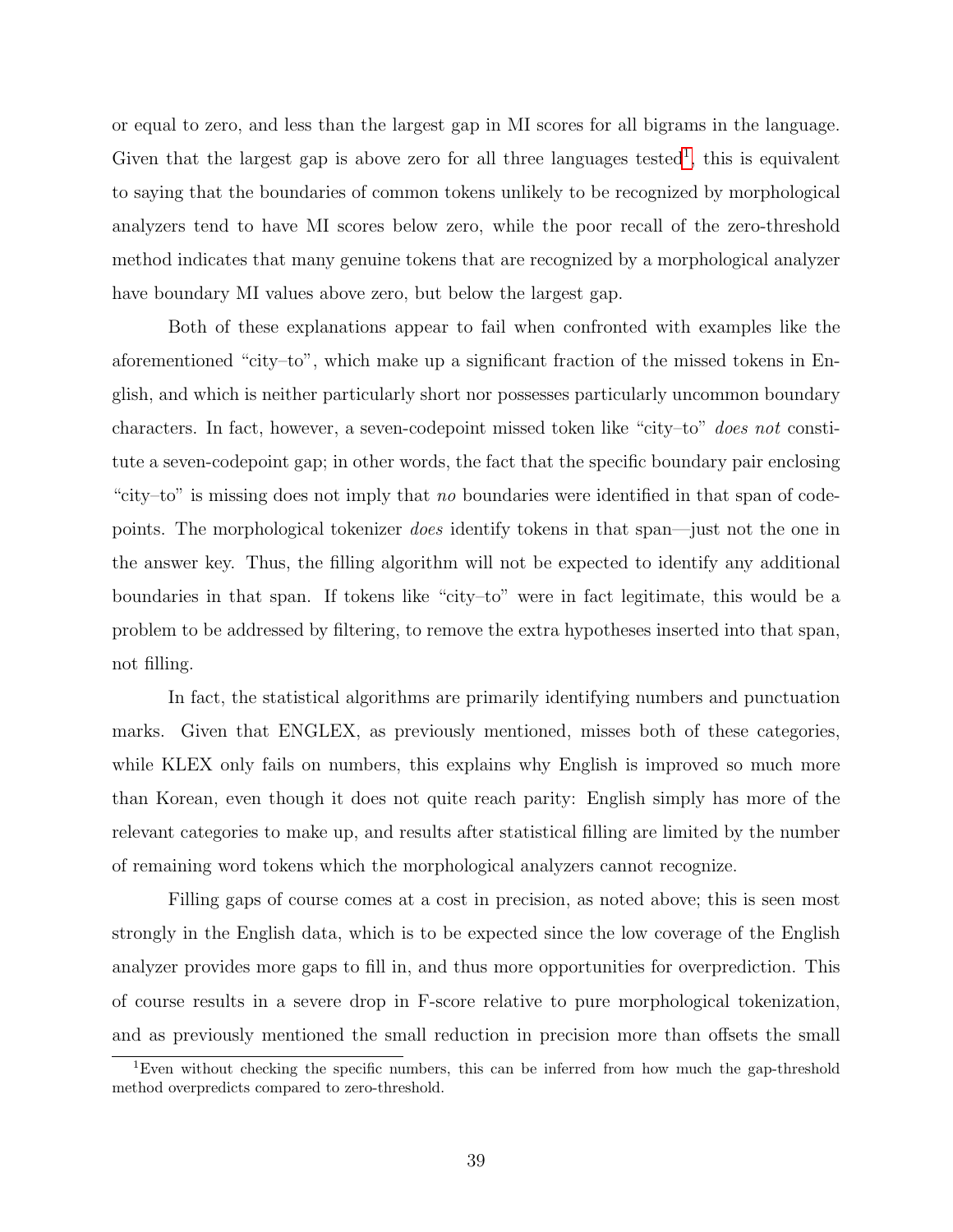increase in recall for both remaining languages as well. The precision scores for all languages are, however, still much higher than would be obtained by the brute-force method. Given that low recall makes identifying the correct tokenization from a lattice impossible, however, while low precision merely makes it more difficult, this is therefore an acceptable tradeoff in most situations. Furthermore, the token recall and individual boundary recall rates for all three languages, which are all above 0.9, are comparable to the state-of-the-art results given by language-specific tokenizers for Japanese, Chinese, and desegmented English.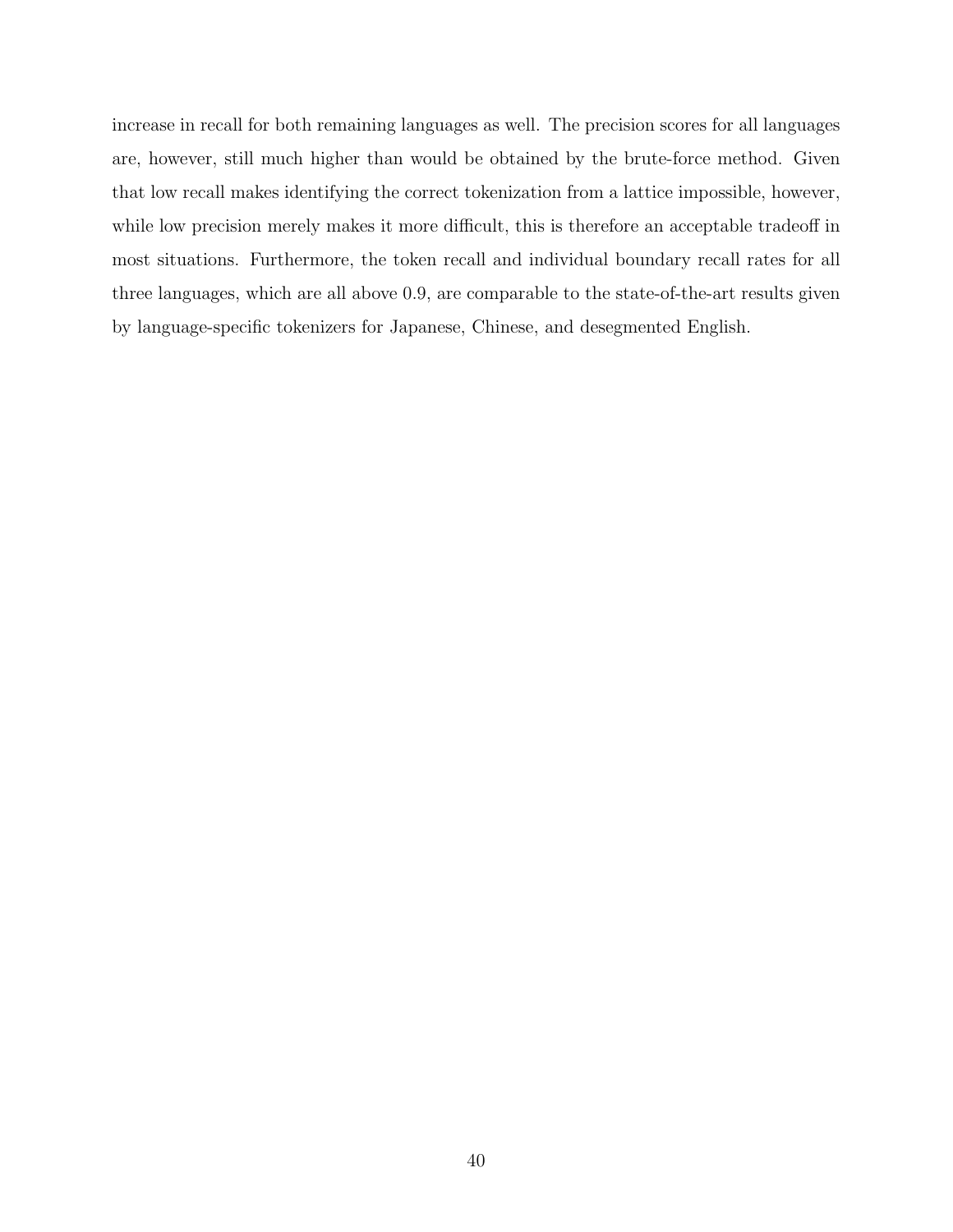# <span id="page-48-0"></span>Chapter 5

# Conclusions & Future Work

Precision scores for tokenization are highly sensitive to the details of a specific language's morphology and orthography. On the other hand, morphological tokenization generalizes well across the three languages I tested in terms of recall. In each case, recall scores are limited by the quality of the morphological analyzer used. Additionally, a simplified statistical model using character bigram mutual information scores with a zero threshold was effective at identifying unknown tokens like numbers and punctuation marks, which are likely to be left out of typical morphological analyses lexicons. This significantly improves recall performance in a hybrid tokenizer across multiple languages as well, even though the statistical approaches do not produce practical results in isolation. As a result, the filling hybrid system was capable of producing recall results comparable to state-of-the-art language-specific tokenizers, without any consideration of specific language knowledge in the construction of the tokenizer beyond inclusion of an independently-developed and reusable morphological model.

As noted, the simplified statistical models employed for these experiments did prove useful for improving the performance of a hybrid tokenizer in a limited domain. More complex models, however, are needed to precisely identify unknown words whose boundary statistics are too similar to other words for MI scores to reliably distinguish. Additional research is also warranted on higher-recall statistical models that maintain reasonable precision to improve filtering efficiency. In principle, separate statistical models tuned for the different use cases could be employed for simultaneous filtering and filling, with an effective filter providing more opportunity for filling model to act by removing spurious morphological analyses and thus correctly identifying more spans as unknown.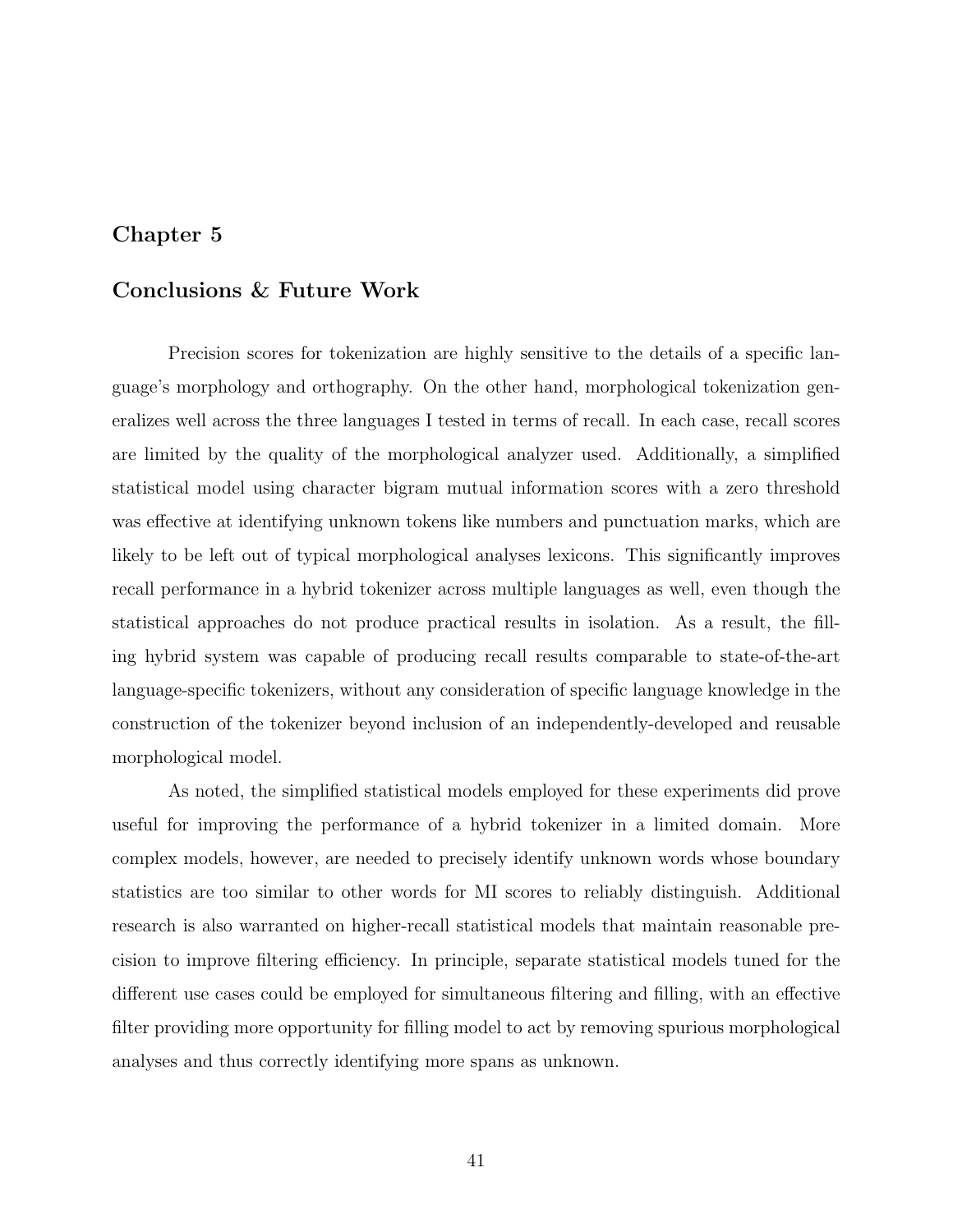While I achieved good results on Arabic, English, and Korean, these three languages do not cover the whole spectrum of variation seen in scripts for natural languages. A better picture of the generalizability—or limits thereof—of these algorithms could be obtained by testing on additional languages like Turkish (which is highly agglutinative and alphabetic), Thai (which uses an alphasyllabary with no spaces), Japanese, and Chinese. Japanese is particularly interesting for the use of multiple scripts simultaneously, with transitions between kanji and hiragana providing significant token-boundary clues which may be easily picked up by a statistical model. Similarly, it would be useful to test on English corpora which include tokens that contain spaces, such as open compounds, borrowings, and idiomatic phrases. ENGLEX has some of these in its lexicon, but the answer keys derived from OANC annotations do not recognize them. Being able to evaluate the morphological tokenizer against an answer key whose tokenization conventions more closely match those of the analyzer's lexicon would improve the case for using this method over simple whitespace splitting even in languages (like English) which do use whitespace for the majority of token boundaries.

Additional small improvements to recall could be made by addressing the problem of overlapping tokens. This is most easily demonstrated by ambiguity in English periods—in a sentence like "The Peloponnesian War concluded in 404 B.C.", the final period is both a part of the token "B.C.", and an independent token marking the end of the sentence—two tokens overlap by a single character. Various forms of non-concatenative morphology or sandhi can create other cases where it is clear that there are multiple tokens, but not clear where precisely one token ends and another begins. This is difficult to handle when tokens are tied to specific positions in the input stream, but would be sidestepped if the data structure used to represent a lattice could preserve the logical ordering of tokens independent of their positions in the input stream.

The precision results are not as encouraging as those for recall. However, this is entirely to be expected in the absence of a path-selection step, which is present in the best language-specific systems with which this new approach can be compared. The low precision scores, and correspondingly reduced F-scores, do not therefore diminish the utility of the filling hybrid approach for lattice generation. Having identified a cross-linguistically useful lattice generation algorithm, the next step in the pipeline is, therefore, identifying a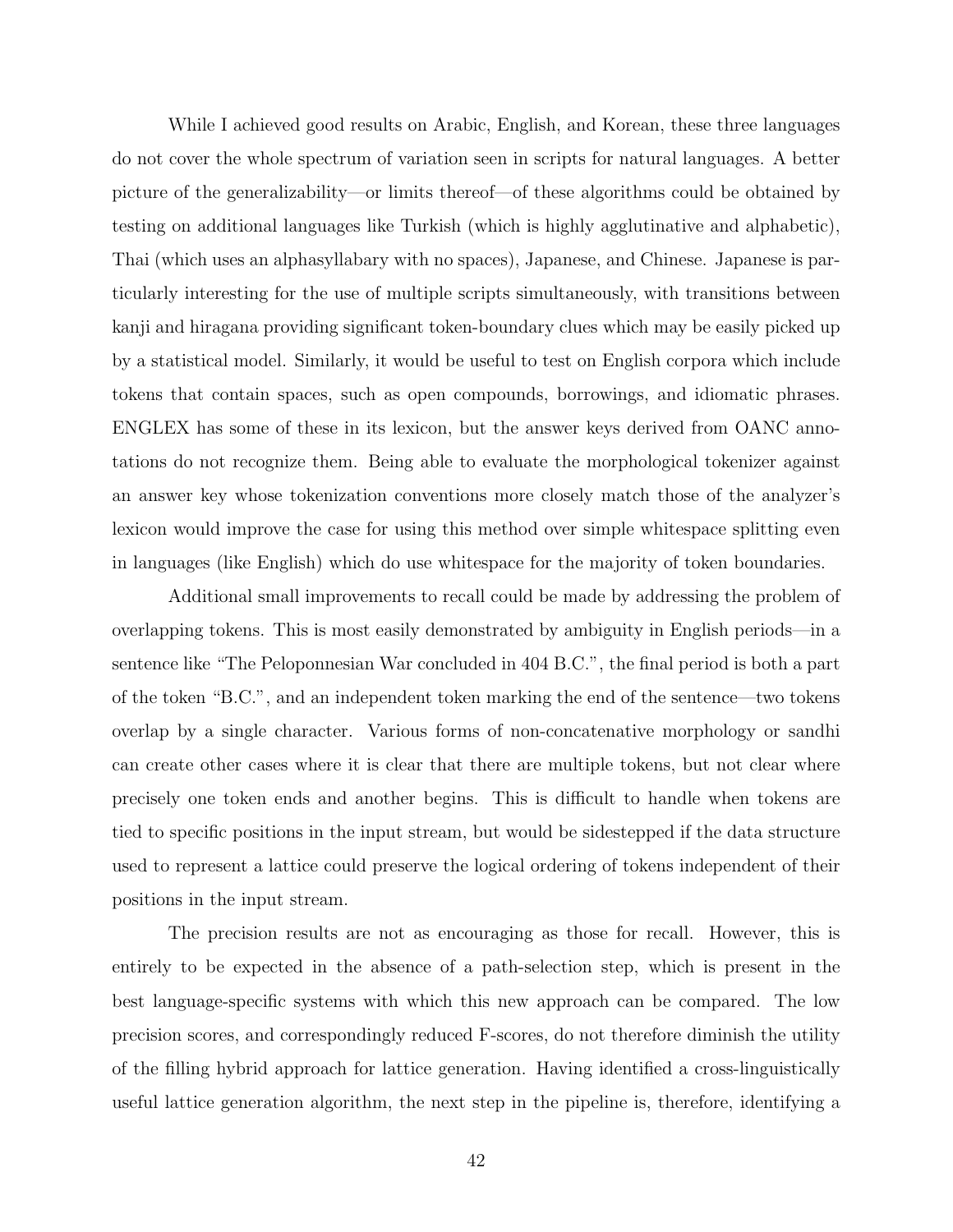<span id="page-50-0"></span>cross-linguistically useful path selection algorithm to match with it. Building on the work of Suzuki et al. in Japanese [\[14\]](#page-52-2), it should be possible to design a generic on-line probabilistic parser which would then only require input of a language-specific syntactic model to do simultaneous tokenization, morphanalysis, part-of-speech tagging, and parsing, employing both bottom-up and top-down information at every stage. This would be more complicated, but still doable, given a lattice in which tokens are topologically sorted, but missing a consistent connection to input indices. Given the relative complexity of developing usefullycomplete syntactic models, however, there is of course room for exploring the cross-linguistic applicability of shallower statistical models, like the smoothed token n-grams used by Norvig [\[9\]](#page-51-9) or POS-tagging models (which, like syntactic models, would also assist in disambiguation of tokens with multiple morphological analyses). A slightly more exotic approach would be determining most-likely paths based on word association models like those produced by word2vec [\[31\]](#page-53-7). This would pair particularly well with the morphological algorithm's ability to extend recognition to logical tokens like idiomatic phrases and open compounds which contain spaces.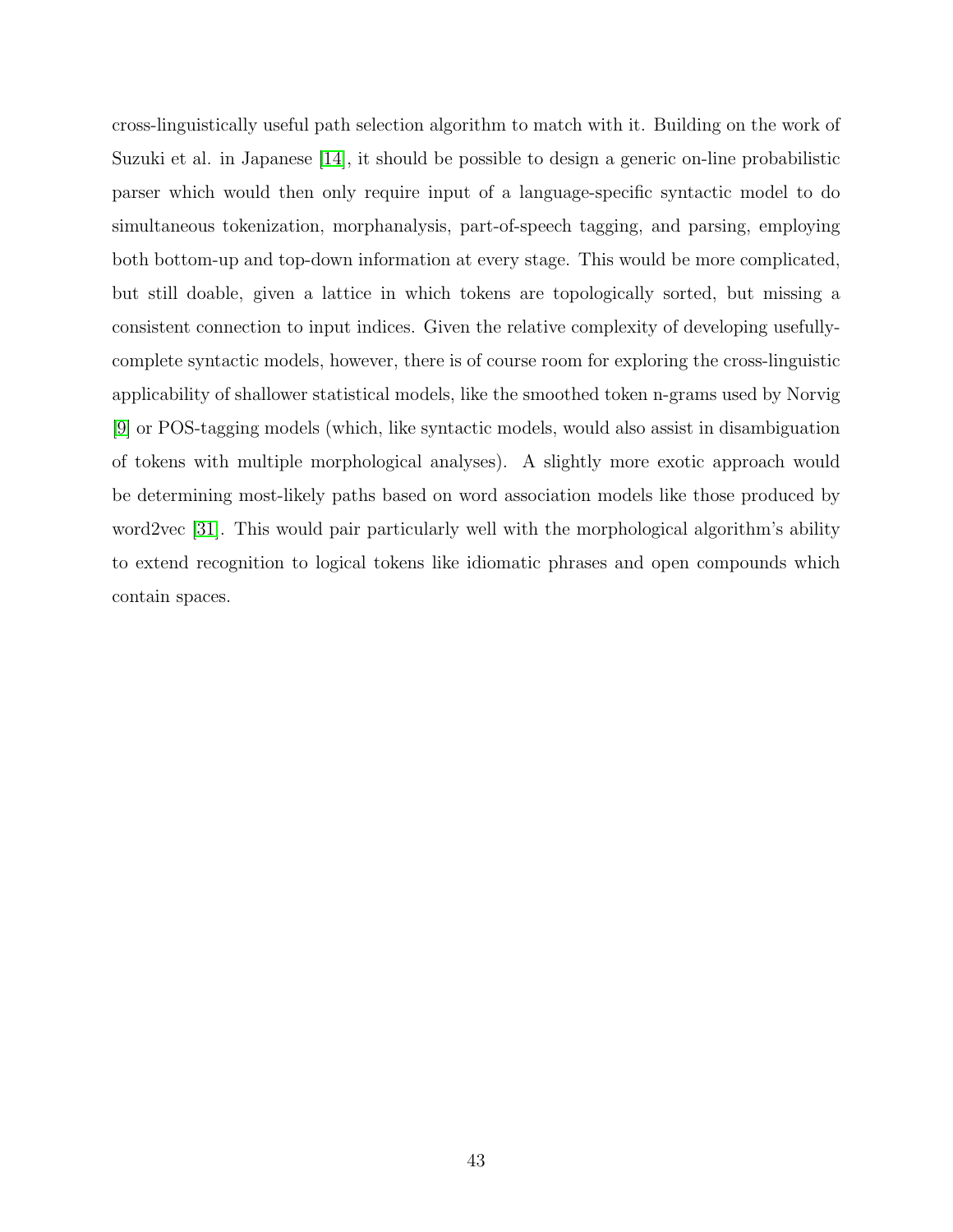# <span id="page-51-0"></span>Bibliography

- <span id="page-51-1"></span>[1] S. Ager. (1998) Thai language, alphabet, and pronunciation. [Online]. Available: <http://www.omniglot.com/writing/thai.htm> [1](#page-8-2)
- <span id="page-51-2"></span>[2] ——. (1998) Written and Spoken Japanese. [Online]. Available: [http://www.omniglot.](http://www.omniglot.com/writing/japanese.htm) [com/writing/japanese.htm](http://www.omniglot.com/writing/japanese.htm) [2](#page-9-1)
- <span id="page-51-3"></span>[3] R. De Mori and F. Brugnara, "HMM Methods in Speech Recognition," in Survey of the State of the Art in Human Language Technology, R. Cole, Ed. New York, NY, USA: Cambridge University Press, 1997, pp. 21–30. [Online]. Available: <http://dl.acm.org/citation.cfm?id=278696.278713> [4](#page-11-3)
- <span id="page-51-4"></span>[4] X. Aubert, C. Dugast, H. Ney, and V. Steinbiss, "Large vocabulary continuous speech recognition of Wall Street Journal data," in IEEE International Conference on Acoustics, Speech, and Signal Processing (ICASSP), vol. 2. IEEE, 1994, pp. 129–132. [4](#page-11-3)
- <span id="page-51-5"></span>[5] D. B. Paul, "The Lincoln large-vocabulary stack-decoder based HMM CSR," in Proceedings of the Workshop on Human Language Technology. Association for Computational Linguistics, 1994, pp. 399–404. [4](#page-11-3)
- <span id="page-51-6"></span>[6] J. R. Van Aken, "A statistical learning algorithm for word segmentation," arXiv preprint arXiv:1105.6162, 2011. [5,](#page-12-3) [6,](#page-13-1) [7,](#page-14-0) [10,](#page-17-0) [12](#page-19-1)
- <span id="page-51-7"></span>[7] "Treebank tokenization," http://www.cis.upenn.edu/˜treebank/tokenization.html, 1999. [5](#page-12-3)
- <span id="page-51-8"></span>[8] M. A. Islam, D. Inkpen, and I. Kiringa, "A generalized approach to word segmentation using maximum length descending frequency and entropy rate," in *Computational Lin*guistics and Intelligent Text Processing, A. Gelbukh, Ed., 2007, vol. 4394, pp. 175–185. [6,](#page-13-1) [8,](#page-15-2) [11,](#page-18-1) [14](#page-21-2)
- <span id="page-51-9"></span>[9] P. Norvig. (1999) Statistical Natural Language Processing in Python. [Online]. Available: [http://nbviewer.jupyter.org/url/norvig.com/ipython/](http://nbviewer.jupyter.org/url/norvig.com/ipython/How to Do Things with Words.ipynb) [HowtoDoThingswithWords.ipynb](http://nbviewer.jupyter.org/url/norvig.com/ipython/How to Do Things with Words.ipynb) [7,](#page-14-0) [10,](#page-17-0) [15,](#page-22-1) [19,](#page-26-1) [43](#page-50-0)
- <span id="page-51-10"></span>[10] F. Peng, F. Feng, and A. McCallum, "Chinese segmentation and new word detection using conditional random fields," in Proceedings of the 20th International Conference on Computational Linguistics. COLING, 2004, pp. 562–568. [8,](#page-15-2) [15](#page-22-1)
- <span id="page-51-11"></span>[11] T. Kudo, K. Yamamoto, and Y. Matsumoto, "Applying Conditional Random Fields to Japanese Morphological Analysis," in Proceedings of Empirical Methods on Natural Language Processing (EMNLP), vol. 4. Association for Computational Linguistics, 2004, pp. 230–237. [8,](#page-15-2) [9,](#page-16-0) [14,](#page-21-2) [15](#page-22-1)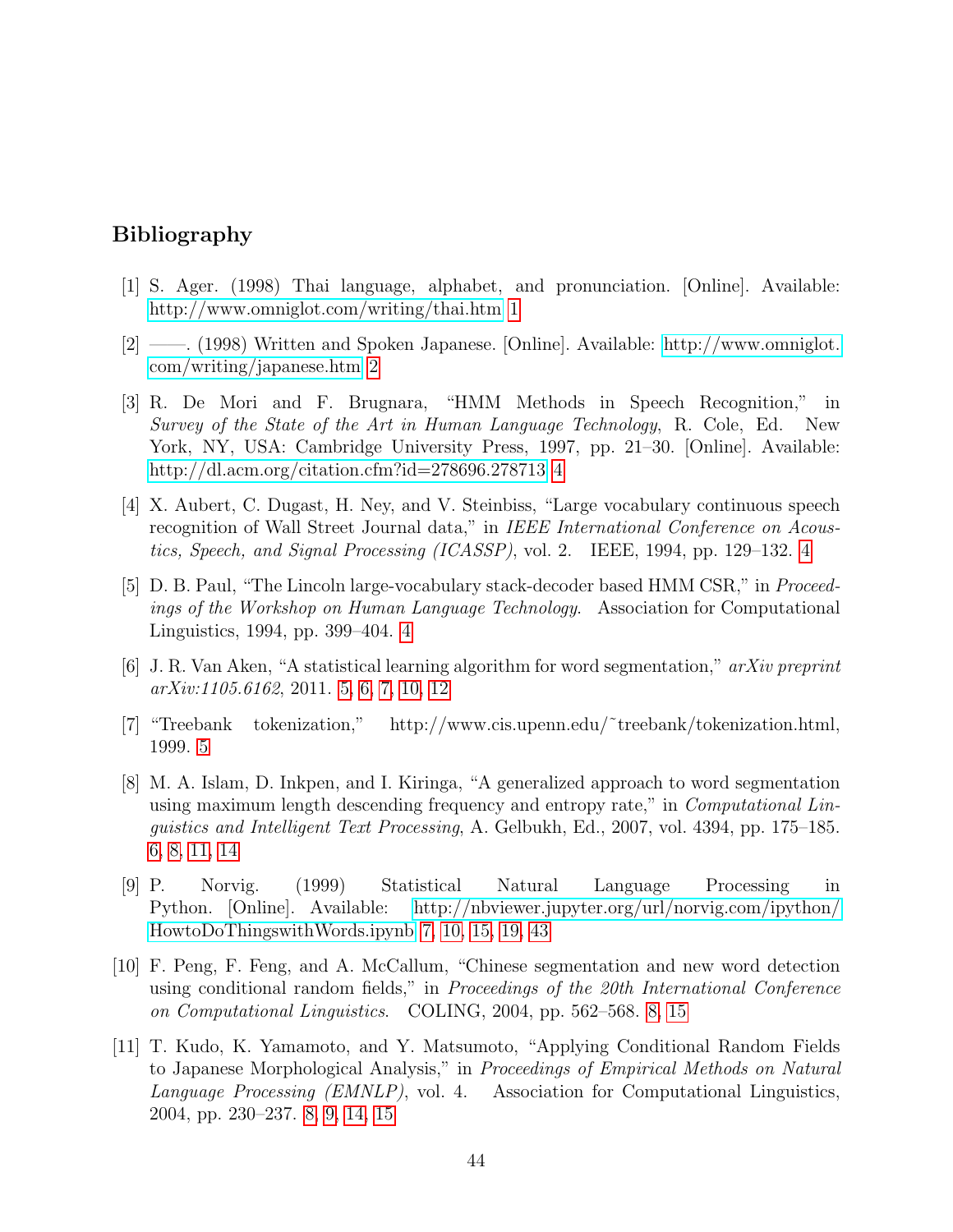- <span id="page-52-0"></span>[12] M. Asahara and Y. Matsumoto, "Extended models and tools for high-performance partof-speech tagger," in Proceedings of the 18th Conference on Computational Linguistics, vol. 1. Association for Computational Linguistics, 2000, pp. 21–27. [9](#page-16-0)
- <span id="page-52-1"></span>[13] K. Uchimoto, S. Sekine, and H. Isahara, "The unknown word problem: a morphological analysis of Japanese using maximum entropy aided by a dictionary," in Proceedings of Empirical Methods on Natural Language Processing (EMNLP). Association for Computational Linguistics, 2001, pp. 91–99. [9](#page-16-0)
- <span id="page-52-2"></span>[14] H. Suzuki, C. Brockett, and G. Kacmarcik, "Using a broad-coverage parser for wordbreaking in Japanese," in Proceedings of the 18th Conference on Computational Linguistics, vol. 2. Association for Computational Linguistics, 2000, pp. 822–828. [9,](#page-16-0) [14,](#page-21-2) [43](#page-50-0)
- <span id="page-52-3"></span>[15] L. R. Kearsley, "Stream-KIMMO: On-line Morphological Analysis and Applications to Tokenization," 2013, Unpublished. [9,](#page-16-0) [10,](#page-17-0) [23](#page-30-3)
- <span id="page-52-4"></span>[16] K. Koskenniemi, "A general computational model for word-form recognition and production," in Proceedings of the 10th International Conference on Computational Linguistics and 22nd Annual Meeting of the ACL. Association for Computational Linguistics, 1984, pp. 178–181. [9,](#page-16-0) [23](#page-30-3)
- <span id="page-52-5"></span>[17] R. Daland, "Word segmentation, word recognition, and word learning: a computational model of first language acquisition," Ph.D. dissertation, Northwestern University, 2009. [11,](#page-18-1) [12](#page-19-1)
- <span id="page-52-6"></span>[18] C. A. Rytting, "Segment predictability as a cue in word segmentation: Application to modern Greek," in Proceedings of the 7th Meeting of the ACL Special Interest Group in Computational Phonology: Current Themes in Computational Phonology and Morphology. Association for Computational Linguistics, 2004, pp. 78–85. [12,](#page-19-1) [13,](#page-20-0) [15,](#page-22-1) [25,](#page-32-0) [33](#page-40-3)
- <span id="page-52-7"></span>[19] M. R. Brent, "An Efficient, Probabilistically Sound Algorithm for Segmentation and Word Discovery," Machine Learning, vol. 34, no. 1, pp. 71–105, 1999. [Online]. Available:<http://dx.doi.org/10.1023/A:1007541817488> [12,](#page-19-1) [13,](#page-20-0) [15,](#page-22-1) [25](#page-32-0)
- <span id="page-52-8"></span>[20] M. R. Brent and T. A. Cartwright, "Distributional regularity and phonotactic constraints are useful for segmentation," *Cognition*, vol. 61, no. 1, pp. 93–125, 1996. [12](#page-19-1)
- <span id="page-52-9"></span>[21] L. R. Kearsley, "Unsupervised Statistical Word Boundary Prediction With Character Bigram Mutual Information," 2014, Unpublished. [13,](#page-20-0) [14,](#page-21-2) [25,](#page-32-0) [32,](#page-39-3) [33](#page-40-3)
- <span id="page-52-10"></span>[22] N. Ide and K. Suderman. (2002) The Open American National Corpus (OANC). [Online]. Available:<http://www.anc.org/data/oanc/download/> [13,](#page-20-0) [17](#page-24-3)
- <span id="page-52-11"></span>[23] J. H. Cloe Jr., "An Evaluation of Electronic Annotated Readers for First Graders in Chinese Dual Immersion to Improve Reading Comprehension and Character Recognition," Master's thesis, Brigham Young University, 2012. [14](#page-21-2)